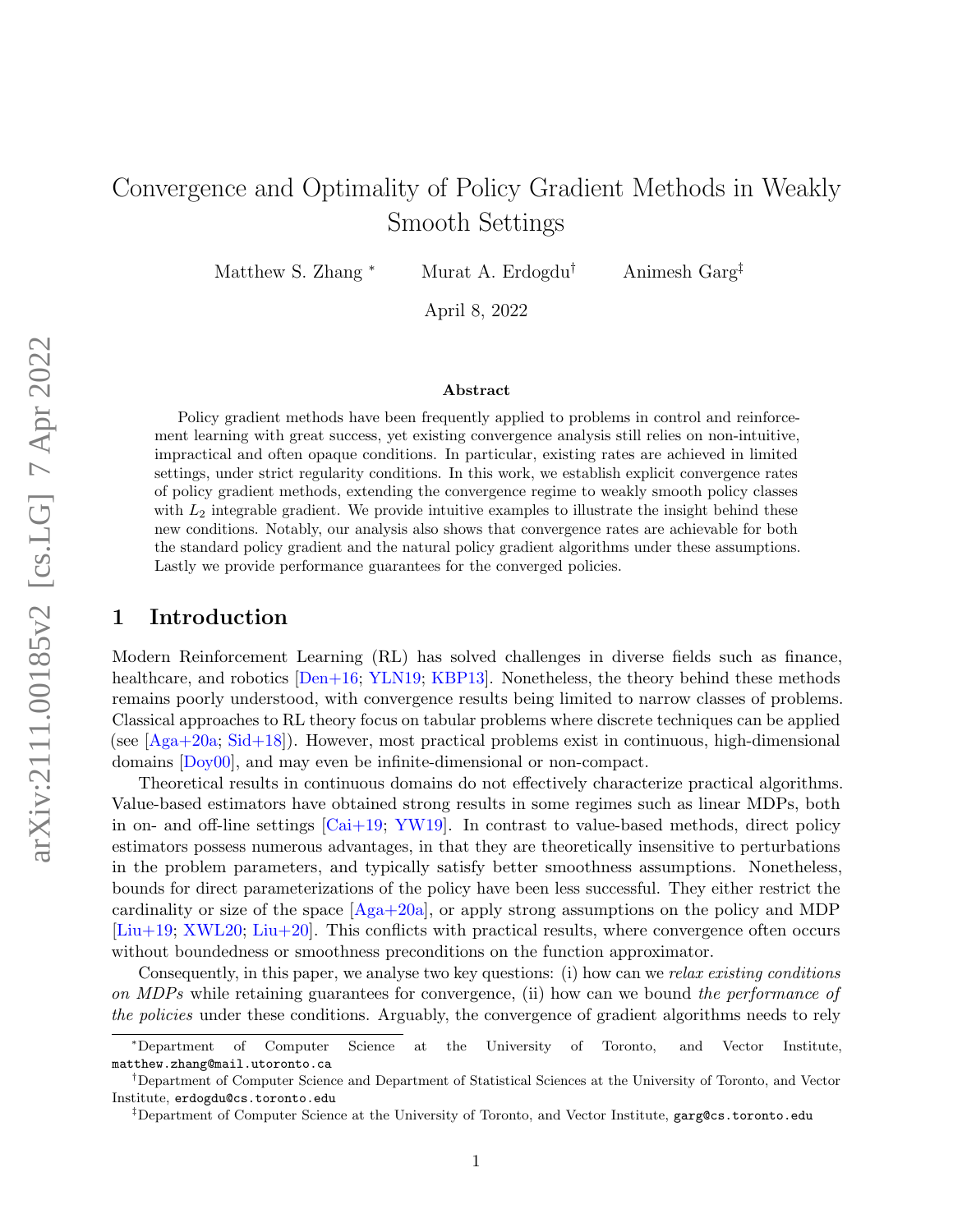on some constraints of the function class. Prior work has relied on assumptions of (a) smoothness and (b) absolute boundedness of the gradient. However, these conditions are overly restrictive and exclude many useful function approximators.

Summary of Contributions. We make contributions with respect to each of these assumptions: (a) strong smoothness is relaxed to weak smoothness (Hölder conditions); (b) absolute boundedness of the gradient is relaxed to  $L_2$  integrability under the visitation distribution. While this is an important theoretical development, it also expands the scope of practical convergence results. We include many practical examples of MDPs and policies that satisfy our criteria, with applications to exploration and safety in reinforcement learning. To the best of our knowledge, ours is the first study to consider this setting.

Under these assumptions, we find (Corollary [1\)](#page-7-0) that with an appropriate learning rate, the gradients satisfy  $\frac{1}{T} \sum_{t=1}^T \mathbb{E} \left[ \left\| \nabla J(\theta_{t-1}) \right\|^2 \right] \leq \epsilon$  for both the standard and natural policy gradient for large enough  $T, B$ , where  $T$  is the number of iterations and  $B$  is the batch size. We also show (Corollary [2\)](#page-8-0) that natural policy gradient satisfies the following bound:

$$
\min_{t=0,1,...T-1} J(\theta_*) - \mathbb{E}\left[J(\theta_t)\right] \le \epsilon + \mathcal{O}\left(\frac{\sqrt{E_{\Pi}}}{1-\gamma}\right),\tag{1}
$$

for large enough T, B, where  $E_{\Pi}$  can be tuned by choosing an appropriately regular policy class and  $\theta_*$  is the maximizer of J.  $E_{\Pi}$  is formally defined in §5. Under a strong additional assumption, standard policy gradient also satisfies  $\min_{t=0,1...T-1} J(\theta_{*}) - \mathbb{E}[J(\theta_{t})] \leq \epsilon$  for large enough T, B. In the strictly smooth limit these results have previously been discovered [\[Aga+20b;](#page-11-4) [XWL20;](#page-13-3) [ZXL19\]](#page-13-4), although our results hold for a wider range of functions and MDPs.

The remainder of the paper is structured as follows: in §2 we cover the mathematical formulation of MDPs; in §3 we introduce the policy gradient algorithm as well as our assumptions. In §4, we list several candidate policies that satisfy our assumptions, and demonstrate their utility in a variety of contexts. §5 then states our main results; §6 summarizes works related to optimization and RL theory.

### 2 Background

#### 2.1 Markov Decision Processes

Let a state-space be denoted by S, and an action-space by A. Let a transition measure  $P(\cdot|s, a)$  and a reward measure  $R(\cdot|s, a)$  be probability measures on S and R respectively, both conditioned on variables  $(s, a) \in S \times A$ . A Markov Decision Process M is formally defined as a tuple  $(S, \mathcal{A}, P, R, \gamma)$ , where  $\gamma \in [0,1)$  is the discount factor. By abuse of notation, we use the same notation for a measure and its density, unless otherwise specified. Let  $||z|| = ||z||_2$  the 2-norm for vectors,  $||z||_{op}$ the operator norm for matrices, and  $||p - q||_{TV} \triangleq \int |p(x) - q(x)| dx$  the total variation distance for signed measures. Hereafter we assume that the absolute magnitude of the rewards are bounded, i.e.  $R(\cdot|s, a)$  only has support on  $[-\alpha, \alpha]$  for some  $\alpha \geq 0$ , and all s, a.

**Policies:** For a given state  $s \in \mathcal{S}$ , we denote a stochastic policy with  $\pi(\cdot|s)$ , which is a probability distribution over A.

**Trajectories:** To generate trajectories, we start from an initial state distribution  $\rho$ , and then at each time  $t \in \mathbb{N}$ , we sample an action from the policy:  $a_t \sim \pi(\cdot|s_t)$ . Subsequently a state and reward are queried as  $s_{t+1} \sim P(\cdot | a_t, s_t), r_t \sim R(\cdot | a_t, s_t)$ , and the process continues indefinitely. Consequently  $\pi, \rho, \mathcal{M}$  together parameterize a probability distribution on the set of trajectories. Letting  $\rho$  be fixed, we write this as  $\{(s_t, a_t), t = 0, 1, 2, \ldots\} \sim \text{MDP}$  following  $\pi$ .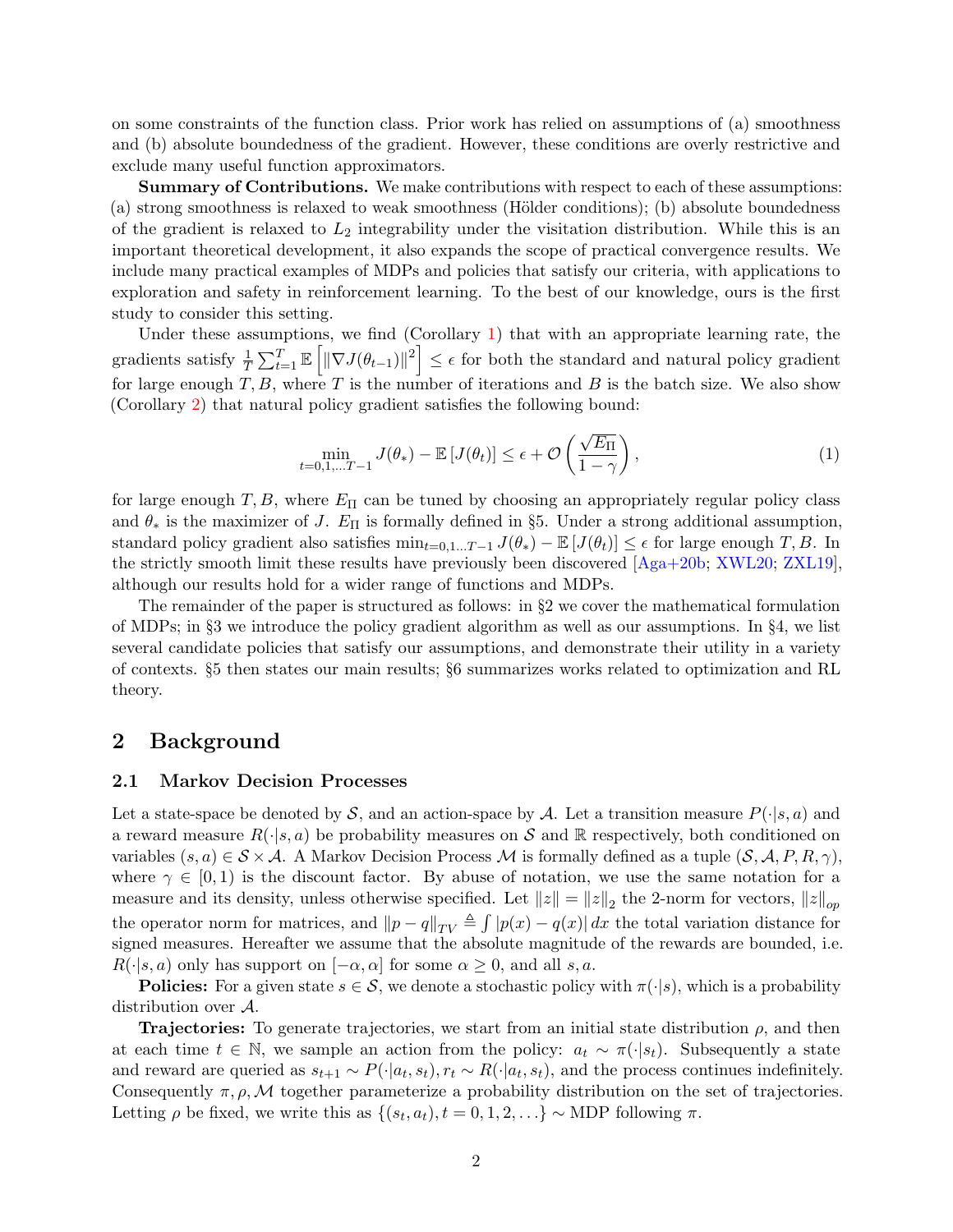**Value Functions:** We can define the value function as:  $V_{\pi}(s) \triangleq \mathbb{E}[\sum_{t=0}^{\infty} \gamma^t r_t | s_0 = s]$ , and the Q-function as:  $Q_{\pi}(s, a) \triangleq \mathbb{E}[\sum_{t=0}^{\infty} \gamma^t r_t | s_0 = s, a_0 = a]$ . Note that both expectations are taken over trajectories following the policy  $\pi$ . If  $|r_t| \leq \alpha$  almost surely, both functions are bounded by  $[-\alpha/(1-\gamma), \alpha/(1-\gamma)]$  almost surely as well. We can also define the advantage function  $A_\pi(s, a) \triangleq Q_\pi(s, a) - V_\pi(s).$ 

Discounted Visitation:It will be useful to define the sum of time-discounted visitation probability densities through the following:  $d^s_\pi(s, a) = (1 - \gamma) \sum_{t=0}^{\infty} \gamma^t p_t(s, a | s_0 = s)$  where  $p_t(\cdot | s_0 = s)$  is the conditional probability density of s, a being sampled at time t from the MDP following  $\pi$ , given the initial state  $s_0 = s$ . We overload notation and write  $d_{\pi}^{\rho}(s, a) = \int d_{\pi}^{s'}(s, a)\rho(s') ds'$ . This defines a probability density function on  $S \times A$ . We also write  $H^{\rho}_{\theta}$  $\theta_{\theta}^{\rho}(s) = \int d_{\theta}^{\rho}$  $\theta_{\theta}^{\rho}(s, a) da$  for the state-component of the visitation distribution.

Reinforcement Learning A reinforcement learning agent is one which produces a sequence of policies  $\pi_t$  based on the queried states  $s_t, r_t$ , which seeks to iteratively maximize the value function:  $J(\pi) = \int V_{\pi}(s)\rho(s) ds$ . The existence of an optimum in the space of stochastic functions has been shown as a classical result [\[Bel54\]](#page-11-5).

# 3 Algorithms

#### 3.1 Policy Class

In this work, we limit our discussion to exponential policy classes which are continuously differentiable. In particular, we denote the distribution of an exponential policy, parameterized by a variable  $\theta \in \Theta \subseteq \mathbb{R}^N$ , such that  $\pi_{\nu_\theta}(a|s) = \frac{\exp(\nu_\theta(s,a))}{\int_{\mathcal{A}} \exp(\nu_\theta(s,a)) da}$  where  $\nu_\theta : \mathcal{S} \times \mathcal{A} \mapsto \mathbb{R}$ . We require that the integral  $\int_{\mathcal{A}} \exp(\nu_{\theta}(s, a)) da < \infty$  is finite for all  $\theta \in \Theta, s \in \mathcal{S}$ , and that  $\nu_{\theta}(s, a)$  is differentiable in  $\theta$ for all s, a. Let us define  $\pi_{\theta} \triangleq \pi_{\nu_{\theta}}$ ,  $J(\theta) \triangleq J(\pi_{\theta})$  and use  $\theta$  instead of  $\pi_{\theta}$  in subscripts where there is no confusion. Let us denote the score function as  $\psi_{\theta}(s, a) = \nabla_{\theta} \log \pi_{\theta}(a|s)$ . Then the gradient can be written as  $\nabla J(\theta) = \mathbb{E}_{s,a \sim d_{\theta}^{\rho}}[Q_{\theta}(s,a)\psi_{\theta}(s,a)]$ . While successful tabular approaches rely on explicit computation of each softmax probability, this is not feasible for most MDPs where the action space is infinite and possibly uncountable. Typically some form of well-chosen function class is required to address this issue. In this work, we consider all softmax functions that satisfy the following smoothness properties:

**Assumption 1.** (Smoothness of Policy Class) Consider policies  $\pi_{\theta} \propto \exp(\nu_{\theta})$ . We require that  $\pi$ obeys the following two smoothness conditions:

<span id="page-2-1"></span><span id="page-2-0"></span>
$$
\int_{\mathcal{A}} \pi_{\theta}(a|s) \log \frac{\pi_{\theta}(a|s)}{\pi_{\theta+\eta}(a|s)} da \le C_{\nu,1} ||\eta||^{\beta_1},\tag{2}
$$

$$
\|\psi_{\theta}(s, a) - \psi_{\theta + \eta}(s, a)\| \le C_{\nu, 2} \|\eta\|_{\gamma}^{\beta_2} \tag{3}
$$

where the constants  $C_{\nu,1}, C_{\nu,2} \geq 0$ ,  $\beta_1 \in [1,2], \beta_2 \in (0,1]$  are valid for all  $\theta, s, a$ . Consequently we define  $\beta_0 = \min(\beta_1/4, \beta_2)$  as the dominant order of smoothness.

It will also be useful in our analysis to define  $\beta_{max} = \max(\beta_1/4, \beta_2)$ . We note that [\(2\)](#page-2-0) is a Hölder condition on the Kullback–Leibler (KL) divergence of the policies, while  $(3)$  is a Hölder requirement on the score function.

Remarks:  $\beta_1 < 2, \beta_2 < 1$  are weakly smooth cases. This is a weaker assumption than traditional assumptions on Lipschitz smoothness; particularly, it allows for slow tail decay. It is also possible to relax this assumption to local conditions (i.e. only holding when  $\|\eta\| \leq C$ ) with Lipschitz behaviour at larger scales.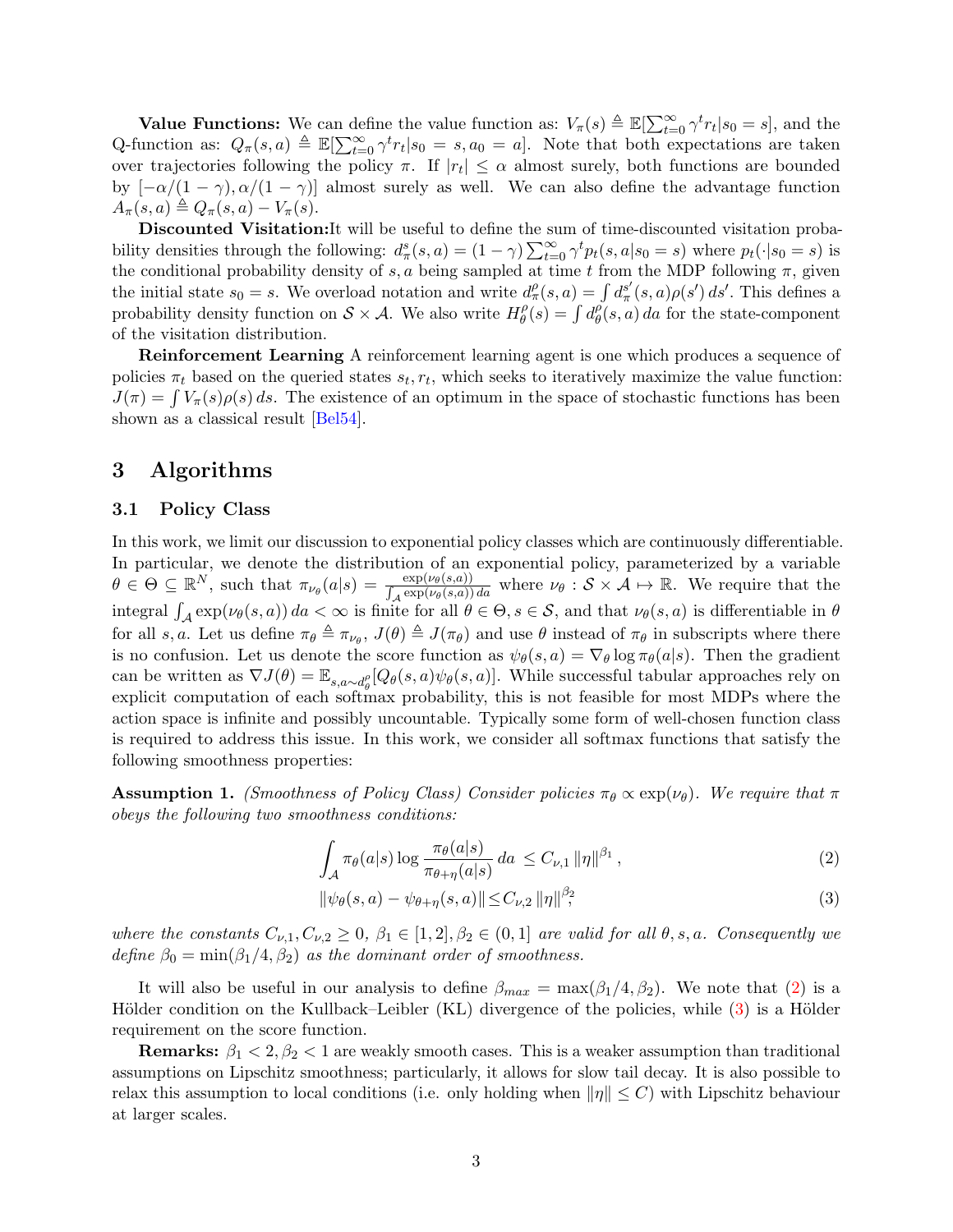We introduce an additional assumption on the second moment of the score function:

Assumption 2. (Boundedness of Moments) Assume that the score function is absolutely bounded in  $L_2$  across all policies i.e. that the following holds for all  $\theta$ 

<span id="page-3-0"></span>
$$
\int_{\mathcal{S}} \int_{\mathcal{A}} \left\| \psi_{\theta}(s, a) \right\|^2 d_{\theta}^{\rho}(s, a) da \, ds \le \psi_{\infty},\tag{4}
$$

for any  $\theta$  in our parameter space, where  $\psi_{\infty} < \infty$  is a constant independent of  $\theta$ .

**Remarks:** Higher order integrability assumptions are possible. In fact, if  $\|\psi_\theta\| \le \sqrt{\psi_\infty}$  holds  $d_{\theta}^{\rho}$  $\theta_{\theta}$ -almost surely, we recover the standard bounded gradient assumption found in other works, e.g. [\[XWL20;](#page-13-3) [Liu+20\]](#page-12-2).

Finally, we require the following standard assumption (see e.g. [\[XWL20;](#page-13-3) [ZXL19\]](#page-13-4)) which we use to show smoothness of the objective function.

<span id="page-3-1"></span>**Assumption 3.** (*Ergodicity*) We have for all states  $s_0 \in \mathcal{S}$ :

$$
\|\mathbb{P}_{\theta}^n(\cdot|s_0) - \rho_*(\cdot)\|_{TV} \le C_0 \delta^n,
$$

where  $\mathbb{P}_{\theta}^{n}$  is the n-step state transition kernel following  $\pi_{\theta}$ ,  $\rho_{*}$  is the invariant state distribution,  $C_0 \geq 0, \delta < 1$  are constants independent of  $s_0, \theta$ .

#### 3.2 Policy Gradient

Algorithm 1 Policy Gradient for Hölder Smooth Objectives

1: Initial parameter  $\theta_0$ . 2: for Step  $t = 1, \ldots, T$  do 3: for  $i = 1, \ldots B$  do 4: Let  $j \sim \text{Geom}(1-\gamma)$ ,  $h \sim \text{Geom}(1-\gamma^{1/2})$ ,  $\tau = j + h$ . 5: Sample  $(s_0, a_0, \ldots s_{\tau}, a_{\tau}) \sim \text{MDP}$  following  $\pi_{\theta_{t-1}}$ . 6:  $s_{t,i} \leftarrow s_j, a_{t,i} \leftarrow a_j.$ 7:  $v_{t,i} \leftarrow \sum_{u=j}^{\tau} \gamma^{(u-j)/2} r_u, r_u \sim R(\cdot|s_u, a_u).$ 8: end for 9: Choose  $h_t$  specified in our learning rates section. 10:  $\theta_t \leftarrow \theta_{t-1} + \frac{h_t}{B} \sum_{i=1}^B v_{t,i} \psi_{\theta_{t-1}}(s_{t,i}, \overline{a_{t,i}}).$ 11: end for 12: Return  $\theta_T$ .

Given these assumptions on the policy class, we can apply direct policy ascent on the space of parameters in order to get the gradient update

$$
\theta_t = \theta_{t-1} + h_t \nabla_{\theta} J(\theta_{t-1}), \tag{5}
$$

where  $h_t \in \mathbb{R}$  is an adaptive step size. Alternatively, natural policy gradient (NPG), first introduced by [\[Kak01\]](#page-12-3), is a parameter invariant method that applies the following update

$$
\theta_t = \theta_{t-1} + h_t K^{\dagger}(\theta_{t-1}) \nabla_{\theta} J(\theta_{t-1}),
$$
\n(6)

where  $K(\theta) = \mathbb{E}_{s,a\sim d_{\theta}^{\rho}} \left[ \psi_{\theta}(s,a) \psi_{\theta}(s,a)^{\top} \right]$ . Here (·)<sup>†</sup> is the matrix pseudo-inverse. The advantage of this method is that the optimization landscape becomes well-behaved.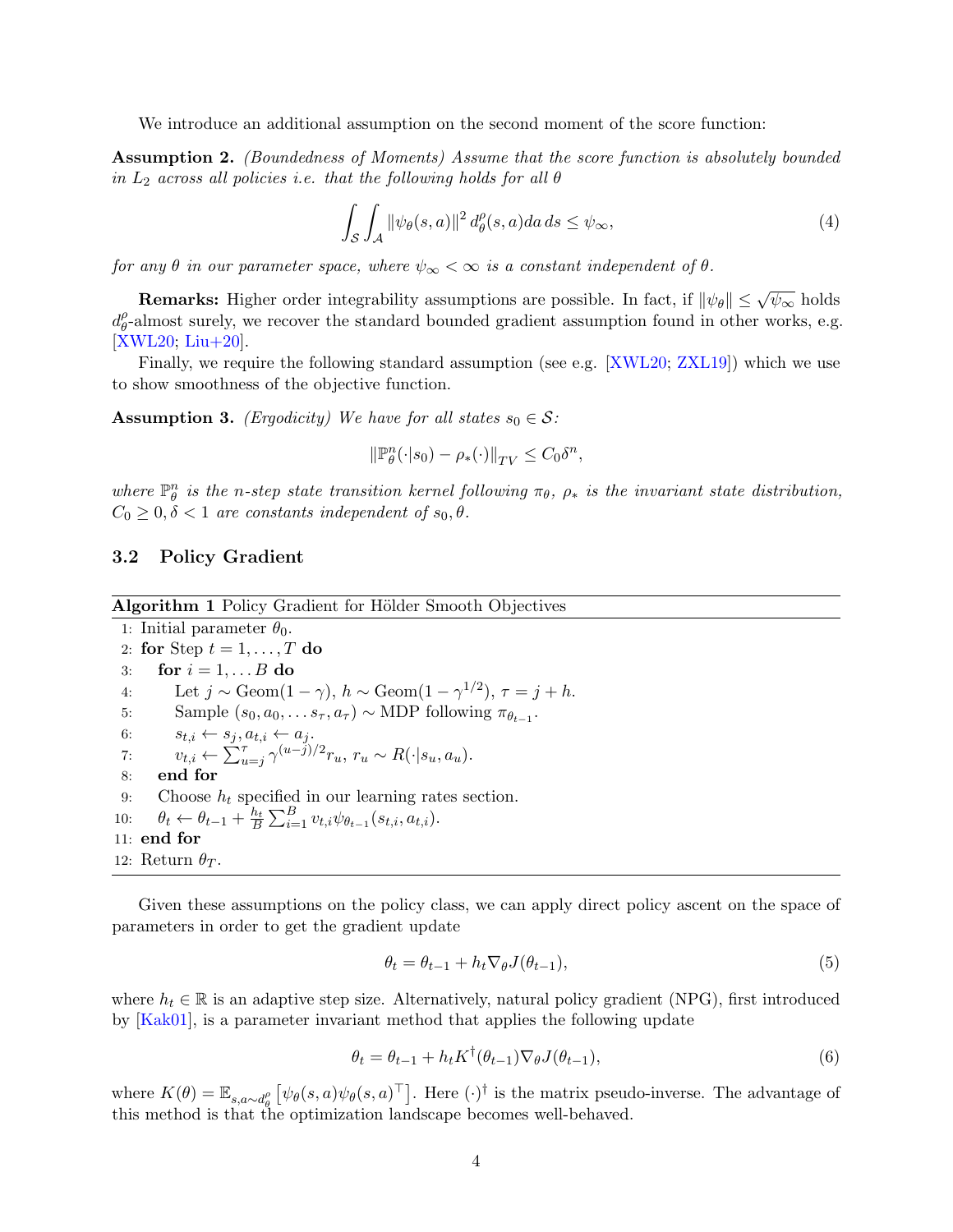Algorithm 2 Natural Policy Gradient for Hölder Smooth Objectives

1: Initial parameter  $\theta_0$ , stability parameter  $\xi \in (0,1]$ . 2: for Step  $t = 1, \ldots, T$  do 3: for  $i = 1, \ldots B$  do 4: Let  $j \sim \text{Geom}(1-\gamma)$ ,  $h \sim \text{Geom}(1-\gamma^{1/2})$ ,  $\tau = j + h$ . 5: Sample  $(s_0, a_0, \ldots s_{\tau}, a_{\tau}) \sim \text{MDP}$  following  $\pi_{\theta_{t-1}}$ . 6:  $s_{t,i} \leftarrow s_j, a_{t,i} \leftarrow a_j.$ 7:  $v_{t,i} \leftarrow \sum_{u=j}^{\tau} \gamma^{(u-j)/2} r_u, r_u \sim R(\cdot|s_u, a_u).$ 8: end for 9: for  $i = 1, \ldots B$  do 10: Let  $j \sim \text{Geom}(1-\gamma)$ . 11: Sample  $(s'_0, a'_0, \ldots s'_j, a'_j) \sim \text{MDP}$  following  $\pi_{\theta_{t-1}}$ .  $12:$  $a'_{t,i} \leftarrow s'_j, a'_{t,i} \leftarrow a'_j.$  $13:$ 14: Choose  $h_t$  specified in our learning rates section. 15:  $K_t \leftarrow \frac{1}{B} \sum_{i=1}^{B} \psi_{\theta_{t-1}}(s'_{t,i}, a'_{t,i}) \psi_{\theta_{t-1}}^{\top} (s'_{t,i}, a'_{t,i}).$ 16:  $\theta_t \leftarrow \theta_{t-1} + \frac{h_t}{B} (K_t + \xi I)^{-1} \sum_{i=1}^B v_{t,i} \psi_{\theta_{t-1}}(s_{t,i}, a_{t,i}).$ 17: end for 18: Return  $\theta_T$ .

Since the true loss function and Fisher information matrix are not available to us, we estimate each of them through sampling. In particular, we use the following minibatch estimators for  $\nabla J$ and  $K$ :

$$
\widehat{\nabla J(\theta_{t-1})} = \frac{1}{B} \sum_{i=1}^{B} v_{t,i} \psi_{\theta_{t-1}}(s_{t,i}, a_{t,i}),
$$
\n(7)

$$
K_t = \frac{1}{B} \sum_{i=1}^{B} \psi_{\theta_{t-1}}(s_{t,i}, a_{t,i}) \psi_{\theta_{t-1}}^{\top}(s_{t,i}, a_{t,i}),
$$
\n(8)

and we use  $(K_t + \xi I)^{-1}$  to approximate the inverse of the Fisher matrix, where  $\xi > 0$  is a hyperparameter that guarantees the estimator is numerically stable,  $v_{t,i}$  is an unbiased estimator for  $Q_{\theta_{t-1}}(s, a)$  given in Algorithms 1-2 wherein we follow [\[Zha+20b,](#page-13-5) Algorithm 1], and to sample from the occupancy measure  $d_{\theta}^{\rho}$  $\theta_{\theta}$ , we sample trajectories following [\[Aga+20a,](#page-11-1) Algorithm 1]. This procedure is summarized in our Algorithms.

#### 3.3 Learning Rates

In the sequel, we consider the following learning rates: (i) constant  $h_t = \lambda$ , (ii) dependent on the total number of steps  $h_t = \lambda T^{\frac{\beta_0 - 1}{\beta_0 + 1}}$ , (iii) decaying  $h_t = \lambda t^{-q}$ ,  $q \in [0, 1)$ . We also state our Theorems [1-](#page-6-0)[2](#page-7-1) more generally for any step size sequence  $h_t$ .

# 4 Applications

We note two prominant applications of our assumptions: (i) an application of Assumption [1](#page-2-1) to exploration has been explicitly shown in [\[CMS17\]](#page-11-6), (ii) Assumption [2](#page-3-0) has been shown to apply to Safe RL via the work of [\[PPR19\]](#page-12-4). Some additional examples will serve to illustrate these points below.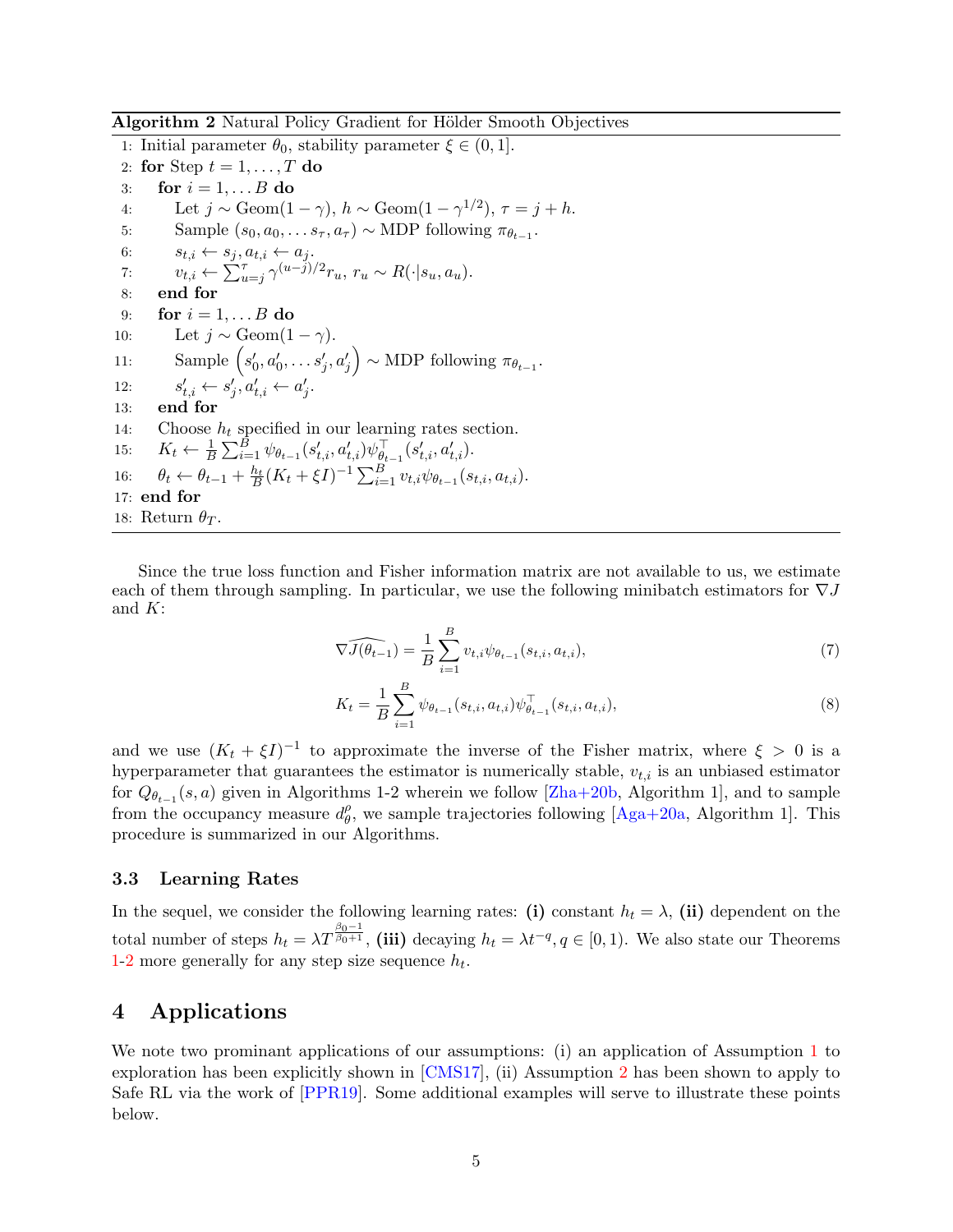<span id="page-5-2"></span>

Figure 1: (a) Tail Growth: Comparing the growth of  $\psi_{\theta}$  in one-dimension for Gaussian policies versus the Generalized Gaussian (Example [1\)](#page-5-0) with  $\alpha = 0.5$ , for the [0,0] state in the MountainCar environment. (b) Exploration Performance: Comparing the performance of Generalized Gaussian and the standard Gaussian policy, with  $\alpha = 0.5$ , for the reward function found in Equation [\(10\)](#page-5-1).  $|\theta^* - \theta| = 3.9$ . The Generalized Gaussian significantly outperforms during the exploration phase. The result is similar for both PG and NPG. (c) **Gradient Norm Growth**: Comparing the growth of Example [3](#page-6-1) using as estimate of the  $L_2$  norm described by Assumption [2,](#page-3-0) versus max<sub>n</sub>  $\|\psi_\theta(s_n, a_n)\|$ with growing number of samples. While our criterion is stable, the max diverges logarithmically.

For ease of demonstration, we consider policies and environments which independently satisfy Assumptions [1-](#page-2-1)[2](#page-3-0) and Assumption [3](#page-3-1) respectively, so long as the other component is sufficiently regular. The following policies illustrate why we might value weak smoothness:

**Example 1.** (Generalized Gaussian Policy) If we choose the parameter  $\kappa \in (1,2]$ , we can choose the generalized Gaussian distribution to parameterize our policy:

<span id="page-5-0"></span>
$$
\nu_{\theta}(a|s) = -|\langle \phi(s, a), \theta \rangle|^{\kappa}.
$$
\n(9)

See Figure  $1(a)$  $1(a)$  for a visualization of the smoothness of this policy.

This distribution is covered by our assumptions; in contrast, previous works only permitted the strictly Gaussian distribution, where  $\kappa = 2$ . In particular, the tails of this distribution decay much more slowly than the tails of the Gaussian distribution, which has applications to exploration-based strategies. Indeed, let us consider the following single-state exploration problem with the following (deterministic) reward

<span id="page-5-1"></span>
$$
r(a_t) = (1 - (a_t - \theta^*)^2) \mathbb{1}_{|a_t - \theta^*| \le 1},
$$
\n(10)

with policies  $\nu_{\theta}(a) = -|a - \theta|^{\kappa}$  for  $\kappa = 2$  (a Gaussian policy) and  $\kappa \in (1, 2]$  (a generalized Gaussian).  $\theta^* \in \mathbb{R}$  is an unknown target. If  $\theta^*$  is far from our initial parameter, the agent will receive no gradient information so long as it does not sample actions from the region of interest  $[\theta^* - 1, \theta^* + 1]$ . For a policy with exponent  $\kappa$ , this occurs with probability

$$
\pi_{\kappa,\theta_0}(a_t \in [\theta^* - 1, \theta^* + 1])
$$
  
= 
$$
\frac{1}{2\Gamma(\kappa + 1/\kappa)} \int_{\theta^* - 1}^{\theta^* + 1} \exp(-|a - \theta_0|^{\kappa}) da,
$$

where  $\pi_{\kappa,\theta_0}$  is the policy measure under the generalized Gaussian with exponent  $\kappa$  and parameter  $\theta_0$ . If  $\mathcal{U} = [\theta^* - 1, \theta^* + 1]$ 

$$
\pi_{\kappa,\theta_0}(a_t \in \mathcal{U}) - \pi_{2,\theta_0}(a_t \in \mathcal{U})
$$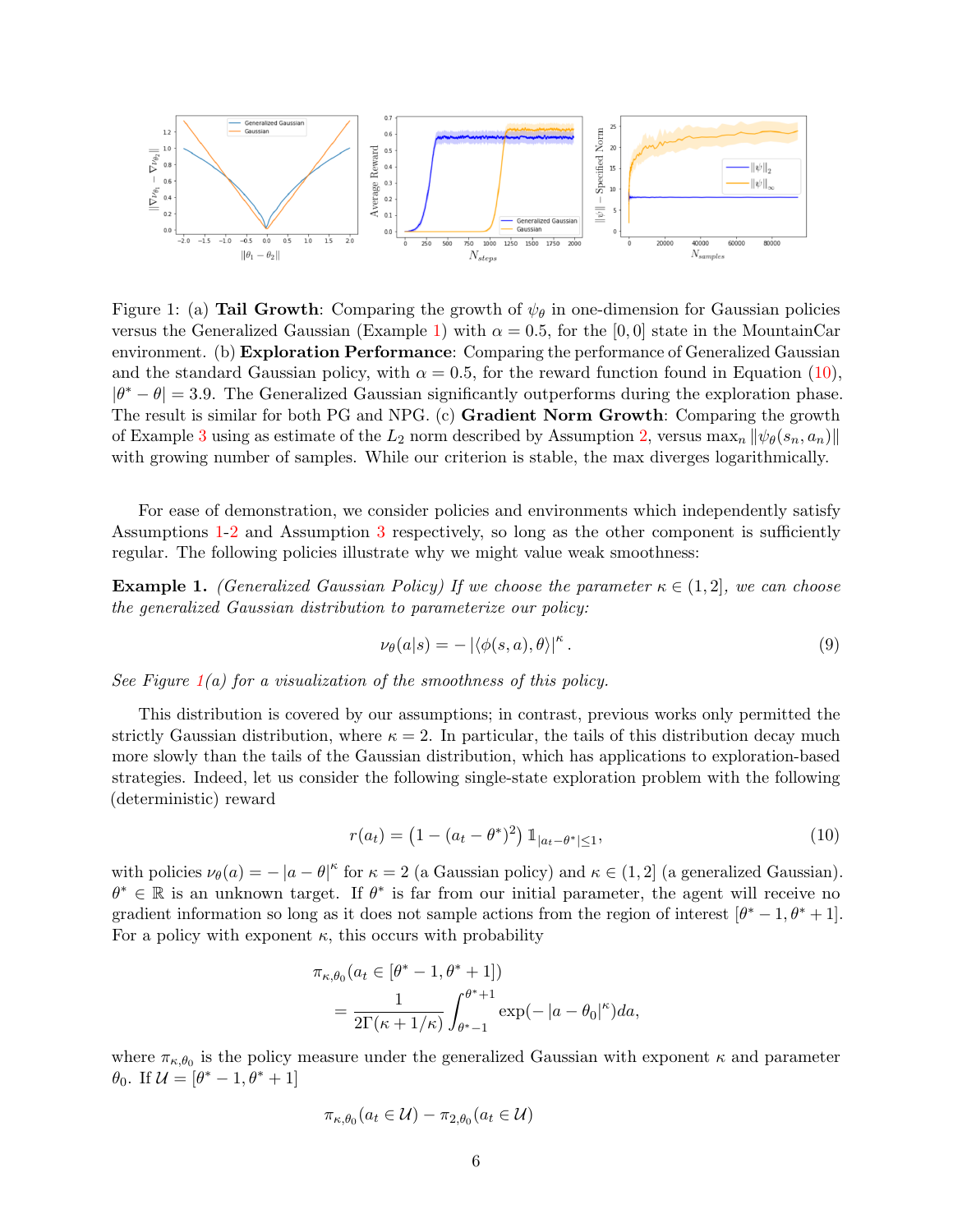$$
\geq \frac{1}{2\Gamma(\kappa+1/\kappa)} \int_{\theta^*-1}^{\theta^*+1} \exp(-|a-\theta_0|^\kappa)
$$

$$
-\exp(-|a-\theta_0|^2 + \log 2)da,
$$

which is > 0 by simply comparing the terms in the exponents, when  $\kappa \ll 2$  and  $|\theta^* - \theta_0| \gg 0$ . This difference in probability can improve sample efficiency by many orders of magnitude. The empirical performance of the two policies is found in Figure  $1(b)$  $1(b)$ , with a large improvement in number of samples needed to discover the correct action. This example can be easily generalized to more complex bandits/MDPs.

Another example shows the richness of the weakly smooth assumption:

**Example 2.** (p-Harmonic minimizers) It is known [\[CM99;](#page-11-7) [Lin17\]](#page-12-5) that local minimizers  $\nu$  to the p-Harmonic functional, for  $p(x): \mathbb{R}^d \mapsto \mathbb{R}$ 

$$
\mathcal{F}(\nu) \triangleq \int_{\mathbb{R}^d} \|\nabla \nu\|^{p(x)} dx,
$$
\n(11)

are weakly smooth of some order  $L(p) < 1$  when  $p(x) > 1$ .

One can also restrict the integration above to a compact set. Consequently, these can serve as interesting potential functions. Note that we can add any bounded potential with bounded and Lipschitz gradient to such functions while preserving Hölder regularity. Weak smoothness has also been shown for many other elliptic families of PDEs [\[HL20;](#page-11-8) [Sci14\]](#page-12-6), which may also motivate some candidate policies.

To illustrate the distinction of Assumption [2](#page-3-0) from standard  $\left\|\cdot\right\|_{\infty}$  bounds, consider the following policy class:

<span id="page-6-1"></span>**Example 3.** (Safe Policies) Consider the following potential for  $\theta \in [-1,1], ||\phi^*|| \leq 1$ :

$$
\nu_{\theta}(s, a) = -\theta \log \|\phi(s, a) - \phi^*\|.
$$
\n(12)

Under uniform dynamics and a uniform distribution of  $\phi(s, a)$  on a ball of radius 1 around the origin, this family satisfies Assumption [2,](#page-3-0) but not the standard assumption of absolute boundedness  $\sup_{s,a} ||\psi_\theta(s, a)||_\infty < \infty$  (see Figure [1\(](#page-5-2)c) for an empirical demonstration). This policy explicits avoids the state-action region around  $\phi^*$ ; this can arise practically when considering safety or instability constraints in RL.

# 5 Main Results

In the sequel, define  $E_{\Pi} = \max_{\theta \in \Theta} \mathbb{E}_{s,a \sim d_{\theta}^{\theta}} \left[ \left\| \psi_{\theta}(s, a)^{\top} K(\theta)^{\dagger} \nabla J(\theta) - A_{\theta}(s, a) \right\| \right]$  $\left\vert \frac{1}{2}\right\vert$  and the quantity  $D_{\infty} = 1 + \sup_{\theta_1, \theta_2 \in \Theta} \left\| \right\|$  $d_{\theta_1}^{\rho}$  $\overline{d_{\theta_2}^{\rho}}$  $\Big\|_\infty$ .

<span id="page-6-0"></span>Theorem [1](#page-2-1). Under Assumptions 1[-3,](#page-3-1) Policy Gradient and Natural Policy Gradient achieves the following convergence:

$$
\sum_{t=1}^{T} h_t \mathbb{E} \left[ \left\| \nabla J(\theta_t) \right\|^2 \right] \leq C_{k,1} \left( J_* - J(\theta_0) \right) + \frac{C_{k,2}}{1 - \gamma} \sum_{t=1}^{T} \left( h_t^{\frac{\beta_1}{4} + 1} \left( \mathbb{E} \left[ \left\| \nabla J(\theta_t) \right\|^{\frac{\beta_1}{4} + 1} \right] + \left( \frac{\sigma}{(1 - \gamma)\sqrt{B}} \right)^{\frac{\beta_1}{4} + 1} \right) \right) + h_t^{\beta_2 + 1} \left( \mathbb{E} \left[ \left\| \nabla J(\theta_t) \right\|^{\beta_2 + 1} \right] + \left( \frac{\sigma}{(1 - \gamma)\sqrt{B}} \right)^{\beta_2 + 1} \right) \right),
$$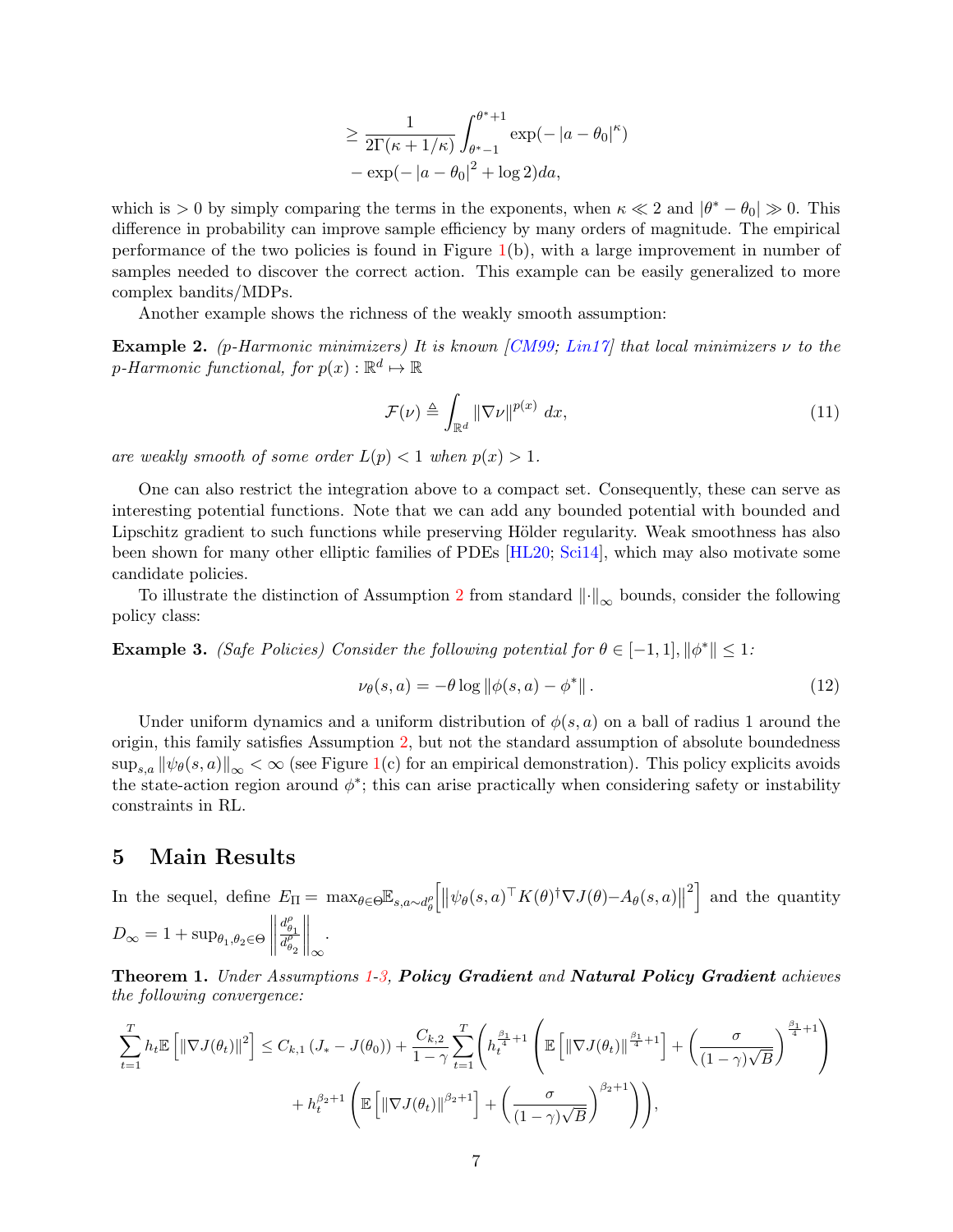<span id="page-7-2"></span>Table 1: Results for various learning rate schemes, for both policy gradient and natural policy gradient. We only track the primary dependence in  $T, B, \gamma$ . For the decaying learning rate, we define the coefficient  $f(q, \beta_0) = \min(\frac{2q\beta_0}{1-\beta_0})$  $\frac{2q\beta_0}{1-\beta_0}, 1-q$ ). In each case we require at least  $\lambda^{\beta_0} \lesssim \frac{1-\gamma}{C}$  where C does not depend on  $\gamma$ ,  $\epsilon$ .

| $n_{t}$                                   | Order                                                                                                                                                   | Considerations |
|-------------------------------------------|---------------------------------------------------------------------------------------------------------------------------------------------------------|----------------|
|                                           | $O(\lambda^{-1}T^{-1}) + O((\sqrt{B}(1-\gamma))^{-\beta_0-1}) + O((\lambda^{\beta_0}(1-\gamma))^{-1})^{\frac{2}{1-\beta_0}})$ $\lambda$ -dependent Bias |                |
| $\lambda T^{\frac{\beta_0-1}{\beta_0+1}}$ | $O(\lambda^{-1}T^{-\frac{2\beta_0}{1-\beta_0}})+O(T^{\frac{\beta_0^2-\beta_0}{\beta_0+1}}(\sqrt{B}(1-\gamma))^{-\beta_0-1})$                            |                |
| $\lambda f^{-q}$                          | $\overline{\tilde{O}(\lambda^{-1}T^{-f(q,\beta_0)})+O(T^{-q\beta_0}(\sqrt{B}(1-\gamma))^{-\beta_0-1})}$                                                 |                |

where the k in  $C_{k,1}, C_{k,2}$  is either PG, NPG depending on whether policy gradient or natural policy gradient is considered. The exact values of these constants are defined in the Appendix. They do not depend on  $\epsilon, \gamma$  for either algorithm.  $\sigma = 3\alpha\sqrt{\psi_{\infty}}$  controls the variance of the gradient.  $J(\theta_0)$  is the initial performance and  $J_* = \sup_{\theta \in \Theta} J(\theta)$ , which is finite due to the boundedness of the reward. B is the batch size and the remaining constants are specified in the Appendices.

**Remarks:** If we replace Assumption [2](#page-3-0) with an almost sure bound on  $\|\psi_{\theta}\|$ , the exponent  $\beta_1/4 + 1$  becomes instead  $\beta_1/2 + 1$ .

With respect to the ergodicity mixing rate  $\delta$ ,  $C_{k,2}$  scales as  $1/(1-\delta)$  for both algorithms, which is analogous to other works with ergodicity [\[XWL20,](#page-13-3) Proposition 1].

<span id="page-7-0"></span>Corollary [1](#page-7-2). (Rates under various step-size schemes) Table 1 encapsulates the orders of growth of  $\frac{1}{T} \sum_{t=1}^T \mathbb{E} \left[ \|\nabla J(\theta_t)\|^2 \right]$  for each of the learning rates examined in our paper, for the choice of  $\lambda$ sufficiently small and  $B \geq \frac{\sigma^2}{(1-\sigma^2)}$  $\frac{\sigma^2}{(1-\gamma)^2}$ .

For global optimality, policy gradient requires another opaque assumption in order to demonstrate convergence:

<span id="page-7-3"></span>**Assumption 4.** (Requirements for Policy Gradient) Assume that there is a  $\theta_* \in \Theta$  where J attains its maximum. Furthermore, let  $\theta \in \Theta$  be any parameter. Then, we assume that J is m-dominated for any  $m > 0$ , *i.e.* that the following holds

$$
J(\theta_*) - J(\theta) \leq \frac{m}{1-\gamma} \left\langle \theta_* - \theta, \nabla J(\theta) \right\rangle.
$$

Furthermore, suppose that  $Diam(\Theta) \triangleq sup_{\theta_1,\theta_2\in\Theta} ||\theta_1 - \theta_2|| < \infty$ .

See [\[BR19,](#page-11-9) Lemma 3(a)] for analogous conditions, which are often violated in practice.

<span id="page-7-1"></span>**Theorem 2.** Let  $\theta_* = \arg \max_{\theta \in \Theta} J(\theta)$ . Under Assumptions [1-](#page-2-1)[3,](#page-3-1) **Natural Policy Gradient** is bounded with the following for  $t \in 1 \dots T$ :

$$
J(\theta_*) - \mathbb{E}\left[J(\theta_{t-1})\right] \leq \frac{C_{NPG,3}}{1-\gamma} h_t^{\beta_1-1} \left( \left(\frac{\sigma}{(1-\gamma)\sqrt{B}}\right)^{\beta_1} + \mathbb{E}\left[\|\nabla J(\theta_{t-1})\|^{ \beta_1}\right] \right) + \frac{C_{NPG,4}h_t^{\beta_2}}{1-\gamma} \left( \left(\frac{\sigma}{(1-\gamma)\sqrt{B}}\right)^{\beta_2+1} + \mathbb{E}\left[\|\nabla J(\theta_{t-1})\|^{ \beta_2+1}\right] \right) + \frac{C_{NPG,5}}{1-\gamma} \left( \frac{\sigma}{(1-\gamma)\sqrt{B}} + \frac{\sqrt{E_{\Pi}}}{\sqrt{\psi_{\infty}}} + \mathbb{E}\left[\|\nabla J(\theta_{t-1})\|\right] \right).
$$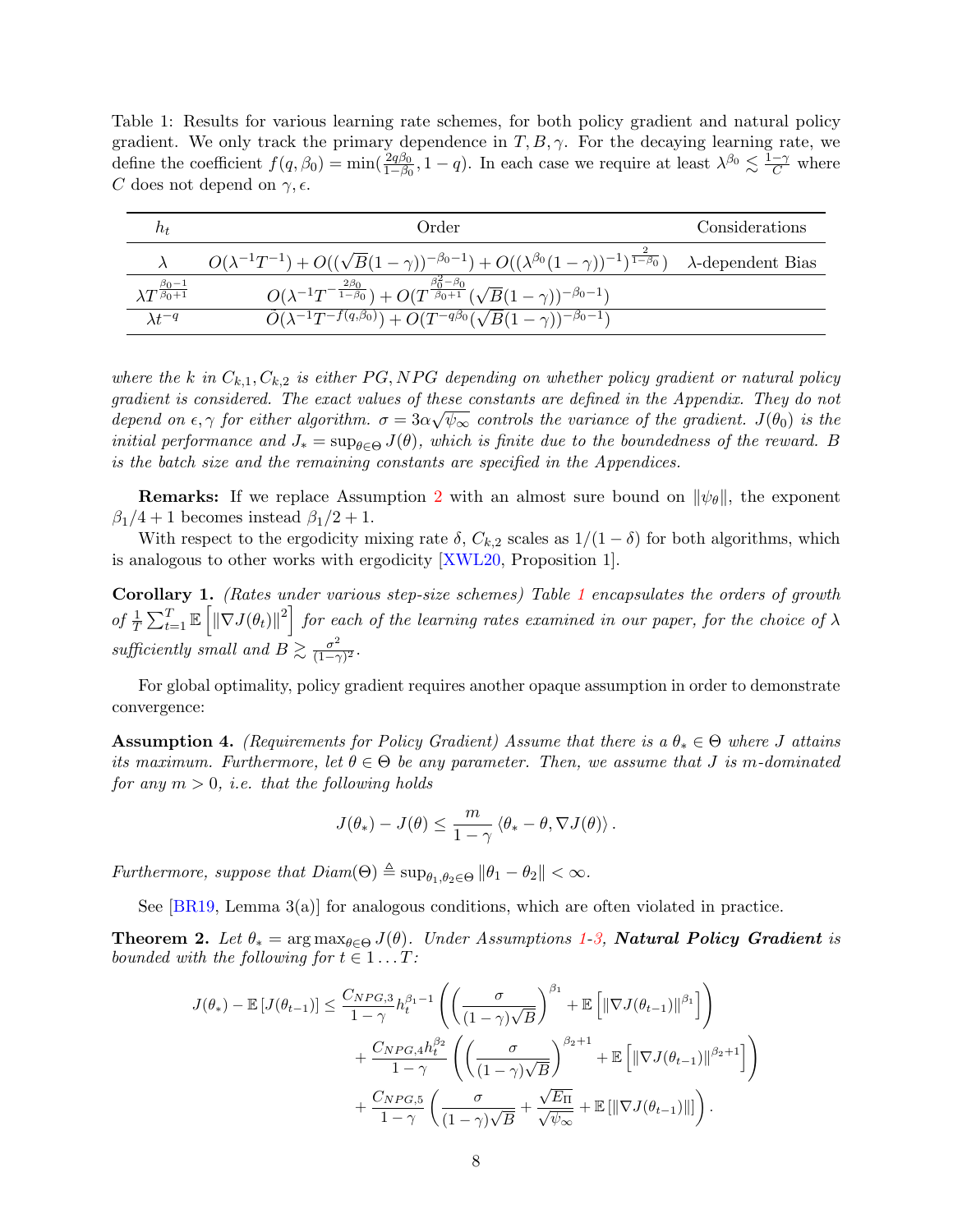Here,  $E_{\Pi}$  is a policy dependent parameter that serves to lower bound the optimality of the function class,  $\sigma$  is the variance from Theorem [1,](#page-6-0) and  $\xi$  is the stability constant found in Algorithm 2.

If, additionally, Assumption  $\frac{1}{4}$  $\frac{1}{4}$  $\frac{1}{4}$  is added, then the standard **Policy Gradient** is bounded by the following for  $t \in 1 \dots T$ :

$$
J(\theta_*) - \mathbb{E}[J(\theta_{t-1})] \le \frac{mDiam(\Theta)}{1 - \gamma} \mathbb{E}[\|\nabla J(\theta_{t-1})\|],\tag{13}
$$

where  $Diam(\Theta)$  is defined in Assumption [4.](#page-7-3)

Here,  $\theta_*$  is the minimizer from Assumption [4,](#page-7-3) and  $C_{NPG,3-5}$  are not dependent on  $h_t, B, T, \gamma$ and are stated explicitly in the appendices. For natural policy gradient, there are no additional assumptions apart from the bias term  $E_{\Pi}$  being finite; this is bounded under standard assumptions (see  $[A<sub>ga</sub>+20a,$  Remark 6.4). This is a major advantage of NPG over its vanilla counterpart, which requires a strong additional regularity condition.

For both natural and standard policy gradient, if we take the minimum over  $t = 1...T$ , we obtain the rates in the following corollary.

<span id="page-8-0"></span>**Corollary 2.** For  $\lambda$  sufficiently small and the learning rate  $h_t = \lambda T^{\frac{\beta_0 - 1}{\beta_0 + 1}}$ , for **Policy Gradient** the following holds under Assumptions [1-](#page-2-1)[4](#page-7-3)

$$
\min_{t=0,\ldots T-1} J(\theta_*) - \mathbb{E}\left[J(\theta_t)\right] \le \epsilon.
$$

For Natural Policy Gradient the following holds under Assumptions [1](#page-2-1)[-3](#page-3-1)

$$
\min_{t=0,\ldots T-1} J(\theta_*) - \mathbb{E}\left[J(\theta_t)\right] \leq \epsilon + \frac{\sqrt{D_{\infty}E_{\Pi}}}{1-\gamma}.
$$

Recall that  $E_{\Pi}$  is an approximation error, and  $D_{\infty}$  measures the irregularity of the initial distribution. For either algorithm if  $h_t = \lambda T^{\frac{\beta_0 - 1}{\beta_0 + 1}},$ 

$$
T \geq \epsilon^{-\frac{\beta_0+1}{\beta_0}}(1-\gamma)^{-\frac{2\beta_0^2+3\beta_0+1}{2\beta_0^2}}, \qquad B \gtrsim \epsilon^{-2}(1-\gamma)^{-\frac{4\beta_0^2+5\beta_0-1}{\beta_0(\beta_0+1)}}.
$$

For both algorithms if instead  $h_t = \lambda$ ,

$$
T \geq \epsilon^{-\frac{\beta_0+1}{\beta_0}} (1-\gamma)^{-\frac{2+\beta_0}{\beta_0}}, \qquad B \gtrsim \epsilon^{-\frac{4}{\beta_0+1}} (1-\gamma)^{-\frac{6+2\beta_0}{\beta_0+1}}.
$$

### 6 Related Work

#### 6.1 Optimization and Stochastic Approximation

We primarily refer to work on stochastic approximation, which began with the work by authors [\[PJ92;](#page-12-7) [KY03\]](#page-12-8), who established basic conditions for convergence for linear approximation procedures, with rates being obtained under strong assumptions. Tighter bounds have recently been achieved through improved analysis and techniques, both in asymptotic and non-asmyptotic contexts  $[Che+16; LS18;$  $[Che+16; LS18;$  $Jai+18$ .

The theory for optimizing weakly smooth rather than Lipschitz functionals was primarily developed in the following works [\[DGN14;](#page-11-12) [Nes15;](#page-12-10) [Yas16\]](#page-13-6), introducing the definition of weaksmoothness through Hölder conditions, and showing convergence via smoothing or fast decaying learning rates. Lastly, our analysis relies heavily on the theory of ergodicity for MDPs. We build on the works of [\[Mit05\]](#page-12-11) which yields perturbation bounds on the state distribution, and subsequent improvements in the assumptions and condition numbers [\[FHL13;](#page-11-13) [RS+18;](#page-12-12) [MS20\]](#page-12-13).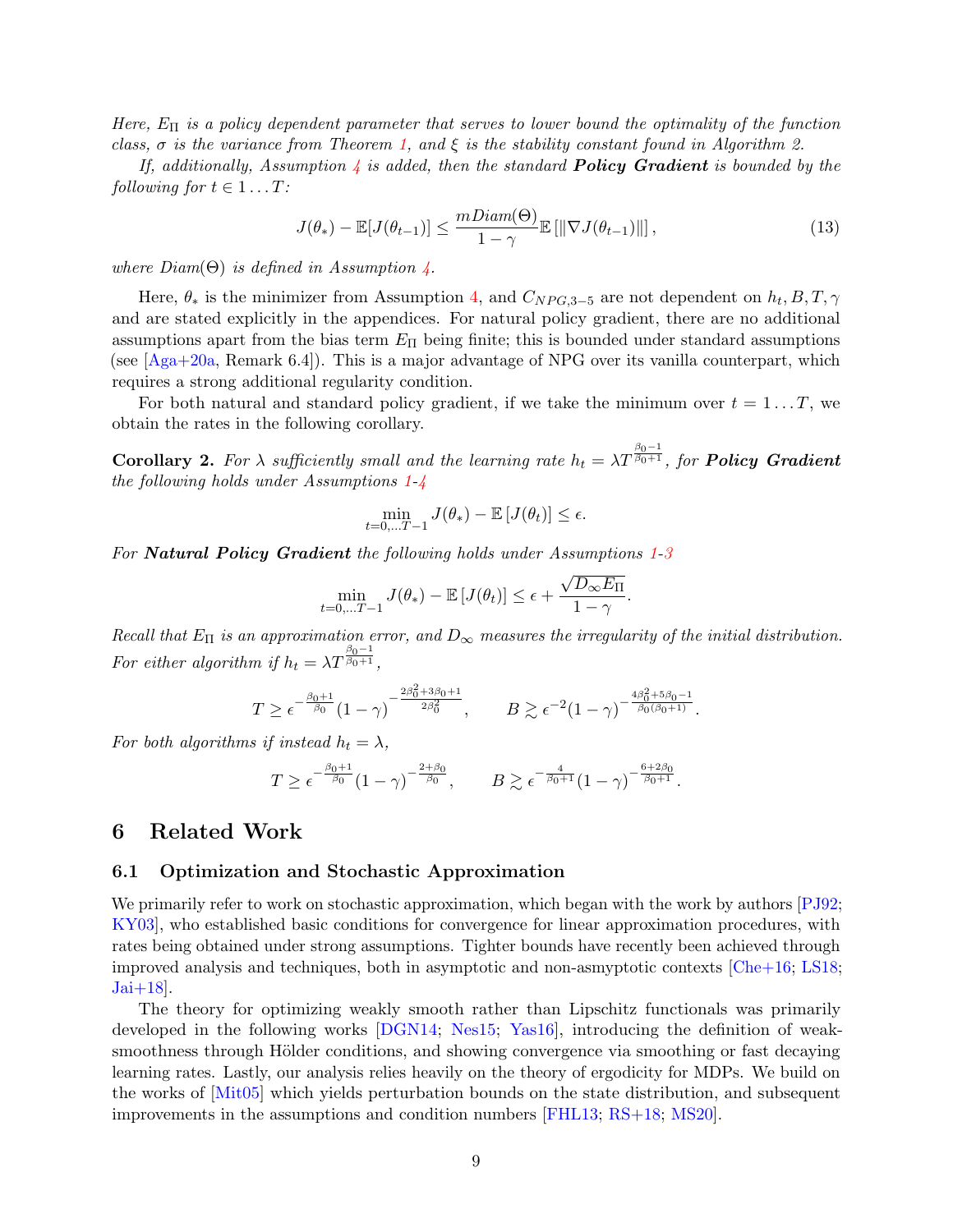#### 6.2 Reinforcement Learning

The general formulation of reinforcement learning can be attributed to Bellman's formulation of Markov Decision processes [\[Bel54\]](#page-11-5). Gradient-based approaches were proposed to solve direct policy parameterizations [\[Wil92\]](#page-13-7); developments in this classical setting include [\[SPS99;](#page-13-8) [KT00;](#page-12-14) [Kak+03\]](#page-12-15). These works established asymptotically tight bounds for convergence in the tabular setting, while outlining rough conditions for convergence when feature transformations were applied. The introduction of natural gradient techniques [\[Kak01\]](#page-12-3), which borrowed from similar work in standard optimization [\[Ama98\]](#page-11-14), yielded improved convergence with respect to policy condition numbers. In particular, strong convergence holds for domains such as the linear quadratic regulator [\[Faz+18;](#page-11-15) [TR18\]](#page-13-9) and other linearized problems.

Even so, lower bounds for general problems can be quite pessimistic, especially when the conditions are ill-specified  $[Sut+00]$ . This debate has attracted renewed focus in recent years, with an on-going discussion on the quality of representation and its effect on learnability  $[Du+19;$ [VD19\]](#page-13-11). Nonetheless, real world problems are either continuous or well-approximated by continuous algorithms, with smooth state-space.  $[Aga+20b; Aga+20a]$  $[Aga+20b; Aga+20a]$  provided a convergence and optimality result for both tabular and linear settings, but only when the action space was discrete and the problem was deterministic. Other results in this setting include  $[Mei+21; Zha+20a; Mei+20;$  $[Mei+21; Zha+20a; Mei+20;$  $[Mei+21; Zha+20a; Mei+20;$  $[Mei+21; Zha+20a; Mei+20;$ [Zha+21\]](#page-13-13). [\[XWL20;](#page-13-3) [KKR19\]](#page-12-18) focus on general settings, but only under generous smoothness and boundedness assumptions. Numerous works have since focused on feature representations in policy learning, particularly through use of neural networks  $[TB17; Wan+19; Liu+19]$  $[TB17; Wan+19; Liu+19]$  $[TB17; Wan+19; Liu+19]$  $[TB17; Wan+19; Liu+19]$ ; these apply similarly strict assumptions on the problem class in order to achieve good rates of convergence.

We would like to comment extensively on the results of  $[Liu+20]$ , which obtains highly competitive rates for PG and NPG, of  $O(\epsilon^{-4})$  and  $O(\epsilon^{-3})$  respectively. While our rate for NPG is worse at  $\to O(\epsilon^{-4}), \beta_0 \to 1$ , this is because of numerous differences between our formulations. [\[Liu+20\]](#page-12-2) rely on more complex sampling and natural gradient procedures, particularly requiring stochastic gradient descent in order to solve for the NPG update vector. It is unclear whether this technique can generalize to the weakly smooth regime. Instead, we analyze a much simpler algorithm that involves direct estimation of the Fisher information matrix, with an additional cost in  $\epsilon$ , while also handling non-constant learning rates.

Our results are simultaneously valid for continuous settings, while removing many of the strict assumptions found in previous results. In particular, smoothness of the policy class and boundedness of the gradient limited the scope of policies. We build upon work in weakly smooth optimization to relax these assumptions.

### 7 Discussion

In this work, we established the convergence guarantees for the policy gradient for weakly smooth and continuous action space settings. To the best of our knowledge, this is the first work to establish the convergence of policy gradient methods under an unbounded gradient without Lipschitz smoothness conditions. Thus, our work significantly generalizes the scope of existing analysis while opening numerous lines of future research. Our assumptions are also practically applicable, as we demonstrate through several examples.

Nonetheless, there are many important limitations for our analysis. Firstly, it is likely that Assumption [4](#page-7-3) can be significantly relaxed, as in other recent work  $[Liu+20]$ . A more careful analysis would have more complex dependence on the problem parameters. It may also be interesting to consider weaker assumptions than ergodicity, by adding regularization conditions on the initial distribution of policies. For practical problems, this is often necessary since the smoothness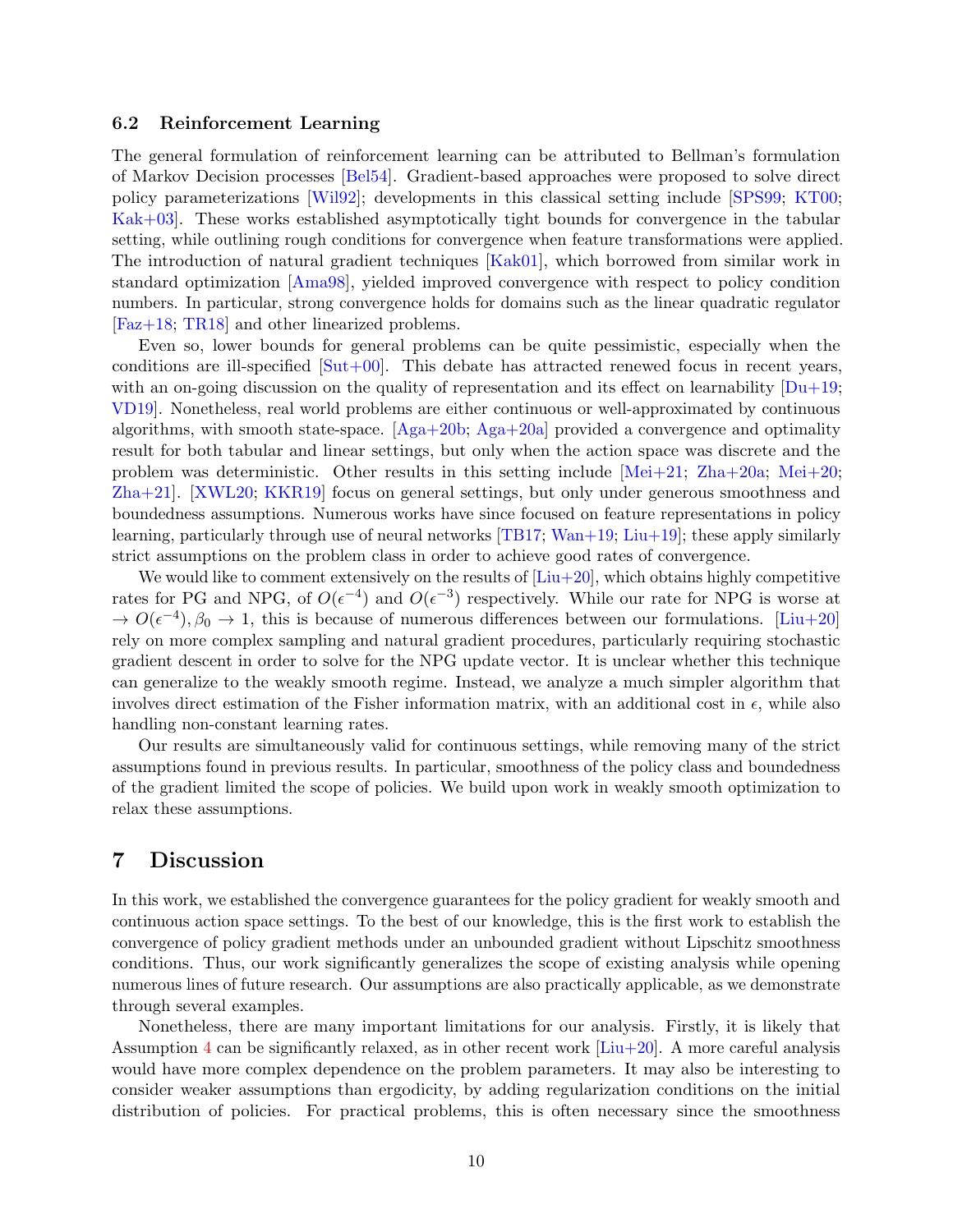coefficients can be unbounded except in a reasonable starting set. We also believe that weak smoothness can be relaxed further to locally non-smooth problems ( $\beta_0 = 0$ ), by applying smoothing techniques from optimization [\[Nes15\]](#page-12-10). In addition, no practical studies on empirical performance have been done when considering the trade-off between smoothness conditions and convergence rates. Finally, we can quantify the convergence of the distribution of  $J(\theta)$  using functionals such as the KL divergence or Wasserstein metric.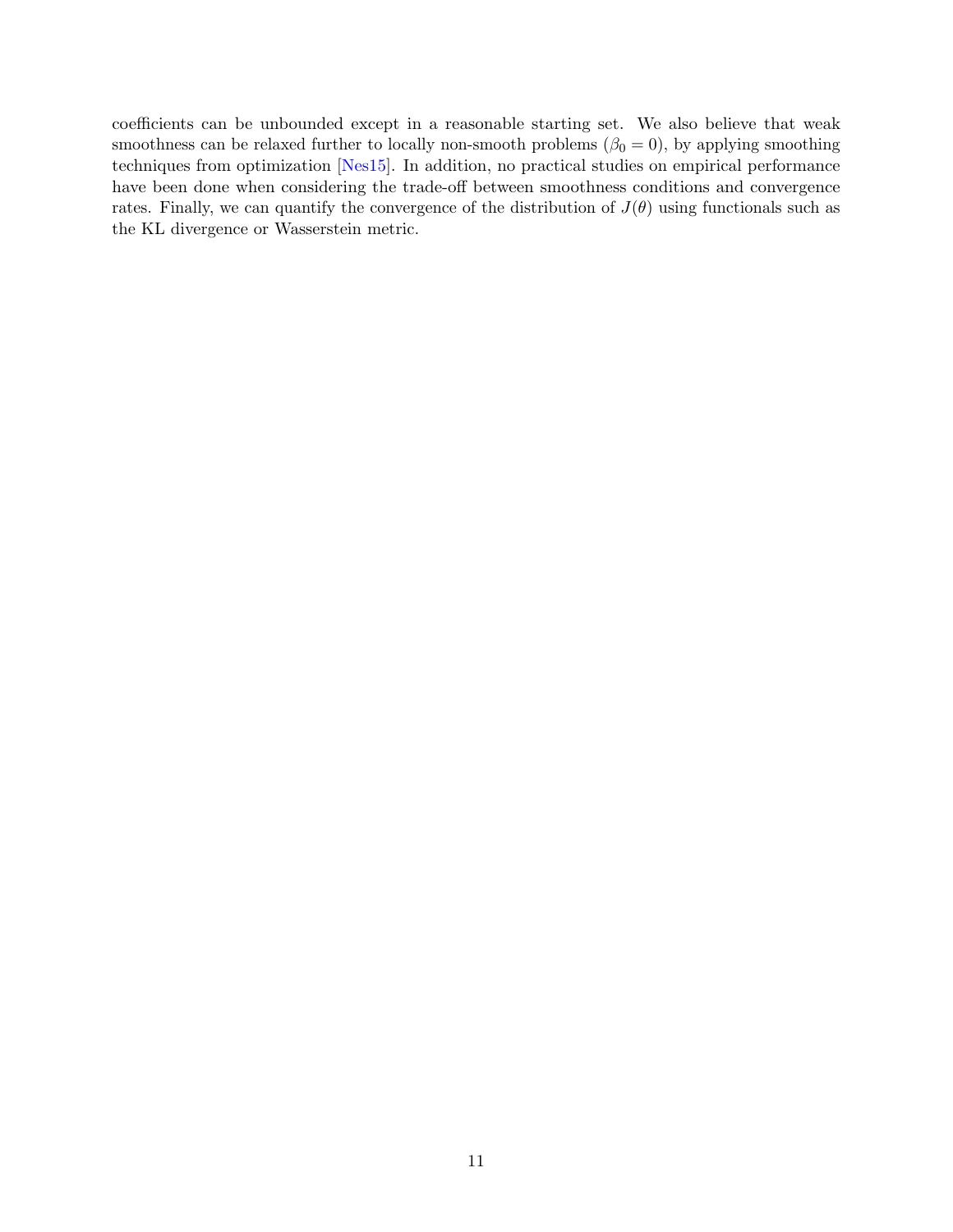# References

- <span id="page-11-1"></span>[Aga+20a] Alekh Agarwal et al. "Optimality and approximation with policy gradient methods in markov decision processes". In: Conference on Learning Theory. 2020, pp. 64–66.
- <span id="page-11-4"></span>[Aga+20b] Alekh Agarwal et al. "Pc-pg: Policy cover directed exploration for provable policy gradient learning". In: arXiv preprint arXiv:2007.08459 (2020).
- <span id="page-11-14"></span>[Ama98] Shun-Ichi Amari. "Natural gradient works efficiently in learning". In: Neural computation 10.2 (1998), pp. 251–276.
- <span id="page-11-5"></span>[Bel54] Richard Bellman. The theory of dynamic programming. Tech. rep. Rand corp santa monica ca, 1954.
- <span id="page-11-9"></span>[BR19] Jalaj Bhandari and Daniel Russo. "Global optimality guarantees for policy gradient methods". In: arXiv preprint arXiv:1906.01786 (2019).
- <span id="page-11-3"></span> $[\text{Cai+19}]$  Qi Cai et al. "Provably efficient exploration in policy optimization". In: arXiv preprint arXiv:1912.05830 (2019).
- <span id="page-11-10"></span>[Che+16] Xi Chen et al. "Statistical inference for model parameters in stochastic gradient descent". In: arXiv preprint arXiv:1610.08637 (2016).
- <span id="page-11-7"></span>[CM99] Alessandra Coscia and Giuseppe Mingione. "Hölder continuity of the gradient of p (x)-harmonic mappings". In: Comptes Rendus de l'Acad´emie des Sciences-Series I-Mathematics 328.4 (1999), pp. 363–368.
- <span id="page-11-6"></span>[CMS17] Po-Wei Chou, Daniel Maturana, and Sebastian Scherer. "Improving stochastic policy gradients in continuous control with deep reinforcement learning using the beta distribution". In: International conference on machine learning. PMLR. 2017, pp. 834– 843.
- <span id="page-11-0"></span>[Den+16] Yue Deng et al. "Deep direct reinforcement learning for financial signal representation and trading". In: IEEE transactions on neural networks and learning systems 28.3  $(2016)$ , pp. 653–664.
- <span id="page-11-12"></span>[DGN14] Olivier Devolder, François Glineur, and Yurii Nesterov. "First-order methods of smooth convex optimization with inexact oracle". In: Mathematical Programming 146.1 (2014), pp. 37–75.
- <span id="page-11-2"></span>[Doy00] Kenji Doya. "Reinforcement learning in continuous time and space". In: Neural computation 12.1 (2000), pp. 219–245.
- <span id="page-11-16"></span>[Du+19] Simon S Du et al. "Is a Good Representation Sufficient for Sample Efficient Reinforcement Learning?" In: arXiv preprint arXiv:1910.03016 (2019).
- <span id="page-11-15"></span>[Faz+18] Maryam Fazel et al. "Global convergence of policy gradient methods for linearized control problems". In: (2018).
- <span id="page-11-13"></span>[FHL13] Déborah Ferré, Loïc Hervé, and James Ledoux. "Regular perturbation of V-geometrically ergodic Markov chains". In: Journal of applied probability 50.1 (2013), pp. 184–194.
- <span id="page-11-8"></span>[HL20] Fredrik Arbo Høeg and Peter Lindqvist. "Regularity of solutions of the parabolic normalized p-Laplace equation". In: Advances in Nonlinear Analysis 9.1 (2020), pp. 7– 15.
- <span id="page-11-11"></span>[Jai+18] Prateek Jain et al. "Parallelizing stochastic gradient descent for least squares regression: mini-batching, averaging, and model misspecification". In: Journal of Machine Learning Research 18 (2018).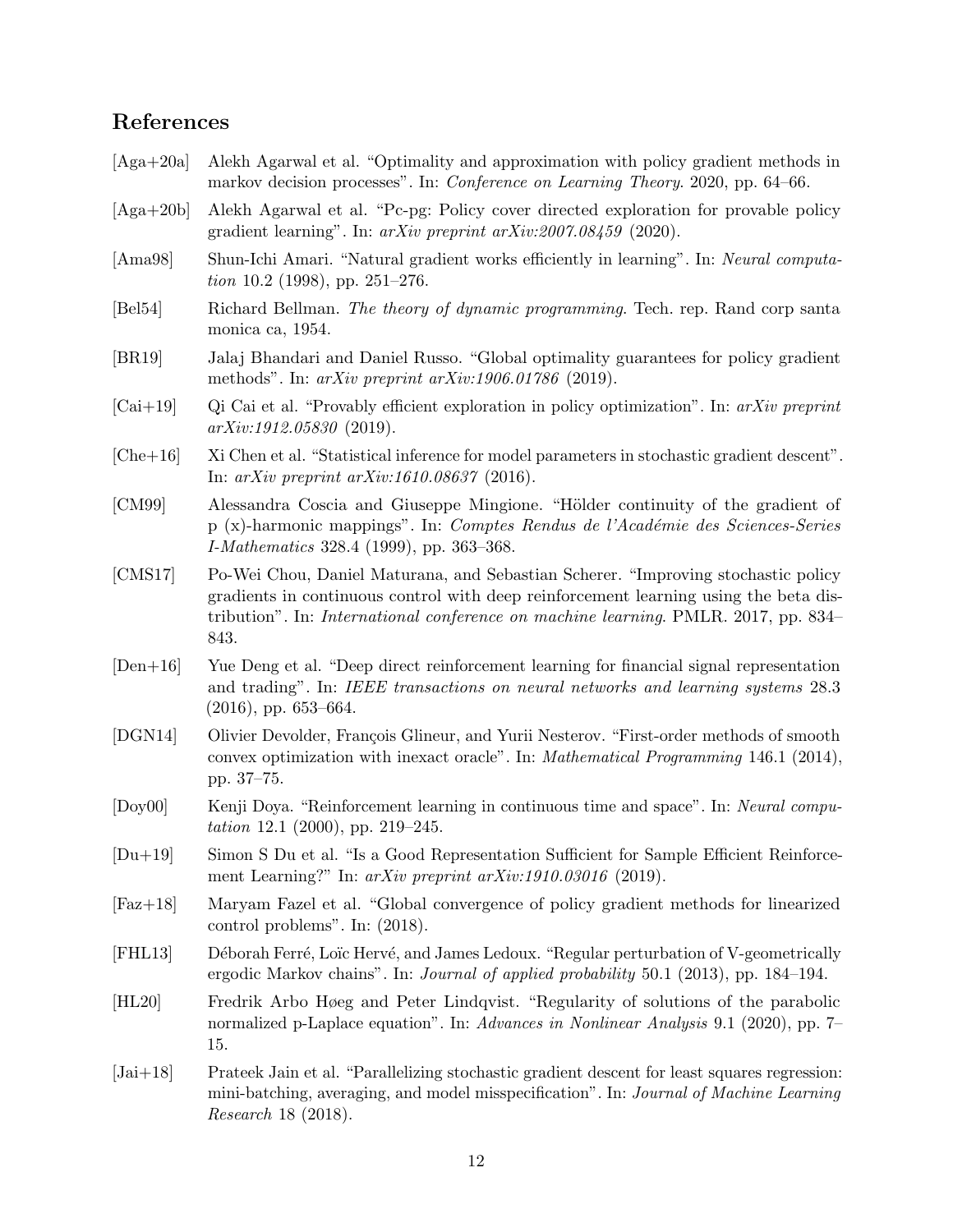- <span id="page-12-15"></span>[Kak+03] Sham Machandranath Kakade et al. "On the sample complexity of reinforcement learning". PhD thesis. 2003.
- <span id="page-12-3"></span>[Kak01] Sham M Kakade. "A natural policy gradient". In: Advances in neural information processing systems 14 (2001), pp. 1531–1538.
- <span id="page-12-0"></span>[KBP13] Jens Kober, J Andrew Bagnell, and Jan Peters. "Reinforcement learning in robotics: A survey". In: The International Journal of Robotics Research 32.11 (2013), pp. 1238– 1274.
- <span id="page-12-18"></span>[KKR19] Harshat Kumar, Alec Koppel, and Alejandro Ribeiro. "On the sample complexity of actor-critic method for reinforcement learning with function approximation". In:  $arXiv$ preprint arXiv:1910.08412 (2019).
- <span id="page-12-14"></span>[KT00] Vijay R Konda and John N Tsitsiklis. "Actor-critic algorithms". In: Advances in neural information processing systems. 2000, pp. 1008–1014.
- <span id="page-12-8"></span>[KY03] Harold Kushner and G George Yin. Stochastic approximation and recursive algorithms and applications. Vol. 35. Springer Science & Business Media, 2003.
- <span id="page-12-5"></span>[Lin17] Peter Lindqvist. Notes on the p-Laplace equation. 161. University of Jyväskylä, 2017.
- <span id="page-12-1"></span>[Liu+19] Boyi Liu et al. "Neural proximal/trust region policy optimization attains globally optimal policy". In: arXiv preprint arXiv:1906.10306 (2019).
- <span id="page-12-2"></span>[Liu+20] Yanli Liu et al. "An Improved Analysis of (Variance-Reduced) Policy Gradient and Natural Policy Gradient Methods." In: NeurIPS. 2020.
- <span id="page-12-9"></span>[LS18] Chandrashekar Lakshminarayanan and Csaba Szepesvari. "Linear stochastic approximation: How far does constant step-size and iterate averaging go?" In: International Conference on Artificial Intelligence and Statistics. PMLR. 2018, pp. 1347–1355.
- <span id="page-12-17"></span>[Mei+20] Jincheng Mei et al. "On the global convergence rates of softmax policy gradient methods". In: International Conference on Machine Learning. PMLR. 2020, pp. 6820– 6829.
- <span id="page-12-16"></span>[Mei+21] Jincheng Mei et al. "Leveraging non-uniformity in first-order non-convex optimization". In: arXiv preprint arXiv:2105.06072 (2021).
- <span id="page-12-11"></span>[Mit05] A Yu Mitrophanov. "Sensitivity and convergence of uniformly ergodic Markov chains". In: Journal of Applied Probability 42.4 (2005), pp. 1003–1014.
- <span id="page-12-13"></span>[MS20] Yonghua Mao and Yanhong Song. "Perturbation theory and uniform ergodicity for discrete-time Markov chains". In: arXiv preprint arXiv:2003.06978 (2020).
- <span id="page-12-10"></span>[Nes15] Yu Nesterov. "Universal gradient methods for convex optimization problems". In: Mathematical Programming 152.1 (2015), pp. 381–404.
- <span id="page-12-7"></span>[PJ92] Boris T Polyak and Anatoli B Juditsky. "Acceleration of stochastic approximation by averaging". In: SIAM journal on control and optimization 30.4 (1992), pp. 838–855.
- <span id="page-12-4"></span>[PPR19] Matteo Papini, Matteo Pirotta, and Marcello Restelli. "Smoothing policies and safe policy gradients". In: arXiv preprint arXiv:1905.03231 (2019).
- <span id="page-12-12"></span>[RS+18] Daniel Rudolf, Nikolaus Schweizer, et al. "Perturbation theory for Markov chains via Wasserstein distance". In: Bernoulli 24.4A (2018), pp. 2610–2639.
- <span id="page-12-6"></span>[Sci14] Berardino Sciunzi. "Regularity and comparison principles for p-Laplace equations with vanishing source term". In: *Communications in Contemporary Mathematics* 16.06 (2014), p. 1450013.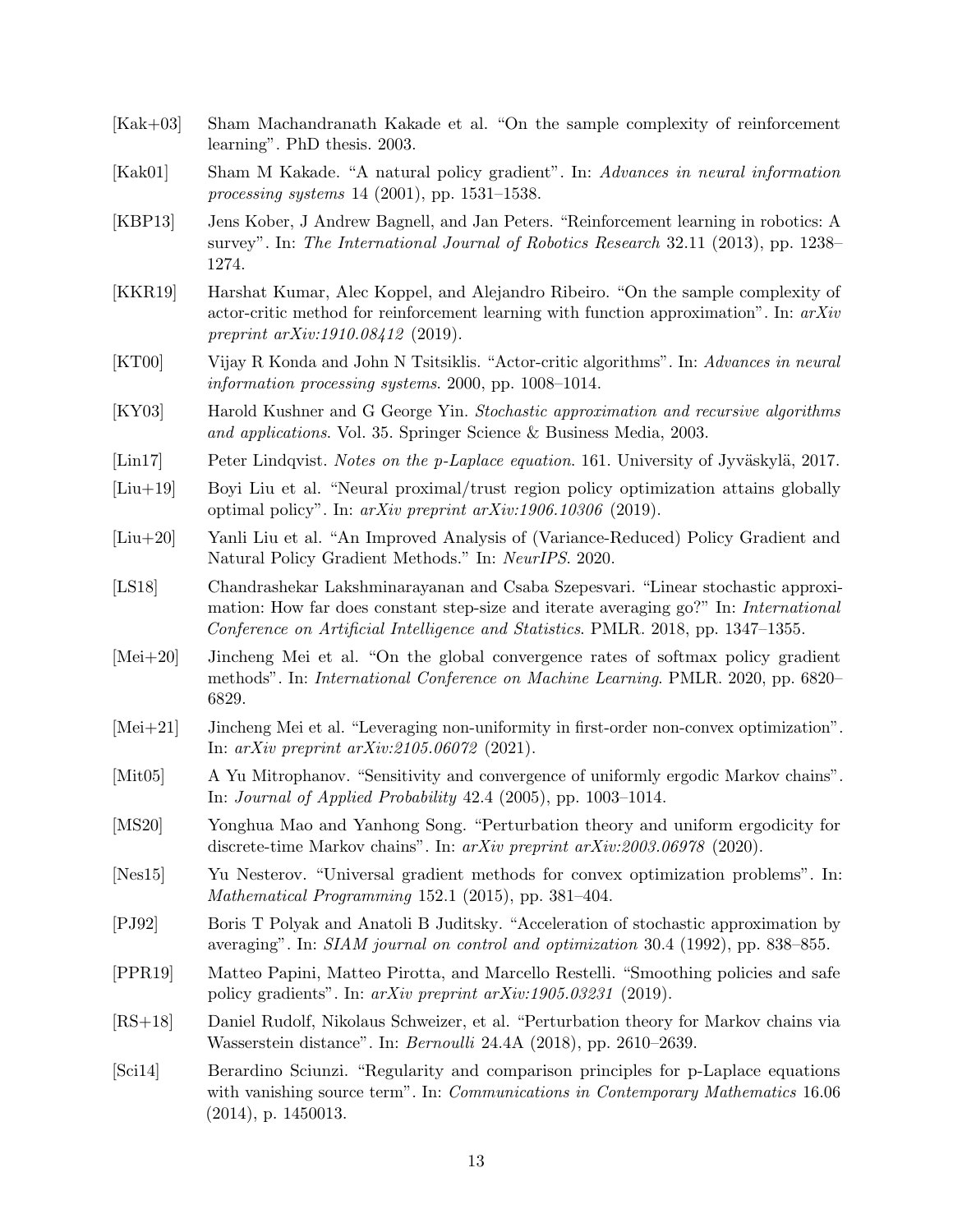- <span id="page-13-1"></span>[Sid+18] Aaron Sidford et al. "Near-optimal time and sample complexities for solving discounted Markov decision process with a generative model". In:  $arXiv$  preprint  $arXiv:1806.01492$ (2018).
- <span id="page-13-8"></span>[SPS99] Richard S Sutton, Doina Precup, and Satinder Singh. "Between MDPs and semi-MDPs: A framework for temporal abstraction in reinforcement learning". In: Artificial intelligence 112.1-2 (1999), pp. 181–211.
- <span id="page-13-10"></span>[Sut+00] Richard S Sutton et al. "Policy gradient methods for reinforcement learning with function approximation". In: Advances in neural information processing systems. 2000, pp. 1057–1063.
- <span id="page-13-14"></span>[TB17] Philip S Thomas and Emma Brunskill. "Policy gradient methods for reinforcement learning with function approximation and action-dependent baselines". In: (2017).
- <span id="page-13-9"></span>[TR18] Stephen Tu and Benjamin Recht. "Least-squares temporal difference learning for the linear quadratic regulator". In: International Conference on Machine Learning. PMLR. 2018, pp. 5005–5014.
- <span id="page-13-11"></span>[VD19] Benjamin Van Roy and Shi Dong. "Comments on the du-kakade-wang-yang lower bounds". In: arXiv preprint arXiv:1911.07910 (2019).
- <span id="page-13-15"></span>[Wan+19] Lingxiao Wang et al. "Neural policy gradient methods: Global optimality and rates of convergence". In: arXiv preprint arXiv:1909.01150 (2019).
- <span id="page-13-7"></span>[Wil92] Ronald J Williams. "Simple statistical gradient-following algorithms for connectionist reinforcement learning". In: Machine learning 8.3-4 (1992), pp. 229–256.
- <span id="page-13-3"></span>[XWL20] Tengyu Xu, Zhe Wang, and Yingbin Liang. "Improving Sample Complexity Bounds for Actor-Critic Algorithms". In: arXiv preprint arXiv:2004.12956 (2020).
- <span id="page-13-6"></span>[Yas16] Maryam Yashtini. "On the global convergence rate of the gradient descent method for functions with Hölder continuous gradients". In: *Optimization letters* 10.6 (2016), pp. 1361–1370.
- <span id="page-13-0"></span>[YLN19] Chao Yu, Jiming Liu, and Shamim Nemati. "Reinforcement learning in healthcare: A survey". In: *arXiv preprint arXiv:1908.08796* (2019).
- <span id="page-13-2"></span>[YW19] Lin F Yang and Mengdi Wang. "Sample-optimal parametric q-learning using linearly additive features". In: arXiv preprint arXiv:1902.04779 (2019).
- <span id="page-13-12"></span>[Zha+20a] Junyu Zhang et al. "Variational policy gradient method for reinforcement learning with general utilities". In: arXiv preprint arXiv:2007.02151 (2020).
- <span id="page-13-5"></span>[Zha+20b] Kaiqing Zhang et al. "Global convergence of policy gradient methods to (almost) locally optimal policies". In: SIAM Journal on Control and Optimization 58.6 (2020), pp. 3586–3612.
- <span id="page-13-13"></span>[Zha+21] Junyu Zhang et al. "On the convergence and sample efficiency of variance-reduced policy gradient method". In: arXiv preprint arXiv:2102.08607 (2021).
- <span id="page-13-4"></span>[ZXL19] Shaofeng Zou, Tengyu Xu, and Yingbin Liang. "Finite-sample analysis for sarsa with linear function approximation". In: arXiv preprint arXiv:1902.02234 (2019).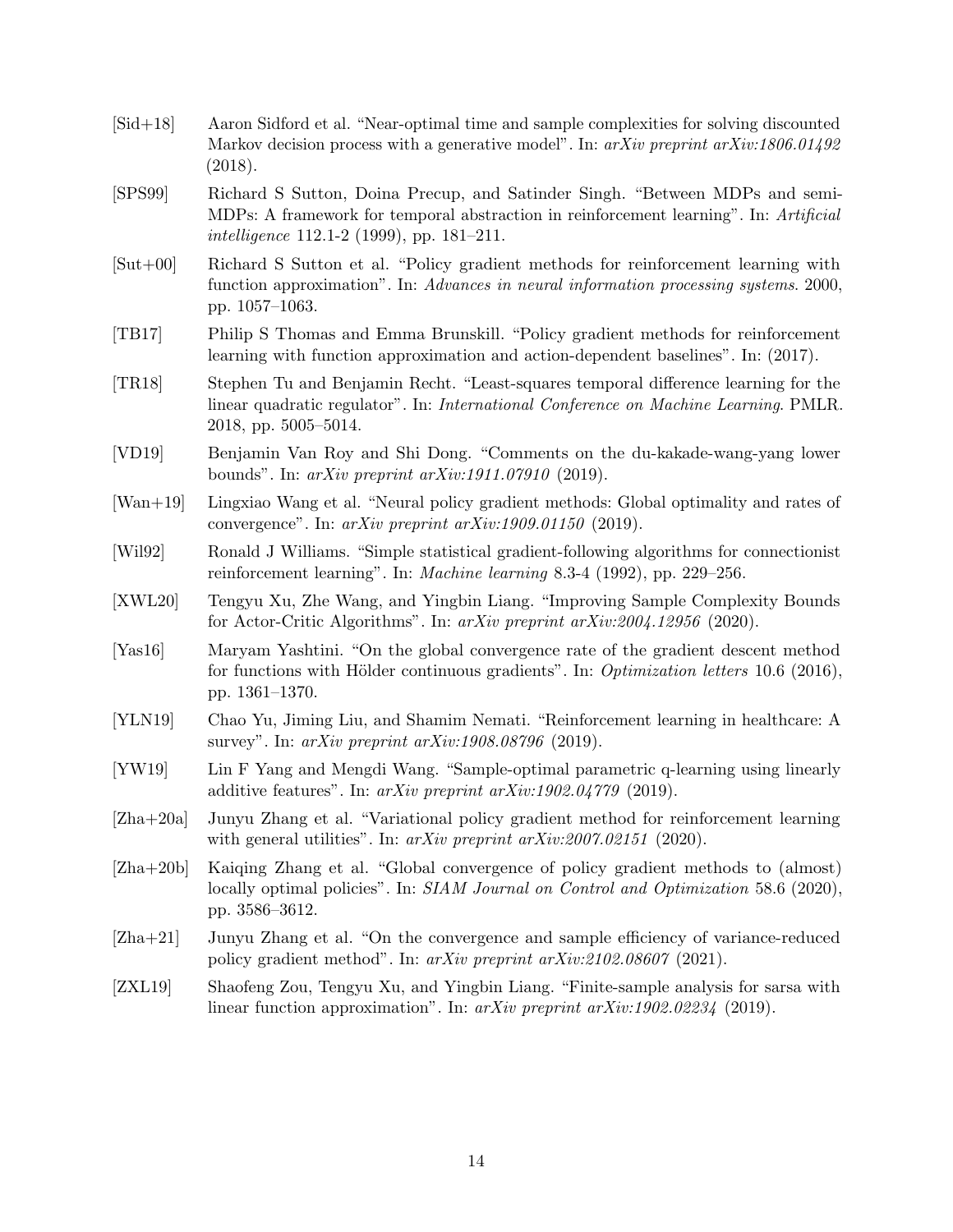The structure of the appendix is as follows. First we show the weak smoothness of the objective function  $J(\theta)$ . Then, we prove Theorem [1](#page-6-0) and Theorem [2](#page-7-1) respectively, as well as their respective corollaries. In the final appendix, we state the details for our numerical demonstrations.

# A Weak Smoothness of Objective

Recall the definitions of  $\mathbb{P}_{\theta}^n$  as the *n*-step state transition kernel of the Markov chain induced by the policy  $\pi_{\theta}$ . We denote  $\mathbb{P}_{\theta} \triangleq \mathbb{P}_{\theta}^1$  as a shorthand. In the following, we refer to a Markov Chain as a pair  $(\mathcal{S}, \mathbb{Q})$ , where the first item is the state-space and the second item is the (time-invariant) transition function.

#### A.1 Visitation Distribution Smoothness

Now we bound the differences between the visitation distributions of two policies. We first introduce a lemma from the theory of Markov Chains, connecting ergodicity with the perturbation bounds on the n-step transition kernels.

<span id="page-14-0"></span>**Lemma 1.** (Adapted from [\[MS20\]](#page-12-13), Theorem 2.1) Let the Markov Chains generated by  $(S, \mathbb{P}_{\theta})$ , S satisfy the uniform ergodicity assumption, Assumption [3.](#page-3-1) Then for any initial distribution  $\rho$ ,

$$
\int \mathbb{E}_{s_0 \sim \rho} \left[ \left| \mathbb{P}_{\theta}^n(s|s_0) - \mathbb{P}_{\theta + \eta}^n(s|s_0) \right| \right] ds \leq \frac{C_0}{1 - \delta} D(\mathbb{P}_{\theta}, \mathbb{P}_{\theta + \eta}),
$$

where  $D(\mathbb{Q}, \mathbb{R}) = \sup_s \int |\mathbb{Q}(s'|s) - \mathbb{R}(s'|s)| ds'$  is a measure of distance between two kernels, and where  $C_0$ ,  $\delta$  are the constants from Assumption [3.](#page-3-1)

<span id="page-14-1"></span>**Lemma 2.** Let  $\rho$  be any probability distribution on S, and  $\pi$ . Then, for parameters  $\theta, \eta \in \mathbb{R}^n$ 

$$
\left\|d_{\theta}^{\rho}-d_{\theta+\eta}^{\rho}\right\|\leq L_d \left\|\eta\right\|^{\frac{\beta_1}{2}},
$$

where  $L_d = \frac{(1+C_0-\delta)\sqrt{2C_{\nu,1}}}{(1-\delta)}$  $\frac{(-\sigma)\sqrt{2C_{\nu,1}}}{(1-\delta)}$ , with  $C_0$ , δ from Assumption [3](#page-3-1) and  $C_{\nu,1}$ ,  $\beta_1$  from Assumption [1.](#page-2-1)

Proof: Let us factor the state distribution as the following:

$$
d^{\rho}_{\theta}(s',a) = H^{\rho}_{\theta}(s') \pi_{\theta}(a|s').
$$

Therefore we can bound the difference of two visitation distributions as:

$$
\int \int \left| d_{\theta}^{\rho}(s, a) - d_{\theta + \eta}^{\rho}(s, a) \right| \, da \, ds \leq \int \int \left| H_{\theta}^{\rho}(s) \pi_{\theta}(a|s) - H_{\theta + \eta}^{\rho}(s) \pi_{\theta + \eta}(a|s) \right| \, da \, ds
$$
  
+ 
$$
\int \int \left| H_{\theta + \eta}^{\rho}(s) \pi_{\theta}(a|s) - H_{\theta + \eta}^{\rho}(s) \pi_{\theta + \eta}(a|s) \right| \, da \, ds
$$
  

$$
\leq \int \left| H_{\theta}^{\rho}(s) - H_{\theta + \eta}^{\rho}(s) \right| \int \pi_{\theta}(a|s) \, da \, ds
$$
  
+ 
$$
\int H_{\theta}^{\rho}(s) \int |\pi_{\theta}(a|s) - \pi_{\theta + \eta}(a|s)| \, da \, ds
$$
  

$$
\leq \left\| H_{\theta}^{\rho} - H_{\theta + \eta}^{\rho} \right\|_{TV} + \sup_{s} \int |\pi_{\theta}(a|s) - \pi_{\theta + \eta}(a|s)| \, da.
$$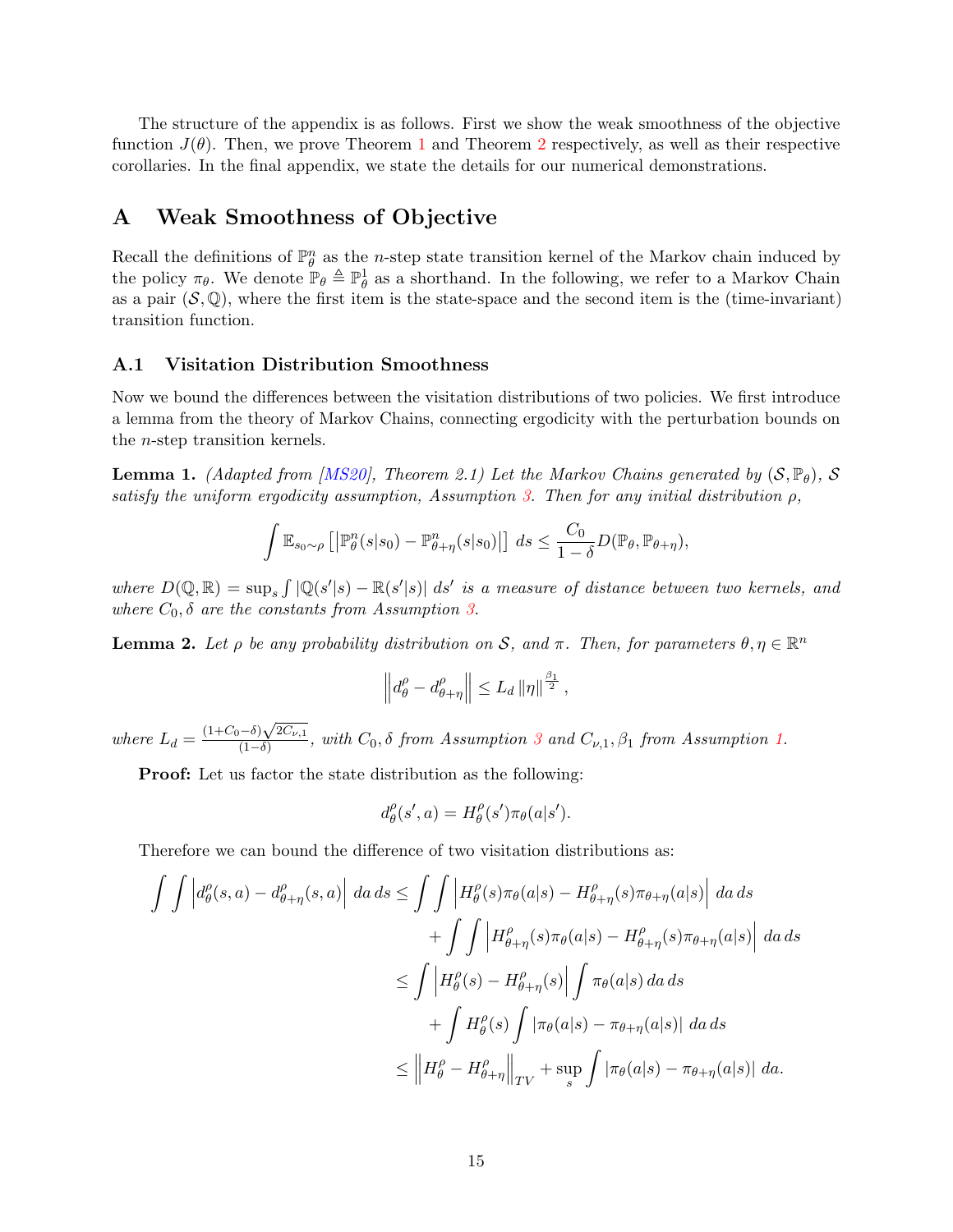The second term can be bounded using Pinsker's inequality and Assumption [1,](#page-2-1) obtaining

$$
\sup_{s} \int |\pi_{\theta}(a|s) - \pi_{\theta + \eta}(a|s)| \, da \le \sqrt{2} \sup_{s} \sqrt{\int \pi_{\theta}(a|s) \log \frac{\pi_{\theta}(a|s)}{\pi_{\theta + \eta}(a|s)} \, da}
$$
  

$$
\le \sqrt{2C_{\nu,1}} \, \|\eta\|^{\beta_1/2} \, .
$$

For the other term, by Lemma [1,](#page-14-0) we know that for all  $n > 0$  under Assumption [3](#page-3-1)

$$
\int \left| \mathbb{E}_{s_0 \sim \rho} \left[ \mathbb{P}_{\theta}^n(s|s_0) - \mathbb{P}_{\theta + \eta}^n(s|s_0) \right] \right| \ ds \leq \frac{C_0}{1 - \delta} D(\mathbb{P}_{\theta}, \mathbb{P}_{\theta + \eta}).
$$

Under these assumptions, the norm of the visitation distribution under perturbation can be bounded by the norm of the perturbation kernel using Lemma [2:](#page-14-1)

$$
\left\| H_{\theta}^{\rho} - H_{\theta+\eta}^{\rho} \right\|_{TV} \leq \int (1-\gamma) \sum_{n=1}^{\infty} \gamma^{n} \left| \mathbb{E}_{s_0 \sim \rho} [\mathbb{P}_{\theta}^{n}(s|s_0) - \mathbb{P}_{\theta+\eta}^{n}(s|s_0)] \right| ds
$$
  
\n
$$
= (1-\gamma) \sum_{n=1}^{\infty} \gamma^{n} \int \left| \mathbb{E}_{s_0 \sim \rho} [\mathbb{P}_{\theta}^{n}(s|s_0) - \mathbb{P}_{\theta+\eta,\rho}^{n}(s|s_0)] \right| ds
$$
  
\n
$$
\leq \frac{C_0}{1-\delta} D(\mathbb{P}_{\theta}, \mathbb{P}_{\theta+\eta})
$$
  
\n
$$
= \sup_{s} \frac{C_0}{1-\delta} \int \int P(s'|s, a) |\pi_{\theta}(a|s) - \pi_{\theta+\eta}(a|s)| ds' da
$$
  
\n
$$
\stackrel{(i)}{=} \sup_{s} \frac{C_0}{1-\delta} \int |\pi_{\theta}(a|s) - \pi_{\theta+\eta}(a|s)| da
$$
  
\n
$$
\stackrel{(ii)}{=} \frac{C_0 \sqrt{2C_{\nu,1}}}{(1-\delta)} ||\eta||^{\frac{\beta_1}{2}},
$$

where (i) follows as  $\int P(s'|s, a) ds' = 1$  for any s, a, (ii) is again using Pinsker's inequality and Assumption [1.](#page-2-1) Returning to our overall bound, we get:

$$
\left\| d_{\theta}^{\rho} - d_{\theta+\eta}^{\rho} \right\|_{TV} \leq \left\| H_{\theta}^{\rho} - H_{\theta+\eta}^{\rho} \right\|_{TV} + \sup_{s} \int |\pi_{\theta}(a|s) - \pi_{\theta+\eta}(a|s)| \, da
$$
  

$$
\leq \frac{C_0 \sqrt{2C_{\nu,1}}}{(1-\delta)} \left\| \eta \right\|^{\frac{\beta_1}{2}} + \sqrt{2C_{\nu,1}} \left\| \eta \right\|^{\frac{\beta_1}{2}}
$$
  

$$
\leq \frac{(1+C_0-\delta)\sqrt{2C_{\nu,1}}}{(1-\delta)} \left\| \eta \right\|^{\frac{\beta_1}{2}}.
$$

This concludes the proof.  $\Box$ 

### A.2 Q-function Analysis

<span id="page-15-0"></span>**Lemma 3.** Let  $\rho$  be any probability distribution on S, and let the policy class and the MDP satisfy Assumptions [1,](#page-2-1) [3.](#page-3-1) Then for parameters  $\theta, \eta \in \mathbb{R}^n$ 

$$
\int \int d_{\theta}^{\rho}(s,a) |Q_{\theta}(s,a) - Q_{\theta+\eta}(s,a)| da ds \leq \frac{L_Q}{1-\gamma} ||\eta||^{\frac{\beta_1}{2}},
$$

where  $L_Q = \frac{\alpha \gamma (1 + C_0 - \delta) \sqrt{2C_{\nu,1}}}{(1 - \delta)}$  $\frac{(1-\delta)\sqrt{2C\nu_{\nu,1}}}{(1-\delta)}$ , with  $C_0$ ,  $\delta$  from Assumption [3](#page-3-1) and  $C_{\nu,1}$  from Assumption [1,](#page-2-1)  $\alpha$  bounds the absolute value of the reward, and  $\gamma$  is the discount factor.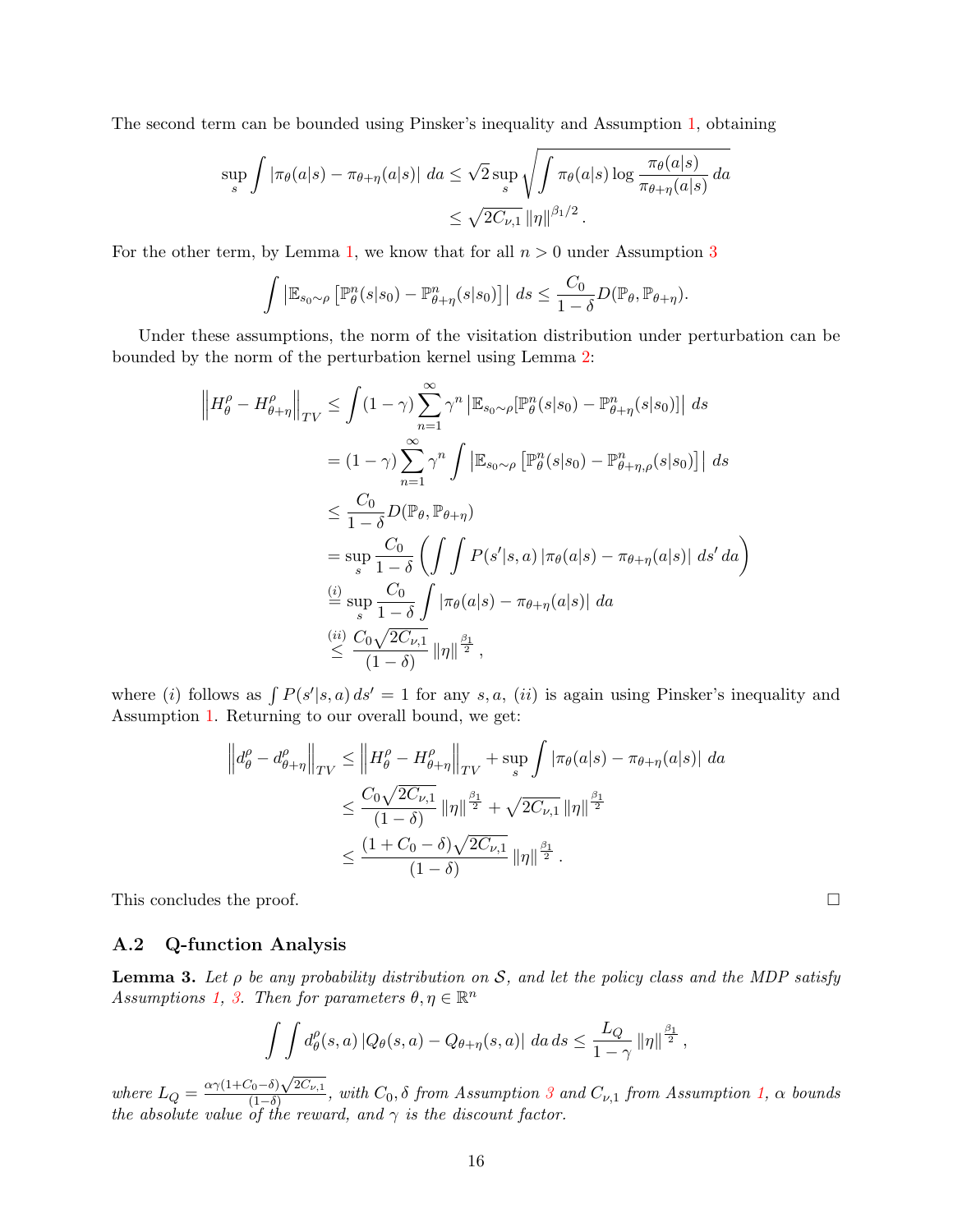Define the state distribution with the density  $\tilde{\rho}_{s,a}(s') = P(s'|a,s)$  as the state distribution after taking action  $a$  in state  $s$ . We can write the definition of the Q-function as:

$$
Q_{\theta}(s,a) = \int rR(r|s,a) dr + \gamma \int \int \int r \tilde{\rho}_{s,a}(s') \pi_{\theta}(a'|s')R(r|s',a') dr da' ds'
$$
  
+ 
$$
\sum_{n=2}^{\infty} \gamma^{n} \int \int \int r \mathbb{E}_{s_0 \sim \tilde{\rho}_{s,a}} \left[ \mathbb{P}_{\theta}^{n-1}(s'|s_0) \right] \pi_{\theta}(a'|s')R(r|s',a') dr da' ds'
$$
  
= 
$$
\int rR(r|s,a) dr + \frac{\gamma}{1-\gamma} \int \int \int rR(r|s',a')d_{\theta}^{\tilde{\rho}_{s,a}}(s',a') dr da' ds',
$$

Subsequently the difference reduces to:

$$
|Q_{\theta}(s, a) - Q_{\theta + \eta}(s, a)| \leq \frac{\gamma}{1 - \gamma} \int \int \int |r| R(r|s', a') \left| d_{\theta}^{\tilde{\rho}_{s, a}}(s', a') - d_{\theta + \eta}^{\tilde{\rho}_{s, a}}(s', a') \right| dr \, da' \, ds' \n\leq \frac{\omega}{1 - \gamma} \int \int \left| d_{\theta}^{\tilde{\rho}_{s, a}}(s', a') - d_{\theta + \eta}^{\tilde{\rho}_{s, a}}(s', a') \right| \, da' \, ds',
$$

where in (i) we recall that the reward distribution has bounded support on  $[-\alpha, \alpha]$ . This then reduces to Lemma [2,](#page-14-1) under the initial distribution  $\tilde{\rho}_{s,a}$ . From our earlier bound we obtain the following:

$$
|Q_{\theta}(s, a) - Q_{\theta + \eta}(s, a)| \leq \frac{\alpha \gamma L_d}{1 - \gamma} ||\eta||^{\frac{\beta_1}{2}}.
$$

Finally, we can plug this bound into the integral to get

$$
\int \int d_{\theta}^{\rho}(s,a) \left| Q_{\theta}(s,a) - Q_{\theta+\eta}(s,a) \right| \, da \, ds \leq \frac{\alpha \gamma L_d}{1-\gamma} \left\| \eta \right\|^{\frac{\beta_1}{2}} \int \int d_{\theta}^{\rho}(s,a) \, ds \, da = \frac{\alpha \gamma L_d}{1-\gamma} \left\| \eta \right\|^{\frac{\beta_1}{2}}.
$$

#### A.3 Bounding Score Function

Lemma 4. Under Assumption [1,](#page-2-1) the score function is bounded as

$$
\int \int d_{\theta}^{\rho}(s, a) \left\| \psi_{\theta}(s, a) - \psi_{\theta + \eta}(s, a) \right\| \, ds \, da \leq C_{\nu, 2} \left\| \eta \right\|^{ \beta_{2} },
$$

where the constants  $C_{\nu,2}, \beta_2$  are given in Assumption [1.](#page-2-1)

Proof: This follows from the second bound in Assumption [1.](#page-2-1)

$$
\int \int d_{\theta}^{\rho}(s, a) \|\psi_{\theta}(s, a) - \psi_{\theta + \eta}(s, a)\| \, da \, ds \leq C_{\nu, 2} \|\eta\|^{3} \int \int d_{\theta}^{\rho}(s, a) \, da \, ds = C_{\nu, 2} \|\eta\|^{3}.
$$

### A.4 Weak Smoothness of Objective

We conclude by proving the weak smoothness property of the loss function.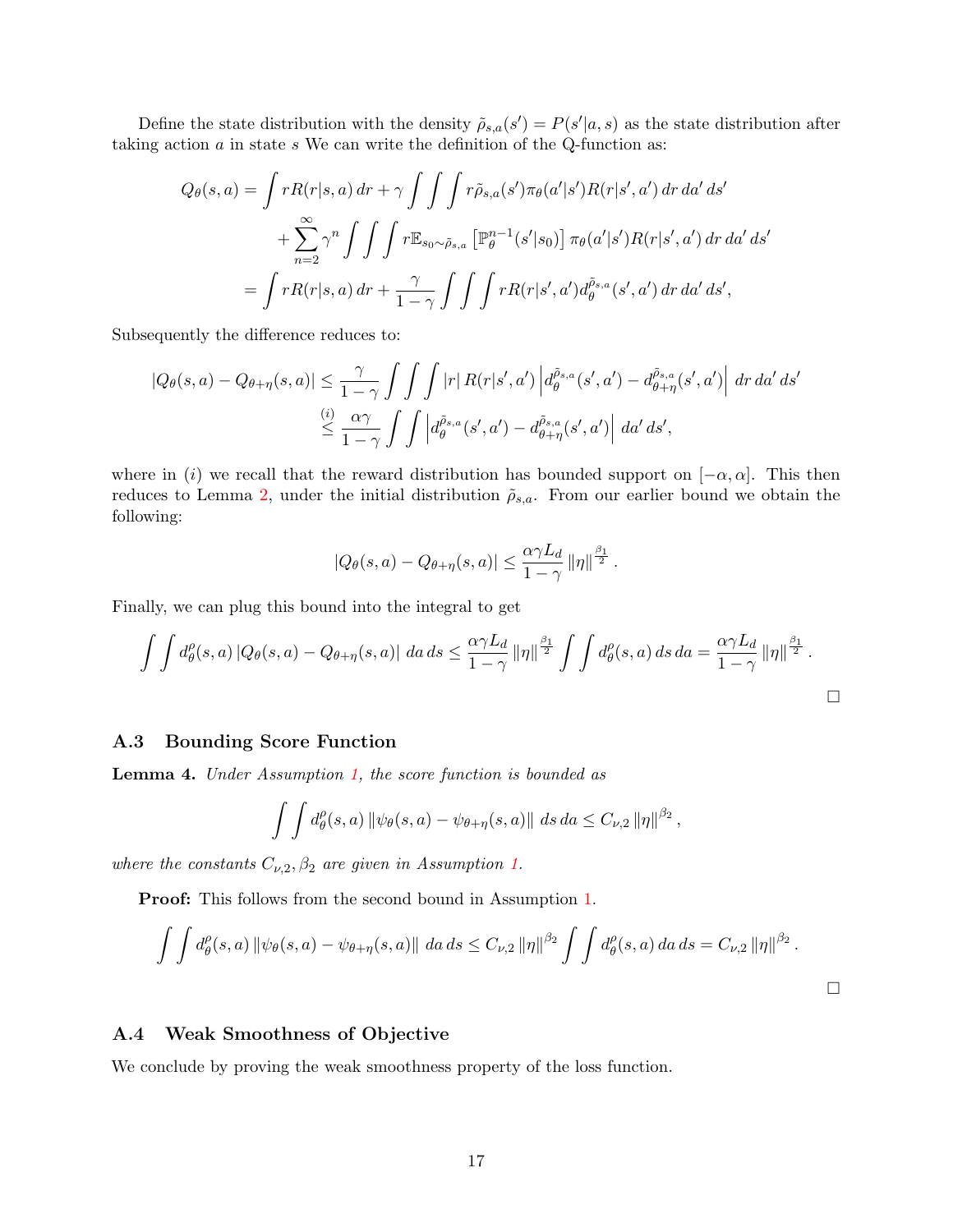<span id="page-17-0"></span>**Proposition 1.** For any  $\theta, \eta \in \mathbb{R}^d$ ,  $\nabla J(\theta)$  satisfies the following smoothness property

$$
\|\nabla J(\theta) - \nabla J(\theta + \eta)\| \le \frac{L_1}{1 - \gamma} \|\eta\|^{\beta_1/4} + \frac{L_2}{1 - \gamma} \|\eta\|^{\beta_2},
$$

where  $L_1 = \frac{2\alpha C_{\nu,1}^{1/4}}{2}$ √  $\overline{\psi_{\infty}(1+C_0-\delta)}(\sqrt{\gamma}+\sqrt{D_{\infty}})$  $\frac{1-\delta}{1-\delta}$  and  $L_2 = \alpha C_{\nu,2}$ . Here  $\gamma$  is the discount factor,  $\beta_1, \beta_2$  are the smoothness coefficients defined in Assumption [1,](#page-2-1)  $D_{\infty} \triangleq \sup_{\theta_1, \theta_2 \in \Theta} \left\| D_{\theta_1}$  $d_{\theta_1}^{\rho}$  $\overline{d_{\theta_2}^{\rho}}$  $\Big\|_{\infty}$ + 1 is a distribution mismatch coefficient,  $C_0$ ,  $\delta$  are defined in Assumption [3,](#page-3-1)  $C_{\nu,1}$ ,  $C_{\nu,2}$  are defined in Assumption [1,](#page-2-1)  $\psi_{\infty}$ is defined in Assumption [2,](#page-3-0) and  $\alpha$  is the bound on the reward.

**Proof:** Decomposing  $\nabla J(\theta) = \mathbb{E}_{(s,a)\sim d_{\theta}^{\rho}}[Q_{\pi_{\theta}}(s,a)\psi_{\theta}(s,a)]$  and using the triangle inequality and Jensen's inequality, we get

$$
\|\nabla J(\theta) - \nabla J(\theta + \eta)\| = \left\|\int \int Q_{\theta}(s, a)\psi_{\theta}(s, a)d_{\theta}^{\rho}(s, a) ds da - \int \int Q_{\theta + \eta}(s, a)\psi_{\theta + \eta}(s, a)d_{\theta + \eta}^{\rho}(s, a) ds da\right\|
$$
  

$$
\leq \int \int |Q_{\theta}(s, a) - Q_{\theta + \eta}(s, a)| \|\psi_{\theta}(s, a)\| d_{\theta}^{\rho}(s, a) ds da
$$
  

$$
+ \int \int |Q_{\theta + \eta}(s, a)| \|\psi_{\theta}(s, a) - \psi_{\theta + \eta}(s, a)\| d_{\theta}^{\rho}(s, a) ds da
$$
  

$$
+ \int \int |Q_{\theta + \eta}(s, a)| \|\psi_{\theta + \eta}(s, a)\| d_{\theta}^{\rho}(s, a) - d_{\theta + \eta}^{\rho}(s, a) \Big| ds da.
$$

We handle each of these terms separately. For the first term,

$$
\int \int |Q_{\theta}(s, a) - Q_{\theta + \eta}(s, a)| \|\psi_{\theta}(s, a)\| d_{\theta}^{\rho}(s, a) ds da
$$
\n
$$
\leq \sqrt{\int \int |Q_{\theta}(s, a) - Q_{\theta + \eta}(s, a)|^{2} d_{\theta}^{\rho}(s, a) ds da} \times \sqrt{\int \int \|\psi_{\theta}(s, a)\|^{2} d_{\theta}^{\rho}(s, a) ds da}
$$
\n
$$
\stackrel{(i)}{\leq} \sqrt{\frac{2\psi_{\infty} \alpha}{1 - \gamma}} \times \int \int |Q_{\theta}(s, a) - Q_{\theta + \eta}(s, a)| d_{\theta}^{\rho}(s, a) ds da
$$
\n
$$
\stackrel{(ii)}{\leq} \sqrt{2\psi_{\infty} \frac{\alpha L_{Q}}{(1 - \gamma)^{2}} \|\eta\|^{\beta_{1}/2}} = \frac{\sqrt{2\psi_{\infty} \alpha L_{Q}}}{1 - \gamma} \|\eta\|^{\beta_{1}/4},
$$

where in (i) we use Assumption [2](#page-3-0) and that  $||Q_\theta||_{\infty} \leq \frac{\alpha}{1-\gamma}$  by boundedness of the reward for any  $\theta$ , and in  $(ii)$  we use Lemma [3.](#page-15-0) For the second term, we use

$$
\int \int |Q_{\theta+\eta}(s,a)| \|\psi_{\theta}(s,a) - \psi_{\theta+\eta}(s,a)\| d^{\rho}_{\theta}(s,a) ds da
$$
  
\n
$$
\leq \|Q_{\theta+\eta}\|_{\infty} \int \int d^{\rho}_{\theta}(s,a) \|\psi_{\theta}(s,a) - \psi_{\theta+\eta}(s,a)\| ds da
$$
  
\n
$$
\leq \frac{\alpha C_{\nu,2}}{1-\gamma} \|\eta\|^{\beta_2} .
$$

For the final term, we get

$$
\int \int |Q_{\theta+\eta}(s,a)| \, ||\psi_{\theta+\eta}(s,a)|| \, d^{\rho}_{\theta}(s,a) - d^{\rho}_{\theta+\eta}(s,a) \, ds \, da
$$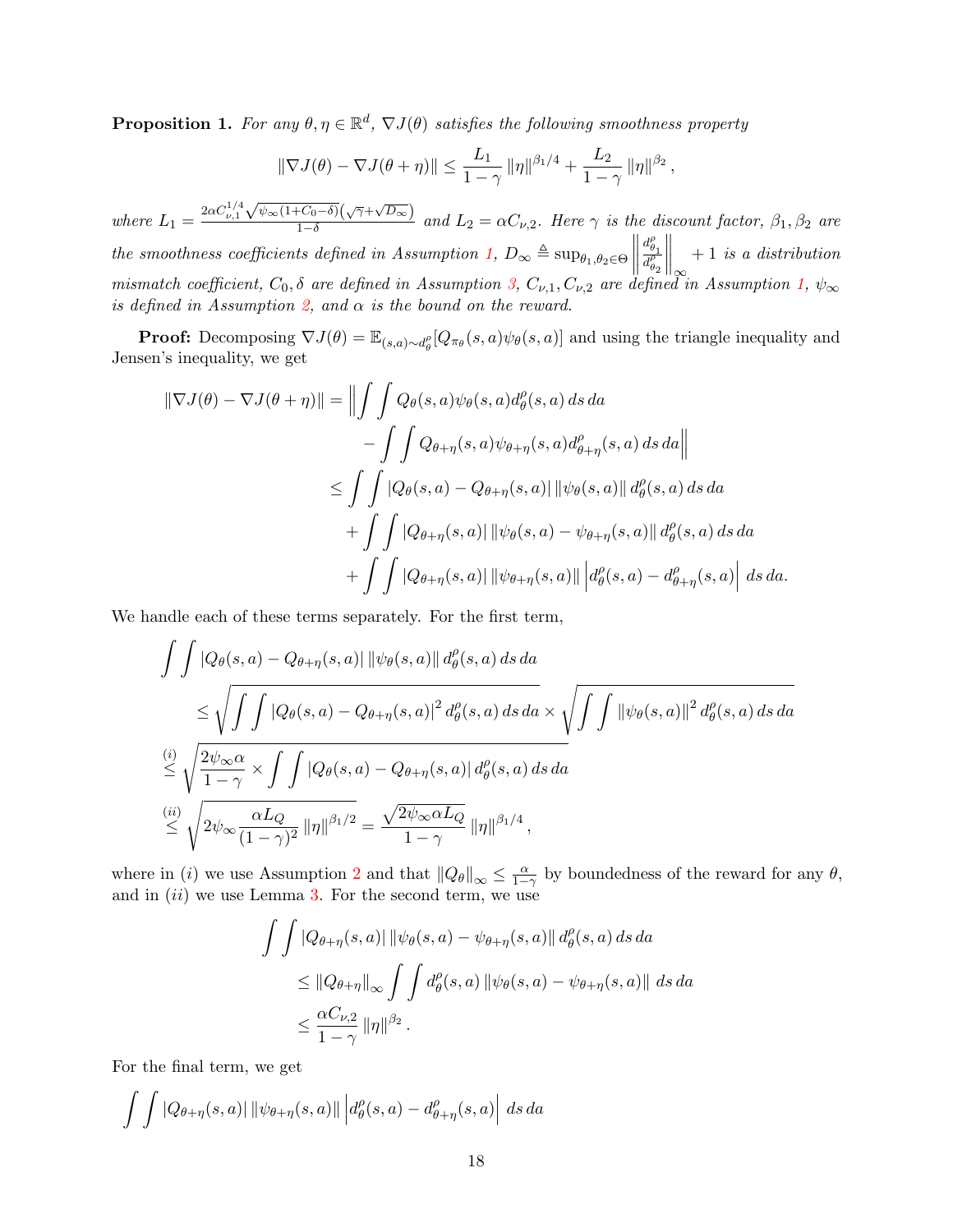$$
\leq \int \int |Q_{\theta+\eta}(s, a)| \, \|\psi_{\theta+\eta}(s, a)\| \, \left| \frac{d_{\theta}^{\rho}(s, a)}{d_{\theta+\eta}^{\rho}(s, a)} - 1 \right| d_{\theta+\eta}^{\rho}(s, a) \, ds \, da
$$
\n
$$
\leq \|Q_{\theta+\eta}\|_{\infty} \sqrt{\int \int \|\psi_{\theta+\eta}(s, a)\|^{2} d_{\theta+\eta}^{\rho}(s, a) \, ds \, da} \times \sqrt{\int \int \left| \frac{d_{\theta}^{\rho}(s, a)}{d_{\theta+\eta}^{\rho}(s, a)} - 1 \right|^{2} d_{\theta+\eta}^{\rho}(s, a) \, ds \, da}
$$
\n
$$
\leq \frac{\sqrt{\psi_{\infty}} \alpha}{1 - \gamma} \sqrt{\left| \left| \frac{d_{\theta}^{\rho}(s, a)}{d_{\theta+\eta}^{\rho}(s, a)} \right| \right|_{\infty}} + 1 \times \sqrt{\int \int \left| d_{\theta}^{\rho}(s, a) - d_{\theta+\eta}^{\rho}(s, a) \right| \, ds \, da}
$$
\n
$$
\leq \frac{\sqrt{D_{\infty}} \psi_{\infty} L_{d} \alpha}{1 - \gamma} \, \|\eta\|^{\beta_{1}/4} \,,
$$

where we denote  $D_{\infty} \triangleq \sup_{\theta_1, \theta_2 \in \Theta} \left\| D_{\theta} \right\|$  $d_{\theta_1}^{\rho}$  $\overline{d_{\theta_2}^{\rho}}$  $\Big\|_{\infty}$ + 1 as the distribution mismatch coefficient. Putting all of this together, we get a final bound of:

$$
\|\nabla J(\theta) - \nabla J(\theta + \eta)\| \leq \frac{\sqrt{2\psi_{\infty}\alpha L_Q}}{1 - \gamma} \|\eta\|^{\beta_1/4} + \frac{\alpha C_{\nu,2}}{1 - \gamma} \|\eta\|^{\beta_2} + \frac{\sqrt{D_{\infty}\psi_{\infty}L_d\alpha}}{1 - \gamma} \|\eta\|^{\beta_1/4}
$$

$$
\leq \frac{L_1}{1 - \gamma} \|\eta\|^{\beta_1/4} + \frac{L_2}{1 - \gamma} \|\eta\|^{\beta_2}.
$$

 $\Box$ 

Remarks: Note that the applications of Cauchy-Schwarz are not necessary if we simply assume that  $\|\psi_\theta\|$  is bounded almost surely. Consequently we can retain the smoothness parameters  $\beta_1/2$ . This fact is noted in the main text. Furthermore, we will no longer need to bound the distribution mismatch coefficient, and instead we can directly apply Lemma [2.](#page-14-1) Thus we obtain in the case  $\beta_1 = 2, \beta_2 = 1$  a bound of the form  $\|\nabla J(\theta) - \nabla J(\theta + \eta)\| \le \frac{L}{1-\gamma} \| \eta \|$  for some L not dependent on  $\gamma, \theta, \eta$ , which is a standard result (see e.g. [\[XWL20,](#page-13-3) Proposition 1]).

# B Theorem [1](#page-6-0)

Proof of Theorem [1:](#page-6-0) We divide the analysis into the one for vanilla policy gradient, and the one for natural policy gradient respectively. Note that unless otherwise specified the expectations will be taken with respect to all randomness in the optimization procedure.

First, we show a lemma that  $v_{t,i}$  in Algorithms 1-2 is an unbiased estimator for  $Q$ , which we adapt the following Lemma from [\[Zha+20b,](#page-13-5) Theorem 3.4].

**Lemma 5.** The sampler for  $Q$  is unbiased, i.e. for all  $t, i$ ,

$$
\mathbb{E}[v_{t,i} | s_{t,i} = s, a_{t,i} = a] = Q_{\theta_{t-1}}(s,a).
$$

*Proof.* Let h be distributed on N as Geom $(1 - \gamma^{1/2})$ , and  $j \sim \text{Geom}(1 - \gamma)$ . Then we can write the following

$$
\mathbb{E}\left[\sum_{u=m}^{m+h} \gamma^{(u-m)/2} r_u \mid j=m, s_m=s, a_m=a\right]
$$
  
= 
$$
\mathbb{E}\left[\sum_{k=0}^{\infty} \Pr(h=k) \sum_{u=m}^{m+k} \gamma^{(u-m)/2} r_u \mid j=m, s_m=s, a_m=a\right]
$$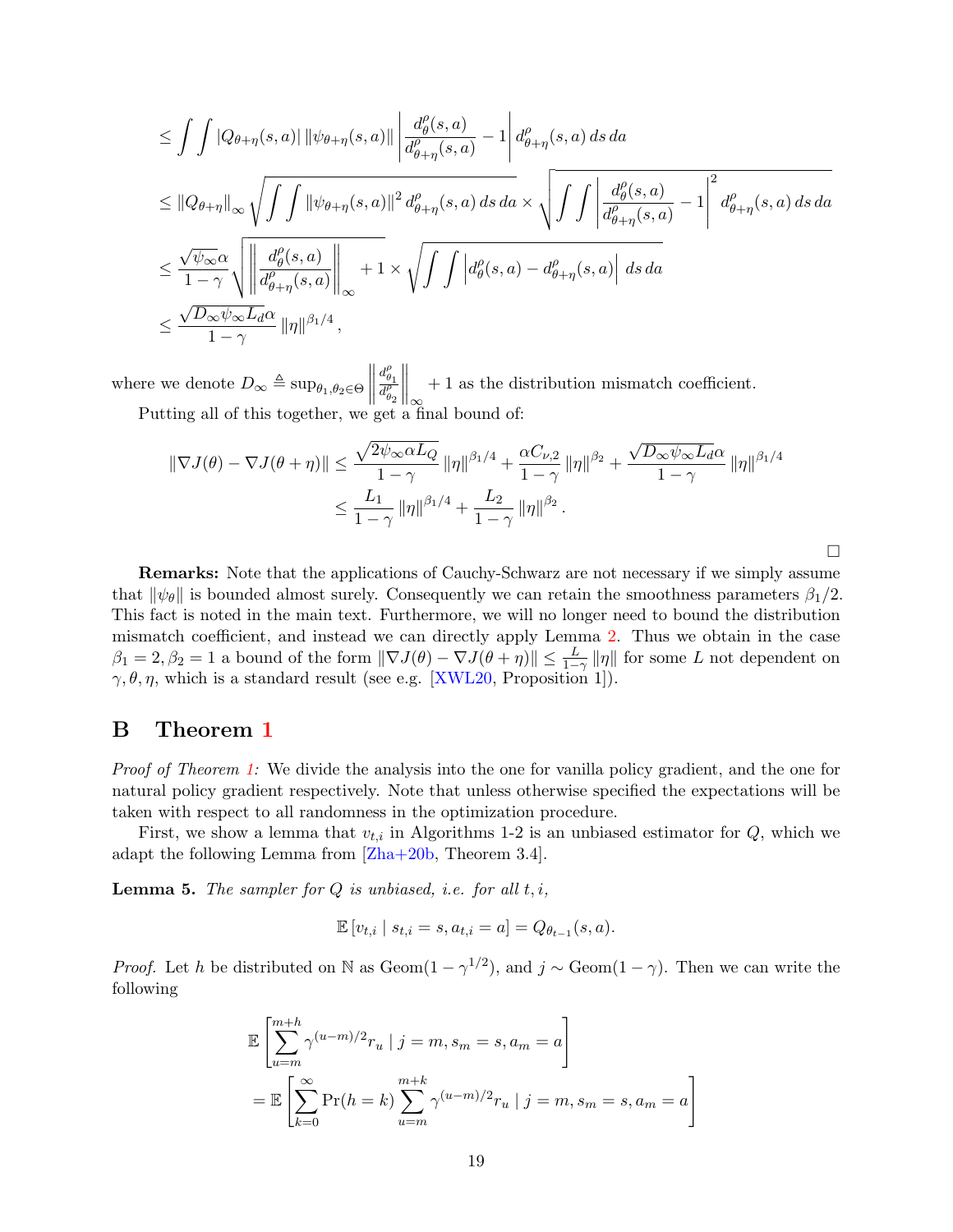$$
= \mathbb{E}\left[\sum_{u=m}^{\infty} \Pr(h \ge u - m)\gamma^{(u-m)/2}r_u \mid j = m, s_m = s, a_m = a\right]
$$
  
= 
$$
\sum_{u=m}^{\infty} \mathbb{E}\left[\Pr(h \ge u - m)\gamma^{(u-m)/2}r_u \mid j = m, s_m = s, a_m = a\right]
$$
  

$$
\stackrel{(i)}{=} \sum_{u=m}^{\infty} \mathbb{E}\left[\gamma^{u-m}r_u \mid j = m, s_m = s, a_m = a\right]
$$
  
= 
$$
Q_{\theta_{t-1}}(s, a),
$$

where in (i) we use that  $h \sim \text{Geom}(1-\gamma^{1/2})$ . Finally, taking the conditional expectation on j of both sides and using that Q does not depend on m completes the proof.  $\Box$ 

To control the noise, we introduce the following basic lemma on the variance of (one-dimensional) random variables:

<span id="page-19-0"></span>**Lemma 6.** Let X, Y be two random variables. Then if  $\text{Var}(XY) = \mathbb{E}[(XY - \mathbb{E}[XY])^2]$  and  $|Y| \leq C$  almost surely,

$$
\mathsf{Var}(XY) \leq 2C^2 \mathbb{E}\left[X^2\right].
$$

Proof.

$$
\begin{aligned} \text{Var}(XY) &\leq \mathbb{E}\left[ (XY)^2 \right] + \mathbb{E}\left[ |XY| \right]^2 \\ &\leq C^2 \mathbb{E}\left[ X^2 \right] + C^2 \mathbb{E}\left[ |X| \right]^2 \\ &\leq 2C^2 \mathbb{E}\left[ X^2 \right], \end{aligned}
$$

where in the last step we use Jensen's inequality on the second term.

Finally, we can show the following lemma concerning the gradient:

Lemma 7. (Variance of Minibatch Policy Gradient) Consider the noise term

$$
e_t = \frac{1}{B} \sum_{i=1}^{B} v_{t,i} \psi_{\theta_{t-1}}(s_{t,i}, a_{t,i}) - g_t,
$$
\n(14)

where  $s_{t,i}, a_{t,i}$  are i.i.d. sampled from  $d_{\theta}^{\rho}$  $\overset{\rho}{\theta}_{t-1}$ . We show that its variance is finite:

$$
\mathbb{E}\left[\left\|e_t\right\|^2\right] \leq \frac{\sigma^2}{(1-\gamma)^2B},\
$$

where  $\sigma = 3\alpha$ √  $\overline{\psi_{\infty}}$  is a positive constant controlled by the maximum reward  $\alpha$  and the integrability constant  $\psi_{\infty}$  from Assumption [2.](#page-3-0)

Proof. First let us analyze a single sampled gradient, and take the conditional expectation with  $\theta_{t-1}$ . Applying Lemma [6](#page-19-0) to each component and noting that  $s_{t,i}$ ,  $a_{t,i} \sim d_{\theta}^{\rho}$  $_{\theta_{t-1}}^{\rho},$ 

$$
\mathbb{E}\left[\left\|g_t - v_{t,i}\psi_{\theta_{t-1}}(s_{t,i}, a_{t,i})\right\|^2 \mid \theta_{t-1}\right] \leq \frac{8\alpha^2}{(1-\gamma)^2} \mathbb{E}_{s,a \sim d_{\theta_{t-1}}^{\rho}}\left[\left\|\psi_{\theta_{t-1}}(s,a)\right\|^2 \mid \theta_{t-1}\right]
$$

$$
\overset{(i)}{\leq} \frac{8\alpha^2 \psi_{\infty}}{(1-\gamma)^2},
$$

<span id="page-19-1"></span> $\Box$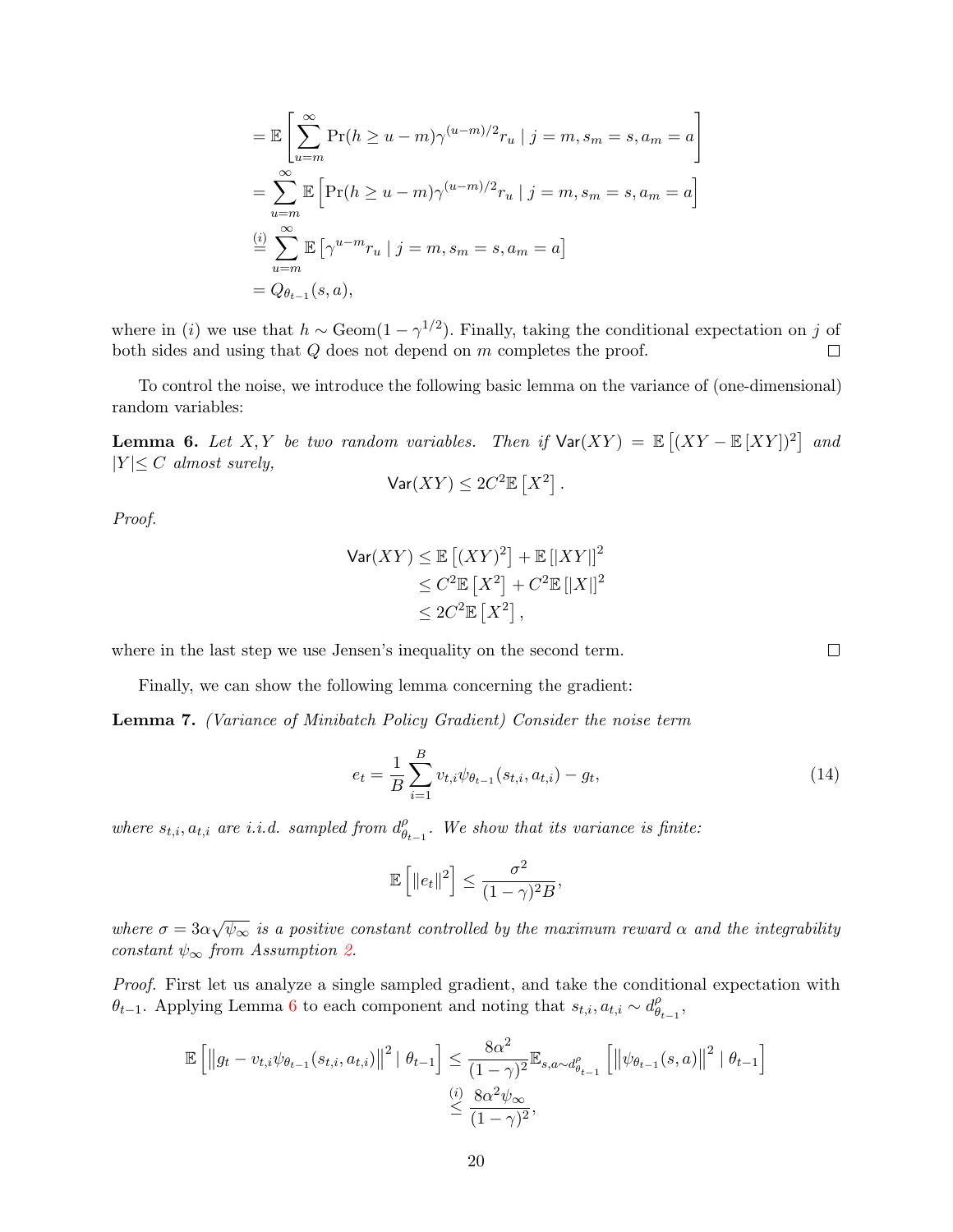where in (i) we use Assumption 2. Then, since the samples  $v_{t,i} \psi_{\theta_{t-1}}(s_{t,i}, a_{t,i})$  are i.i.d., when analyzing the variance of the sum we are left with

$$
\mathbb{E}\left[\left\|g_t - \frac{1}{B}\sum_{i=1}^B v_{t,i}\psi_{\theta_{t-1}}(s_{t,i}, a_{t,i})\right\|^2 \middle| \theta_{t-1}\right] \leq \frac{8\alpha^2\psi_{\infty}}{(1-\gamma)^2B}.
$$

Taking another expectation with respect to  $\theta_{t-1}$  concludes the proof.

**Remarks:** The analysis is much simpler if we assume that  $\|\psi_{\theta}(s, a)\|_{\infty} < \infty$ ; in that case, the quantity  $||v_{t,i}\psi_{\theta_t}(s_{t,i}, a_{t,i})||$  is bounded almost surely.

 $\Box$ 

Thus the error terms have variance  $\mathbb{E}\left[\left\|e_t\right\|^2\right] \leq \frac{\sigma^2}{(1-\gamma)^2}$  $\frac{\sigma^2}{(1-\gamma)^2B}$ , and  $\mathbb{E}\left[\left\|e_t\right\|^{c+1}\right] \leq \left(\frac{\sigma}{(1-\gamma)^2}\right)$  $\frac{\sigma}{(1-\gamma)\sqrt{B}}$  $\int_{0}^{c+1}$  by Jensen's inequality for any  $c \in [0, 1]$ .

#### B.1 Policy Gradient

We first analyze the vanilla policy gradient. For convenience and brevity, let  $g_t = \nabla_{\theta} J(\theta_{t-1})$  be shorthand for the exact gradient at time t, and  $e_t = \frac{1}{B}$  $\frac{1}{B}\sum_{i=1}^B v_{t,i}\psi_{\theta_{t-1}}(s_{t,i},a_{t,i}) - g_t$  as the error from the sampled gradient, where  $v_{t,i}$ ,  $s_{t,i}$ ,  $a_{t,i}$  are the sampled estimates from Algorithm 1. From [\[Aga+20a,](#page-11-1) Algorithm 1], we know that  $s_{t,i}$ ,  $a_{t,i}$  are sampled from  $d_{\theta}^{\rho}$  $\theta_{\theta}$  and  $v_{t,i}$  is an unbiased estimate of  $Q_{\theta}(s_{t,i}, a_{t,i})$ . Consequently,  $\mathbb{E}[e_t] = 0$ , where the expectation is over all randomness in the sampling process.

Following Proposition [1,](#page-17-0) we know that the target function  $J(\theta)$  satisfies a smoothness condition, i.e.  $\|\nabla J(\theta) - \nabla J(\theta + \eta)\| \le \frac{1}{1-\gamma} \left( L_1 \|\eta\|^{\beta_1/4} + L_2 \|\eta\|^{\beta_2} \right)$ . We know from our algorithm that  $\theta_t - \theta_{t-1} = h_t(g_t + e_t)$ . Thus we apply mean value theorem to get:

$$
|J(\theta_t) - J(\theta_{t-1}) - \langle g_t, h_t(g_t + e_t) \rangle|
$$
  
\n
$$
= \left| \int_0^1 \langle \nabla J(\theta_{t-1} + \tau h_t(g_t + e_t)) - g_t, h_t(g_t + e_t) \rangle d\tau \right|
$$
  
\n
$$
\leq ||h_t(g_t + e_t)|| \int_0^1 |\nabla J(\theta_{t-1} + \tau h_t(g_t + e_t)) - g_t| d\tau
$$
  
\n
$$
\leq \frac{1}{1 - \gamma} ||h_t(g_t + e_t)|| \left( L_1 ||h_t(g_t + e_t)||^{\frac{\beta_1}{4}} \int \tau^{\frac{\beta_1}{4}} d\tau + L_2 ||h_t(g_t + e_t)||^{\beta_2} \int \tau^{\beta_2} d\tau \right)
$$
  
\n
$$
\leq \frac{L_1}{1 - \gamma} ||h_t(g_t + e_t)||^{\frac{\beta_1}{4} + 1} + \frac{L_2}{1 - \gamma} ||h_t(g_t + e_t)||^{\beta_2 + 1}.
$$

Consequently the following holds,

$$
J(\theta_t) \geq J(\theta_{t-1}) + \langle h_t(g_t + e_t), g_t \rangle - \frac{L_1}{1 - \gamma} \|h_t(g_t + e_t)\|_{\frac{\beta_1}{4}}^{\frac{\beta_1}{4} + 1} - \frac{L_2}{1 - \gamma} \|h_t(g_t + e_t)\|_{\frac{\beta_2 + 1}{4}}
$$
  
\n
$$
\geq J(\theta_{t-1}) + h_t \|g_t\|^2 + h_t \langle e_t, g_t \rangle - \frac{L_1}{1 - \gamma} \|h_t(g_t + e_t)\|_{\frac{\beta_1}{4}}^{\frac{\beta_1}{4} + 1} - \frac{L_2}{1 - \gamma} \|h_t(g_t + e_t)\|_{\frac{\beta_2 + 1}{4}}
$$
  
\n
$$
\geq J(\theta_{t-1}) + h_t \|g_t\|^2 + h_t \langle e_t, g_t \rangle - \frac{2L_1}{1 - \gamma} h_t^{\frac{\beta_1}{4} + 1} \left( \|g_t\|_{\frac{\beta_1}{4}}^{\frac{\beta_1}{4} + 1} + \|e_t\|_{\frac{\beta_1}{4}}^{ \frac{\beta_1}{4} + 1} \right)
$$
  
\n
$$
- \frac{2L_2}{1 - \gamma} h_t^{\beta_2 + 1} \left( \|g_t\|_{\frac{\beta_2 + 1}{4}} + \|e_t\|_{\frac{\beta_2 + 1}{4}} \right).
$$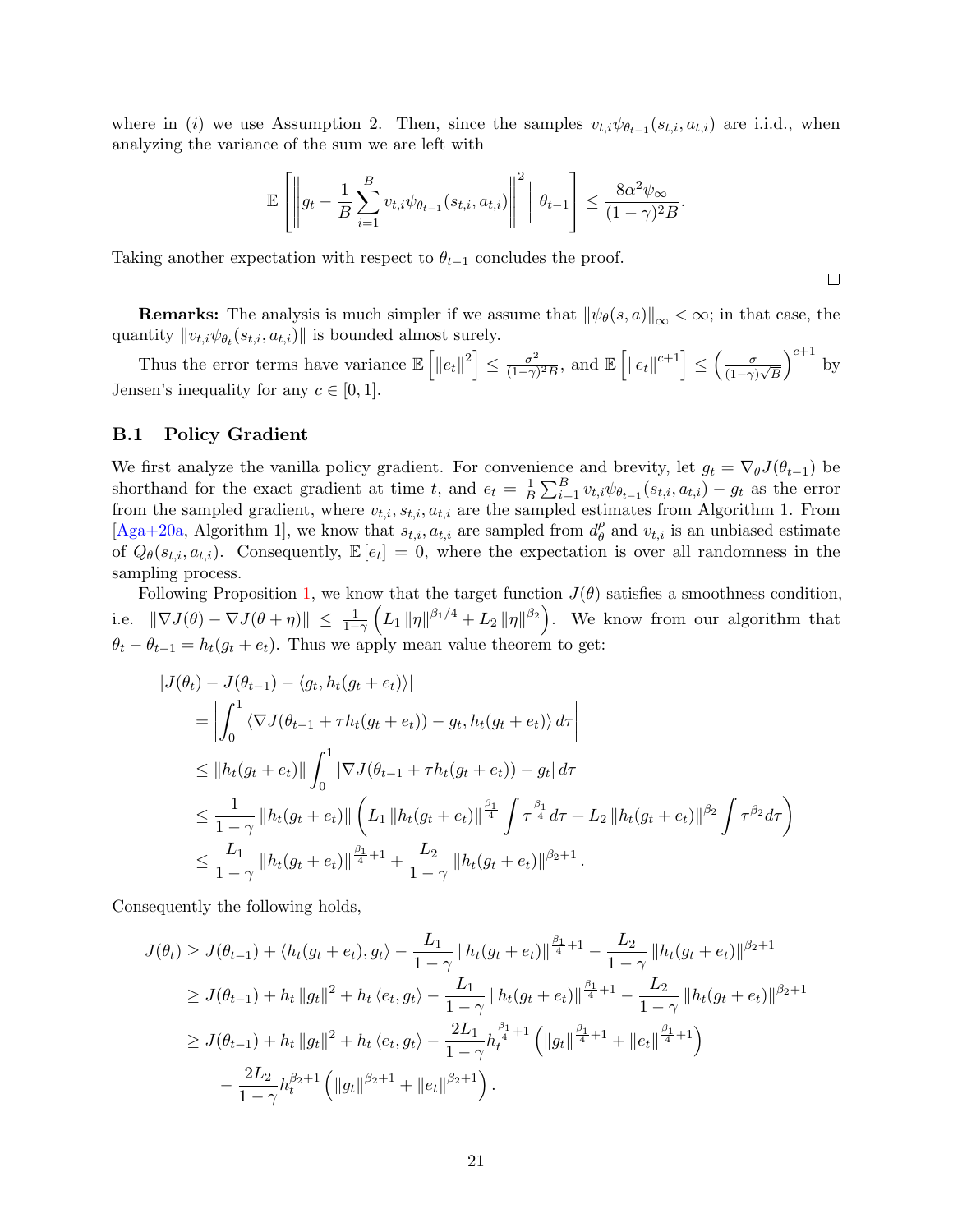Rearranging and taking expectation, we get

$$
h_t \mathbb{E}\left[\|g_t\|^2\right] \leq \mathbb{E}\left[J(\theta_t) - J(\theta_{t-1})\right] + \frac{2L_1}{1-\gamma} h_t^{\frac{\beta_1}{4}+1} \left(\mathbb{E}\left[\|g_t\|^{\frac{\beta_1}{4}+1}\right] + \mathbb{E}\left[\|e_t\|^{\frac{\beta_1}{4}+1}\right]\right) + \frac{2L_2}{1-\gamma} h_t^{\beta_2+1} \left(\mathbb{E}\left[\|g_t\|^{\beta_2+1}\right] + \mathbb{E}\left[\|e_t\|^{\beta_2+1}\right]\right).
$$

Then, we can substitute our bound and apply Jensen's inequality to obtain

$$
h_t \mathbb{E} \left[ ||g_t||^2 \right] \leq \mathbb{E} \left[ J(\theta_t) - J(\theta_{t-1}) \right] + \frac{2L_1}{1-\gamma} h_t^{\frac{\beta_1}{4}+1} \left( \mathbb{E} \left[ ||g_t||^{\frac{\beta_1}{4}+1} \right] + \left( \frac{\sigma}{(1-\gamma)\sqrt{B}} \right)^{\frac{\beta_1}{4}+1} \right)
$$
  
+ 
$$
\frac{2L_2}{1-\gamma} h_t^{\beta_2+1} \left( \mathbb{E} \left[ ||g_t||^{\beta_2+1} \right] + \left( \frac{\sigma}{(1-\gamma)\sqrt{B}} \right)^{\beta_2+1} \right)
$$
  

$$
\leq \mathbb{E} \left[ J(\theta_t) - J(\theta_{t-1}) \right] + \frac{2(L_1 + L_2)}{1-\gamma} \left( h_t^{\frac{\beta_1}{4}+1} \left( \mathbb{E} \left[ ||g_t||^{\frac{\beta_1}{4}+1} \right] + \left( \frac{\sigma}{(1-\gamma)\sqrt{B}} \right)^{\frac{\beta_1}{4}+1} \right) \right)
$$
  
+ 
$$
h_t^{\beta_2+1} \left( \mathbb{E} \left[ ||g_t||^{\beta_2+1} \right] + \left( \frac{\sigma}{(1-\gamma)\sqrt{B}} \right)^{\beta_2+1} \right).
$$

Summing this from  $t = 1 \dots T$ , and using that  $J_*$  is the supremum of J, concludes the proof with  $C_{PG,1} = 1$  and  $C_{PG,2} = 2(L_1 + L_2)$  for policy gradient.

# Proof of Corollary [1,](#page-7-0) PG:

**Learning Rate II:** Now consider the learning rate,  $h_t = \lambda T^{\frac{\beta_0 - 1}{\beta_0 + 1}}$ , when  $\beta_0 \neq 1$ . (For the case  $\beta_0 = 1$ , see the constant step-size analysis below). In that case, we get the following bound of convergence, using that  $\lambda \leq 1$  and  $T^{\beta_0 - 1} \leq 1$ 

$$
h_t \|g_t\|^2 - \frac{2(L_1 + L_2)}{1 - \gamma} \left( h_t^{\frac{\beta_1}{4} + 1} \|g_t\|^{\frac{\beta_1}{4} + 1} + h_t^{\beta_2 + 1} \|g_t\|^{\beta_2 + 1} \right)
$$
  
\n
$$
\geq \lambda T^{\frac{\beta_0 - 1}{\beta_0 + 1}} \|g_t\|^2 - \frac{2(L_1 + L_2)\lambda^{\beta_0 + 1}}{1 - \gamma} T^{\beta_0 - 1} \left( \|g_t\|^{\frac{\beta_1}{4} + 1} + \|g_t\|^{\beta_2 + 1} \right)
$$
  
\n
$$
= \lambda T^{\frac{\beta_0 - 1}{\beta_0 + 1}} \|g_t\|^{\beta_0 + 1} \left( \|g_t\|^{1 - \beta_0} - \frac{2(L_1 + L_2)\lambda^{\beta_0}}{1 - \gamma} T^{\frac{\beta_0(\beta_0 - 1)}{\beta_0 + 1}} (1 + \|g_t\|^{\beta_{max} - \beta_0}) \right)
$$
  
\n
$$
\geq \lambda T^{\frac{\beta_0 - 1}{\beta_0 + 1}} \|g_t\|^{\beta_0 + 1} \left( \frac{1}{2} \|g_t\|^{1 - \beta_0} - \frac{4(L_1 + L_2)\lambda^{\beta_0}}{1 - \gamma} T^{\frac{\beta_0(\beta_0 - 1)}{\beta_0 + 1}} \right).
$$

The last step follows since if  $||g_t|| \geq 1$ ,  $\frac{2(L_1+L_2)\lambda^{\beta_0}}{1-\gamma}$  $\frac{+L_{2})\lambda^{\beta_{0}}}{1-\gamma}T^{\frac{\beta_{0}(\beta_{0}-1)}{\beta_{0}+1}}\left\Vert g_{t}\right\Vert ^{\beta_{max}-\beta_{0}}\leq\frac{1}{2}$  $\frac{1}{2} \|g_t\|^{1-\beta_0}$  as long as  $\lambda^{-\beta_0} \geq \frac{4(L_1+L_2)}{1-\gamma}$  $\frac{\sum_{i=1}^{k}L_{2}}{1-\gamma}$ , and if  $||g_t|| < 1$  then  $||g_t||^{\beta_{max}-\beta_0} < 1$  as well.

Now consider the following cases: either  $||g_t||^{1-\beta_0} \geq \frac{16(L_1+L_2)\lambda^{\beta_0}}{1+\gamma}$  $\frac{(1+L_2)\lambda^{\beta_0}}{1+\gamma}T^{\frac{\beta_0(\beta_0-1)}{\beta_0+1}},$  in which case the following holds:

$$
\lambda T^{\frac{\beta_0-1}{\beta_0+1}}\left\|g_t\right\|^{\beta_0+1}\left(\frac{1}{2}\left\|g_t\right\|^{1-\beta_0}-\frac{4(L_1+L_2)\lambda^{\beta_0}}{1-\gamma}T^{\frac{\beta_0(\beta_0-1)}{\beta_0+1}}\right)\geq \frac{\lambda}{4}T^{\frac{\beta_0-1}{\beta_0+1}}\left\|g_t\right\|^2,
$$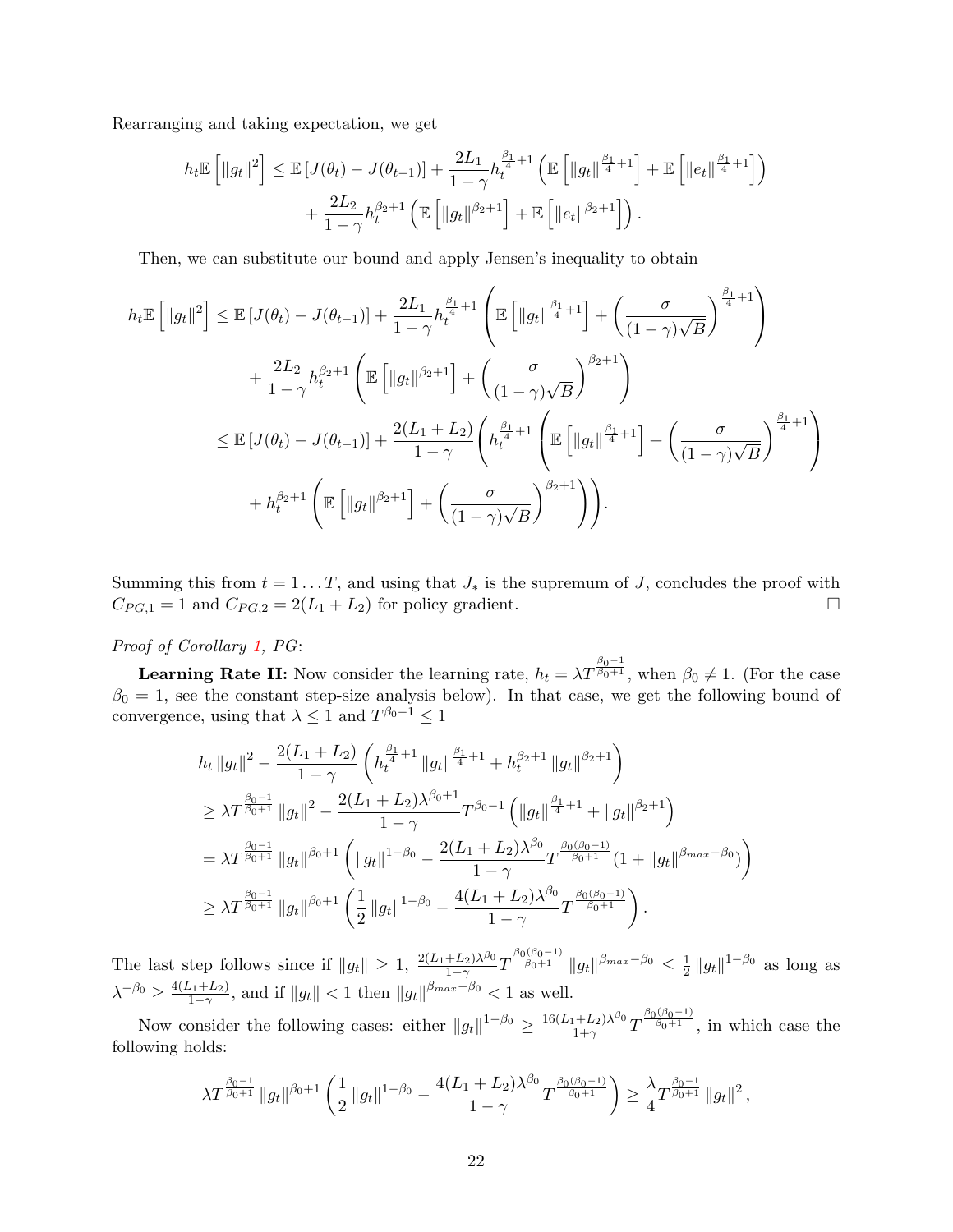or  $||g_t||^{1-\beta_0} < \frac{16(L_1+L_2)\lambda^{\beta_0}}{\beta_0+1}T^{\frac{\beta_0(\beta_0-1)}{\beta_0+1}}$ , in which case we have the following:

$$
\lambda T^{\frac{\beta_0 - 1}{\beta_0 + 1}} \|g_t\|^{ \beta_0 + 1} \left( \frac{1}{2} \|g_t\|^{1 - \beta_0} - \frac{4(L_1 + L_2) \lambda^{\beta_0}}{1 - \gamma} T^{\frac{\beta_0(\beta_0 - 1)}{\beta_0 + 1}} \right)
$$
  
\n
$$
\geq \frac{\lambda}{2} T^{\frac{\beta_0 - 1}{\beta_0 + 1}} \|g_t\|^2 - \left( \frac{16(L_1 + L_2) \lambda^{\beta_0}}{1 - \gamma} T^{\frac{\beta_0(\beta_0 - 1)}{\beta_0 + 1}} \right)^{\frac{\beta_0 + 1}{1 - \beta_0}} \left( \frac{4(L_1 + L_2) \lambda^{\beta_0 + 1}}{1 - \gamma} T^{\beta_0 - 1} \right)
$$
  
\n
$$
\geq \frac{\lambda}{2} T^{\frac{\beta_0 - 1}{\beta_0 + 1}} \|g_t\|^2 - \frac{\lambda}{4} T^{-1},
$$

if we choose  $\lambda^{-\beta_0} \geq \frac{16(L_1 + L_2)}{1-\gamma}$  $\frac{L_1+L_2}{1-\gamma}$ . In either case, we can use the worst case bound

$$
\frac{\lambda}{4}T^{\frac{\beta_0-1}{\beta_0+1}}\, \|g_t\|^2 - \frac{\lambda}{4}T^{-1}.
$$

Thus, if  $B \ge \sigma^2 (1 - \gamma)^{-2}$ , this implies the following inequality:

$$
\sum_{t=1}^T \frac{\lambda}{4} T^{\frac{\beta_0 - 1}{\beta_0 + 1}} \mathbb{E} \left[ \|g_t\|^2 \right] \leq J_* - J(\theta_0) + \frac{\lambda}{4} + \frac{4(L_1 + L_2) \lambda^{\beta_0 + 1}}{1 - \gamma} T^{\beta_0} \left( \frac{\sigma}{(1 - \gamma) \sqrt{B}} \right)^{\beta_0 + 1}.
$$

After rearranging, we get

$$
\frac{1}{T} \sum_{t=1}^{T} \mathbb{E} \left[ \|g_t\|^2 \right] \le \frac{4}{\lambda} T^{-\frac{2\beta_0}{\beta_0 + 1}} \left( J_* - J(\theta_0) + \frac{\lambda}{4} \right) + T^{\frac{\beta_0(\beta_0 - 1)}{\beta_0 + 1}} \left( \frac{\sigma}{(1 - \gamma)\sqrt{B}} \right)^{\beta_0 + 1}
$$

.

**Learning Rate I:** Now consider the time-independent learning rate,  $h_t = \lambda$  for some  $\lambda > 0$ . We follow the same steps as for the previous learning rate, only briefly sketching the argument below. Under the same assumption that  $\lambda^{-\beta_0} \geq \frac{4(L_1 + \bar{L}_2)}{1-\gamma}$  $\overline{1-\gamma}$ 

$$
h_t \|g_t\|^2 - \frac{2(L_1 + L_2)}{1 - \gamma} \left( h_t^{\frac{\beta_1}{4} + 1} \|g_t\|^{\frac{\beta_1}{4} + 1} + h_t^{\beta_2 + 1} \|g_t\|^{\beta_2 + 1} \right)
$$
  

$$
\geq \lambda \|g_t\|^{\beta_0 + 1} \left( \frac{1}{2} \|g_t\|^{1 - \beta_0} - \frac{4(L_1 + L_2)\lambda^{\beta_0}}{1 - \gamma} \right).
$$

Consequently, we can divide our analysis into the following cases: either  $||g_t||^{1-\beta_0} \ge \frac{16(L_1+L_2)\lambda^{\beta_0}}{1-\gamma}$  $\frac{1+L_2\lambda^{\sigma}\nu}{1-\gamma}$  or  $||g_t||^{1-\beta_0} < \frac{16(L_1+L_2)\lambda^{\beta_0}}{1-\gamma}$  $\frac{1+2}{1-\gamma}$ . By analogy to the previous analysis, in the first case we get

$$
\lambda \|g_t\|_{\rho^{6+1}} \left( \frac{1}{2} \|g_t\|_{\rho^{6-1}} - \frac{4(L_1 + L_2)\lambda_{\rho^{6}}}{1 - \gamma} \right)
$$
  

$$
\geq \frac{\lambda}{4} \|g_t\|^2
$$

i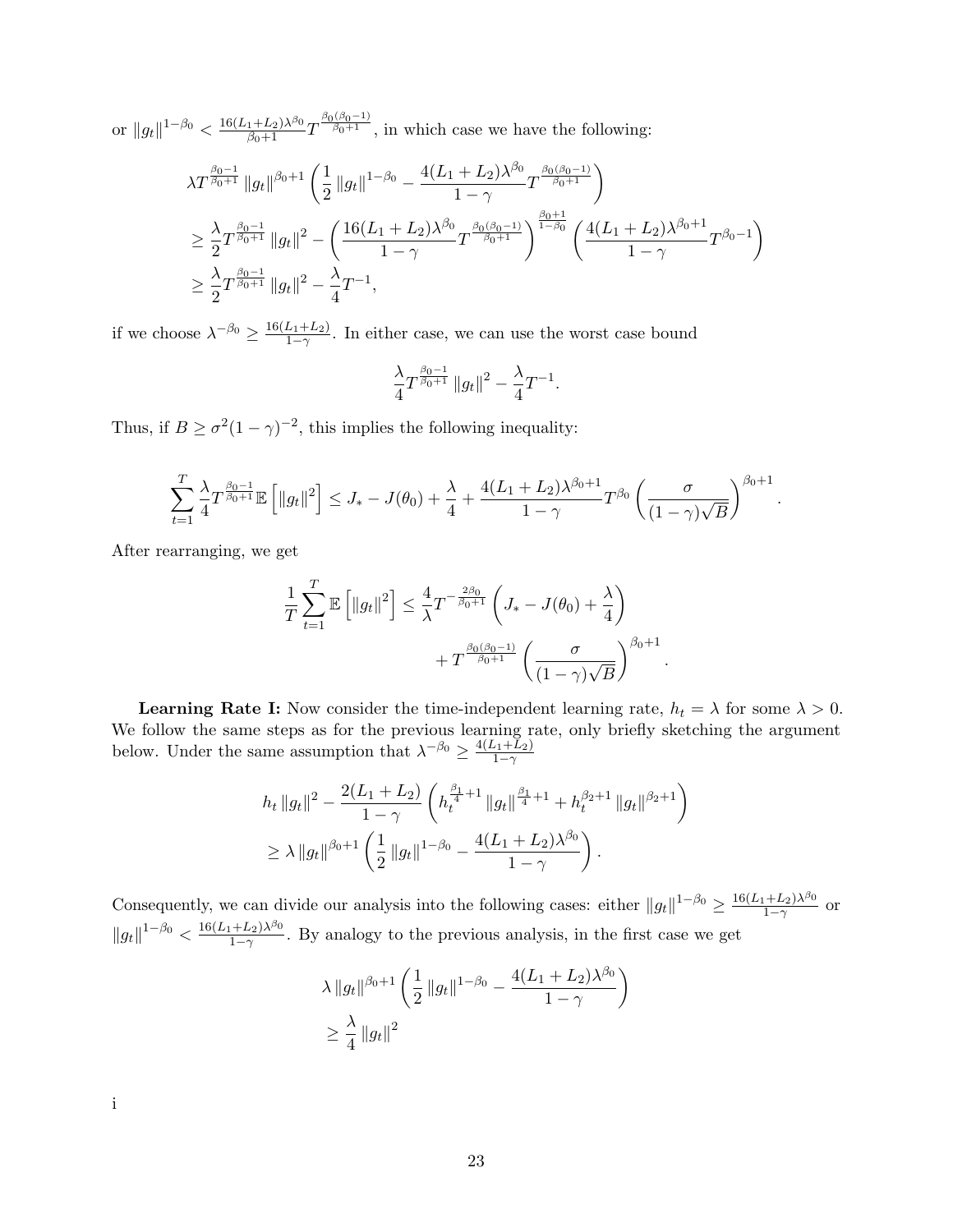$$
\lambda \|g_t\|^{ \beta_0 + 1 } \left( \frac{1}{2} \|g_t\|^{1-\beta_0} - \frac{4(L_1 + L_2)\lambda^{\beta_0}}{1-\gamma} \right)
$$
  
\n
$$
\geq \frac{\lambda}{2} \|g_t\|^2 - \left( \frac{16(L_1 + L_2)\lambda^{\beta_0}}{1-\gamma} \right)^{\frac{\beta_0 + 1}{1-\beta_0}} \left( \frac{4(L_1 + L_2)\lambda^{\beta_0 + 1}}{1-\gamma} \right)
$$
  
\n
$$
\geq \frac{\lambda}{2} \|g_t\|^2 - 4^{\frac{3+\beta_0}{1-\beta_0}} \left( \frac{L_1 + L_2}{1-\gamma} \right)^{\frac{2}{1-\beta_0}} \lambda^{\frac{\beta_0 + 1}{1-\beta_0}},
$$

with a resulting bound

$$
\lambda \|g_t\|^{ \beta_0+1} \left( \frac{1}{2} \|g_t\|^{1-\beta_0} - \frac{4(L_1+L_2)\lambda^{\beta_0}}{1-\gamma} \right) \geq \frac{\lambda}{4} \|g_t\|^2 - 4^{\frac{3+\beta_0}{1-\beta_0}} \left( \frac{L_1+L_2}{1-\gamma} \right)^{\frac{2}{1-\beta_0}} \lambda^{\frac{\beta_0+1}{1-\beta_0}},
$$

which holds in both cases. This yields for the final bound if  $B \geq \frac{\sigma^2}{(1-\sigma)^2}$  $\overline{(1-\gamma)^2}$ 

$$
\frac{1}{T}\sum_{t=1}^T \mathbb{E}\left[\|g_t\|^2\right] \le \frac{4}{\lambda T} \left(J_* - J(\theta_0)\right) + \left(\frac{\sigma}{(1-\gamma)\sqrt{B}}\right)^{\beta_0+1} + 2^{\frac{8}{1-\beta_0}} \left(\frac{L_1+L_2}{1-\gamma}\right)^{\frac{2}{1-\beta_0}} \lambda^{\frac{2\beta_0}{1-\beta_0}}.
$$

This results in a bias term that cannot be removed by minibatching, but can be shrunk with an appropriate choice of  $\lambda$  small.

**Learning Rate III:** We can generalize our analysis to a decaying learning rate  $h_t = \lambda t^{-q}$  for  $q \in [0, 1)$ . We again follow the same steps as for the previous learning rate, only briefly sketching the argument below. Again we derive under the same condition  $\lambda^{-\beta_0} \geq \frac{2(L_1 + L_2)}{1 - \gamma}$  $\frac{\sqrt{1+L_2}}{1-\gamma}$  that

$$
h_t \|g_t\|^2 - \frac{2(L_1 + L_2)}{1 - \gamma} \left( h_t^{\frac{\beta_1}{4} + 1} \|g_t\|^{\frac{\beta_1}{4} + 1} + h_t^{\beta_2 + 1} \|g_t\|^{\beta_2 + 1} \right)
$$
  

$$
\geq \lambda t^{-q} \|g_t\|^{\beta_0 + 1} \left( \frac{1}{2} \|g_t\|^{1 - \beta_0} - \frac{4(L_1 + L_2)\lambda^{\beta_0}}{1 - \gamma} t^{-q\beta_0} \right).
$$

Dividing again into the two cases: either  $||g_t||^{1-\beta_0} \ge \frac{16(L_1+L_2)\lambda^{\beta_0}}{1-\gamma}$  $\frac{1+L_2\lambda^{\beta_0}}{1-\gamma}t^{-q\beta_0}\text{ or }\|g_t\|^{1-\beta_0}<\frac{16(L_1+L_2)\lambda^{\beta_0}}{1-\gamma}$  $\frac{1+L_2\lambda^{\rho_0}}{1-\gamma}t^{-q\beta_0},$ with a resulting bound of

$$
\lambda t^{-q} \|g_t\|_{\beta_0+1} \left(\frac{1}{2} \|g_t\|_{\beta_0} - \frac{4(L_1+L_2)\lambda_{\beta_0}}{1-\gamma} t^{-q\beta_0}\right) \ge \frac{\lambda}{4} t^{-q} \|g_t\|^2 - \frac{\lambda}{4} t^{\frac{-q\beta_0-q}{1-\beta_0}},
$$

which holds in both cases if  $\lambda^{-\beta_0} \geq \frac{16(L_1+L_2)}{1-\gamma}$  $\frac{L_1+L_2}{1-\gamma}$ . Consequently, noting that  $\sum_{t=1}^T t^{-p} \leq \frac{T^{1-p}}{1-p}$  $\frac{p^{1-p}}{1-p}$  for  $p \in [0, 1)$  and using  $B \ge \sigma^2 (1 - \gamma)^{-2}$ 

$$
\frac{1}{T} \sum_{t=1}^{T} \mathbb{E} \left[ \|g_t\|^2 \right] \le \frac{4}{\lambda T^{1-q}} \left( J_* - J(\theta_0) \right) + \frac{1 - \beta_0}{1 - 2q\beta_0 - \beta_0} T^{\frac{-2q\beta_0}{1-\beta_0}} + \frac{1}{1 - q\beta_0} T^{-q\beta_0} \left( \frac{\sigma}{(1 - \gamma)\sqrt{B}} \right)^{\beta_0 + 1},
$$

as long as the exponent  $q < \frac{1-\beta_0}{2\beta_0}$ . If instead  $q \ge \frac{1-\beta_0}{2\beta_0}$  $\frac{-\beta_0}{2\beta_0}$ , we use simply  $\sum_{t=1}^T t^p \le 4\ln T$  for  $p \le 1$  to get

$$
\frac{1}{T}\sum_{t=1}^T \mathbb{E}\left[\|g_t\|^2\right] \le \frac{4}{\lambda T^{1-q}}\left(J_* - J(\theta_0)\right) + \frac{4\ln T}{T} + \frac{1}{1-q\beta_0}T^{-q\beta_0}\left(\frac{\sigma}{(1-\gamma)\sqrt{B}}\right)^{\beta_0+1}.
$$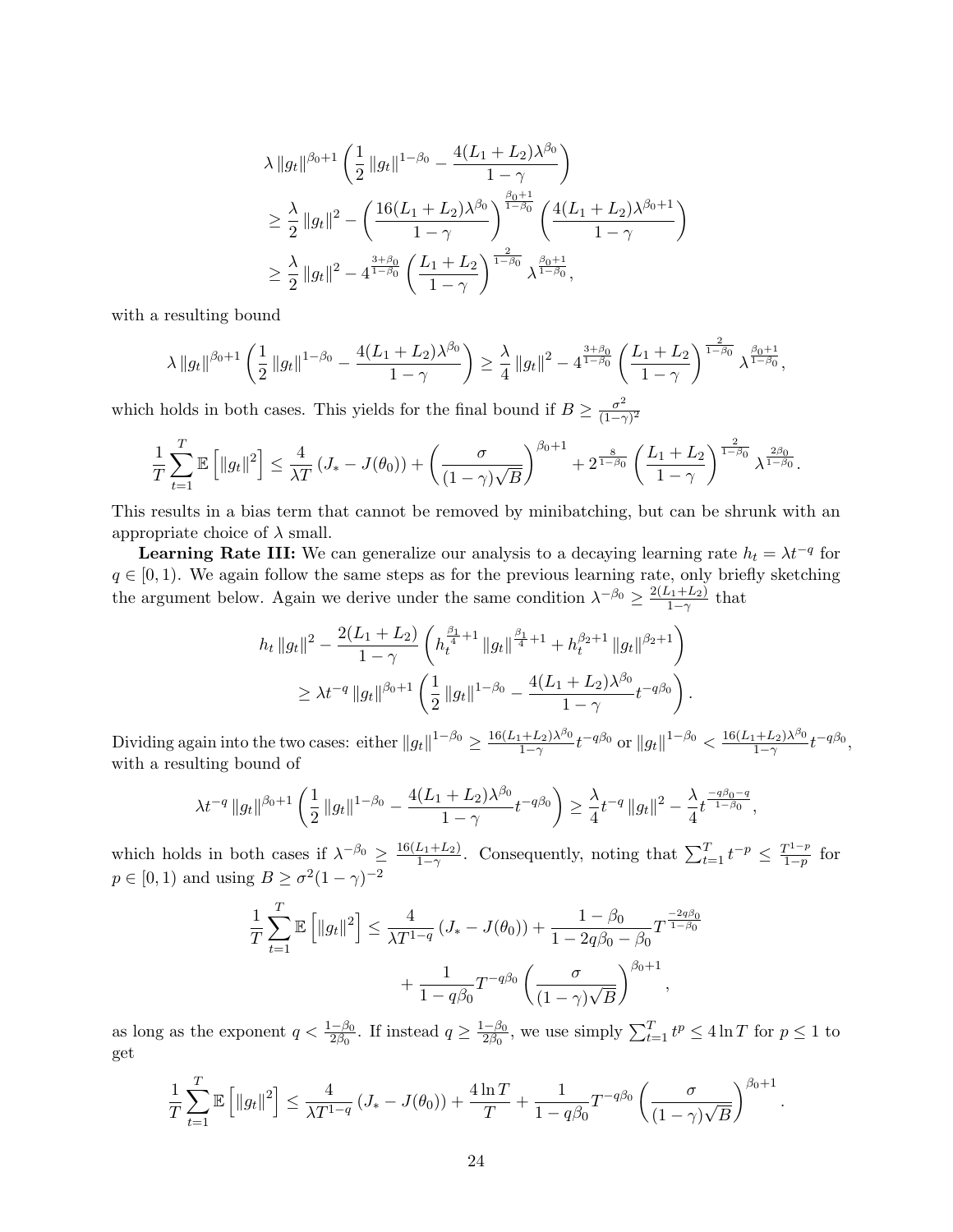Note here that the first term is dominant for all  $q < 1$ .

We can also note that  $\min_{t\leq T} \mathbb{E} \left[ ||g_t||^p \right] \leq \frac{1}{T}$  $\frac{1}{T} \sum_{t \leq T} \mathbb{E} \left[ ||g_t||^p \right]$  for any power p, which allows us to bound the minimum gradient for  $t \leq T$  as well.

 $\Box$ 

### B.2 Natural Policy Gradient

**Facts:** Assumption [2](#page-3-0) also guarantees that the Fisher information matrix  $K(\theta) = \mathbb{E} \left[ \psi_{\theta}(s, a) \psi_{\theta}(s, a)^{T} \right]$ has bounded norm, since by the trace inequality

$$
||K(\theta)|| = \left\| \int \int \psi_{\theta}(s, a) \psi_{\theta}(s, a)^{\top} d_{\theta}^{\rho}(s, a) da ds \right\|
$$
  
\n
$$
\leq \int \int \left\| \psi_{\theta}(s, a) \psi_{\theta}(s, a)^{\top} \right\| d_{\theta}^{\rho}(s, a) da ds
$$
  
\n
$$
\leq \int \int ||\psi_{\theta}(s, a)||^{2} d_{\theta}^{\rho}(s, a) da ds \leq \psi_{\infty}.
$$

This will be important when analyzing the NPG algorithm. Likewise, by the triangle inequality and the i.i.d. sampling,

$$
\mathbb{E} [\|K_t\| \|\theta_{t-1}] = \mathbb{E} \left[ \left\| \frac{1}{B} \sum_{i=1}^B \psi_{\theta_{t-1}}(s'_{t,i}, a'_{t,i}) \psi_{\theta_{t-1}}(s'_{t,i}, a'_{t,i})^\top \right\| \Big| \theta_{t-1} \right]
$$
  

$$
\leq \frac{1}{B} \sum_{i=1}^B \mathbb{E}_{s, a \sim d_{\theta_{t-1}}^{\rho}} [\left\| \psi_{\theta_{t-1}}(s, a) \psi_{\theta_{t-1}}(s, a)^\top \right\|]
$$
  

$$
\leq \psi_{\infty}.
$$

Proof for Theorem [1,](#page-6-0) NPG: We now perform the same analysis for the exact natural policy gradient, applying mean value theorem and Proposition [1](#page-17-0) to get

$$
J(\theta_t) \geq J(\theta_{t-1}) + \langle g_t, h_t(K_t + \xi I)^{-1}(g_t + e_t) \rangle - \frac{L_1}{1-\gamma} \left\| h_t(K_t + \xi I)^{-1}(g_t + e_t) \right\|^{\frac{\beta_1}{4}+1}
$$
  
\n
$$
- \frac{L_2}{1-\gamma} \left\| h_t(K_t + \xi I)^{-1}(g_t + e_t) \right\|^{\beta_2+1}
$$
  
\n
$$
= J(\theta_{t-1}) + \langle g_t, h_t(K_t + \xi I)^{-1} g_t \rangle + \langle g_t, h_t(K_t + \xi I)^{-1} e_t \rangle
$$
  
\n
$$
- \frac{L_1}{1-\gamma} \left\| h_t(K_t + \xi I)^{-1}(g_t + e_t) \right\|^{\frac{\beta_1}{4}+1} - \frac{L_2}{1-\gamma} \left\| h_t(K_t + \xi I)^{-1}(g_t + e_t) \right\|^{\beta_2+1}
$$
  
\n
$$
\geq J(\theta_{t-1}) + \langle g_t, h_t(K_t + \xi I)^{-1} g_t \rangle + \langle g_t, h_t(K_t + \xi I)^{-1} e_t \rangle
$$
  
\n
$$
- \frac{L_1}{(1-\gamma)\xi^{\frac{\beta_1}{4}+1}} h_t^{\frac{\beta_1}{4}+1} \left\| g_t + e_t \right\|^{\frac{\beta_1}{4}+1} - \frac{L_2}{(1-\gamma)\xi^{\beta_2+1}} h_t^{\beta_2+1} \left\| g_t + e_t \right\|^{\beta_2+1}
$$
  
\n
$$
\geq J(\theta_{t-1}) + \langle g_t, h_t(K_t + \xi I)^{-1} g_t \rangle + \langle g_t, h_t(K_t + \xi I)^{-1} e_t \rangle
$$
  
\n
$$
- \frac{2L_1}{(1-\gamma)\xi^{\frac{\beta_1}{4}+1}} h_t^{\frac{\beta_1}{4}+1} \left( \| g_t \|^{\frac{\beta_1}{4}+1} + \| e_t \|^{\frac{\beta_1}{4}+1} \right) - \frac{2L_2}{(1-\gamma)\xi^{\beta_2+1}} h_t^{\beta_2+1} \left( \| g_t \|^{\beta_2+1} + \| e_t \|^{\beta_2+1} \right).
$$

This is entirely analogous to the standard policy gradient case, except for the terms  $(K(\theta_{t-1}) + \xi I)$ which appears from the natural policy gradient.

Finally, we take expectation. First,

$$
\mathbb{E}\left[\langle g_t, h_t(K_t + \xi I)^{-1} g_t \rangle\right] = \mathbb{E}\left[\langle g_t, h_t(K_t + \xi I)^{-1} g_t \rangle\right]
$$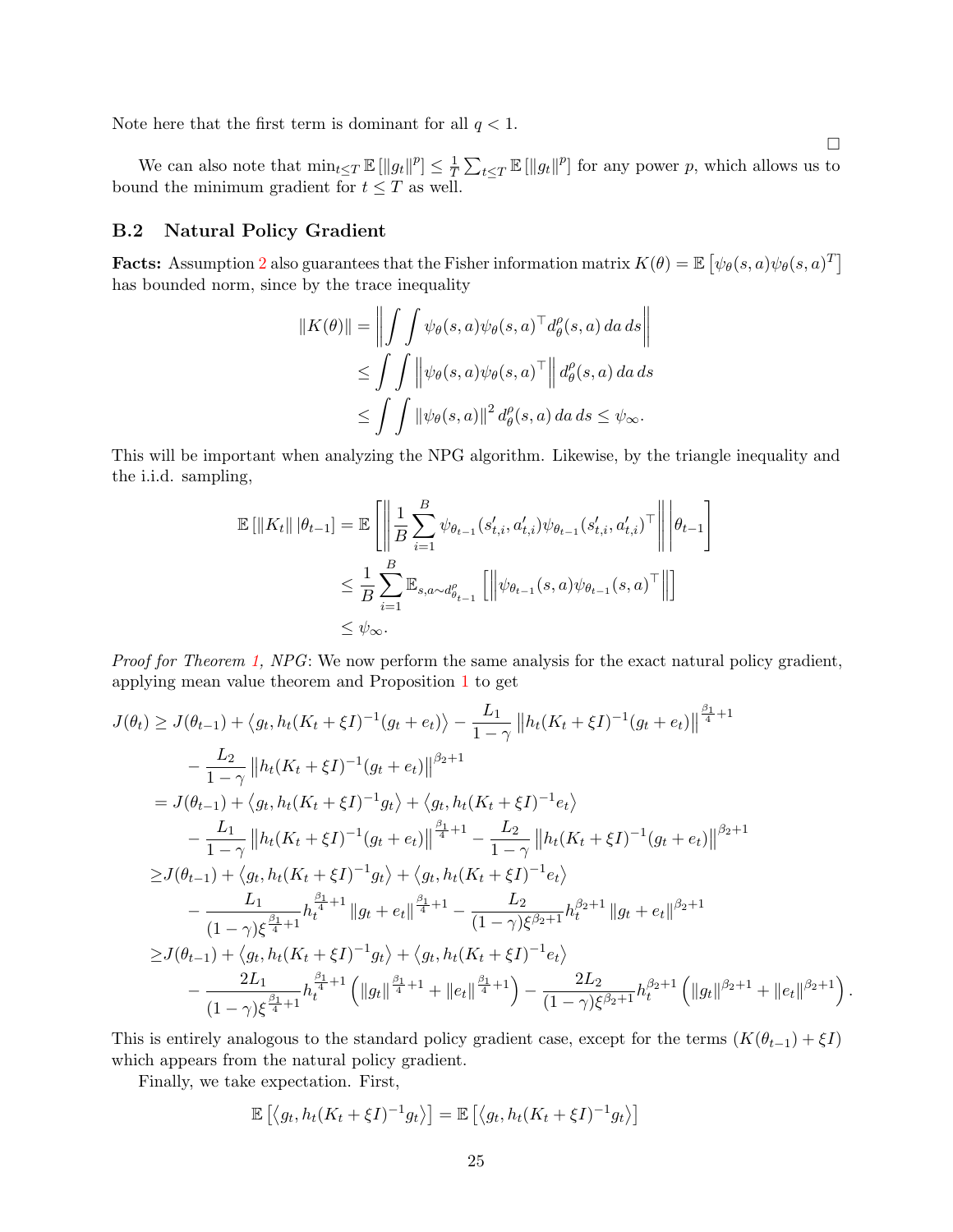$$
\stackrel{(i)}{\geq} \mathbb{E} \left[ \mathbb{E} \left[ \frac{1}{\|K_t\| + \xi} \Big| \theta_{t-1} \right] \langle g_t, h_t g_t \rangle \right]
$$
  
\n
$$
\stackrel{(ii)}{\geq} h_t \mathbb{E} \left[ \mathbb{E} \left[ \|K_t\| + \xi \Big| \theta_{t-1} \right]^{-1} \|g_t\|^2 \right]
$$
  
\n
$$
\stackrel{(iii)}{\geq} h_t (\psi_\infty + \xi)^{-1} \mathbb{E} \left[ \|g_t\|^2 \right],
$$

where in (i) we use that the minimum eigenvalue of  $(K_t + \xi I)^{-1}$  is lower bounded by  $\frac{1}{\|K_t\| + \xi}$ . In (ii) we use the fact that for any positive random variable  $X, \mathbb{E}[1/X] \geq \mathbb{E}[X]^{-1}$  by Jensen's inequality, and in *(iii)* we use our bound on  $\mathbb{E}[\Vert K_t \Vert].$ 

Secondly, we note the following

$$
\mathbb{E}\left[h_t\left\langle g_t, h_t(K_t+\xi I)^{-1}e_t\right\rangle\right] = \mathbb{E}\left[\left\langle g_t, h_t \mathbb{E}\left[(K_t+\xi)^{-1}e_t\Big|\theta_{t-1}\right]\right\rangle\right] = 0,
$$

since  $K_t$  is independent of  $e_t$  given  $\theta_{t-1}$  from our sampling procedure, and  $e_t$  has zero expectation given  $\theta_{t-1}$ , where again the inner expectation is on the randomness in the sampling procedure at iteration t, and the outer expectation is with respect to the random variable  $\theta_{t-1}$ .

Finally, this yields for  $\xi < 1$ 

$$
h_t \mathbb{E}\left[\|g_t\|^2\right] \leq (\psi_{\infty} + \xi) \mathbb{E}\left[J(\theta_t) - J(\theta_{t-1})\right] + \frac{2L_1(\psi_{\infty} + \xi)}{(1-\gamma)\xi^{\beta_{max}+1}} h_t^{\frac{\beta_1}{4}+1} \left(\mathbb{E}\left[\|g_t\|^{\frac{\beta_1}{4}+1}\right] + \left(\frac{\sigma}{(1-\gamma)\sqrt{B}}\right)^{\frac{\beta_1}{4}+1}\right) + \frac{2L_2(\psi_{\infty} + \xi)}{(1-\gamma)\xi^{\beta_{max}+1}} h_t^{\beta_2+1} \left(\mathbb{E}\left[\|g_t\|^{\beta_2+1}\right] + \left(\frac{\sigma}{(1-\gamma)\sqrt{B}}\right)^{\beta_2+1}\right).
$$

Summing from  $t = 1 \dots T$ , and bounding  $J(\theta_t)$  with  $J_*$  completes the proof, if we take,

$$
C_{NPG,1} = (\psi_{\infty} + \xi), \qquad C_{NPG,2} = \frac{2(L_1 + L_2)(\psi_{\infty} + \xi)}{\xi^{\beta_{max}+1}}.
$$

Proof of Corollary [1,](#page-7-0) NPG:

The proof techniques for generating the convergence rates are nearly identical to policy gradient, except for the change in the constant term  $C_{NPG}$ . We show the constant learning rate as an illustrative case:

**Learning Rate I:** Let  $\lambda \leq 1$ , then by Jensen's inequality and that  $h_t \leq 1$ 

$$
h_t \mathbb{E} \left[ ||g_t||^2 \right] - \frac{2(L_1 + L_2)(\psi_{\infty} + \xi)}{(1 - \gamma)\xi^{\beta_{max} + 1}} \left( h_t^{\frac{\beta_1}{4} + 1} \mathbb{E} \left[ ||g_t||^{\frac{\beta_1}{4} + 1} \right] + h_t^{\beta_2 + 1} \mathbb{E} \left[ ||g_t||^{\beta_2 + 1} \right] \right)
$$
  
\n
$$
\leq h_t \mathbb{E} \left[ ||g_t||^2 \right] - \frac{2(L_1 + L_2)(\psi_{\infty} + \xi)}{(1 - \gamma)\xi^{\beta_{max} + 1}} h_t^{\beta_0 + 1} \left( \mathbb{E} \left[ ||g_t||^2 \right]^{\frac{\beta_1 + 4}{8}} + \mathbb{E} \left[ ||g_t||^2 \right]^{\frac{\beta_2 + 1}{2}} \right)
$$
  
\n
$$
= \lambda \mathbb{E} \left[ ||g_t||^2 \right]^{\frac{\beta_0 + 1}{2}} \left( \mathbb{E} \left[ ||g_t||^2 \right]^{\frac{1 - \beta_0}{2}} - \frac{2(L_1 + L_2)(\psi_{\infty} + \xi)}{(1 - \gamma)\xi^{\beta_{max} + 1}} \lambda^{\beta_0} \left( 1 + \mathbb{E} \left[ ||g_t||^2 \right]^{\frac{\beta_{max} - \beta_0}{2}} \right) \right).
$$

Now either  $\mathbb{E}\left[\|g_t\|^2\right] \geq 1$ , in which case if  $\lambda^{-\beta_0} \geq \frac{4(L_1+L_2)(\psi_{\infty}+\xi)}{(1-\gamma)\xi\beta_{max}+1}$  $\frac{(L_1+L_2)(\psi_{\infty}+\xi)}{(1-\gamma)\xi^{\beta_{max}+1}}$ , then we can bound this by

$$
\lambda \mathbb{E} \left[ ||g_t||^2 \right]^{\frac{\beta_0 + 1}{2}} \left( \frac{1}{2} \mathbb{E} \left[ ||g_t||^2 \right]^{\frac{1 - \beta_0}{2}} - \frac{2(L_1 + L_2)(\psi_{\infty} + \xi)}{(1 - \gamma)\xi^{\beta_{max} + 1}} \lambda^{\beta_0} \right)
$$

,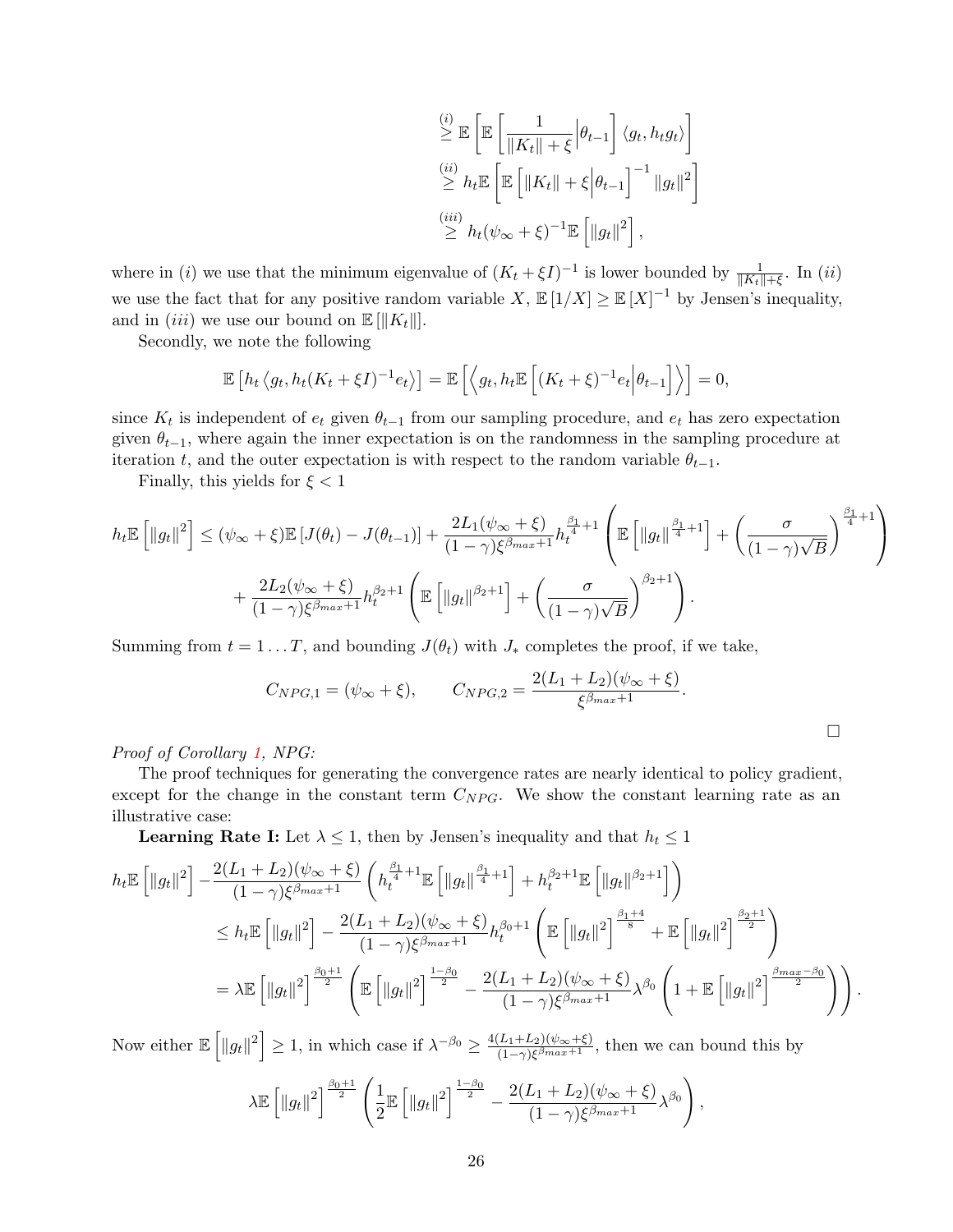or  $\mathbb{E}\left[\Vert g_t\Vert^2\right] < 1$ , in which case the following bound suffices:

$$
\lambda \mathbb{E}\left[\|g_t\|^2\right]^{\frac{\beta_0+1}{2}} \left(\mathbb{E}\left[\|g_t\|^2\right]^{\frac{1-\beta_0}{2}} - \frac{4(L_1+L_2)(\psi_{\infty}+\xi)}{(1-\gamma)\xi^{\beta_{max}+1}}\lambda^{\beta_0}\right).
$$

In both cases, we can lower bound the quantity with

$$
\lambda \mathbb{E} \left[ \|g_t\|^2 \right]^{\frac{\beta_0 + 1}{2}} \left( \frac{1}{2} \mathbb{E} \left[ \|g_t\|^2 \right]^{\frac{1 - \beta_0}{2}} - \frac{4(L_1 + L_2)(\psi_\infty + \xi)}{(1 - \gamma)\xi^{\beta_{max} + 1}} \lambda^{\beta_0} \right).
$$

Now again we split the analysis into two cases. If  $\mathbb{E} \left[ ||g_t||^2 \right]^{\frac{1-\beta_0}{2}} \geq \frac{16(L_1+L_2)(\psi_{\infty}+\xi)}{(1-\gamma)\xi\beta_{max}+1}$  $\frac{(L_1+L_2)(\psi_{\infty}+\xi)}{(1-\gamma)\xi^{\beta_{max}+1}}\lambda^{\beta_0}$ , in which case the following bound suffices:

$$
\lambda \mathbb{E} \left[ \|g_t\|^2 \right]^{\frac{\beta_0 + 1}{2}} \left( \frac{1}{2} \mathbb{E} \left[ \|g_t\|^2 \right]^{\frac{1 - \beta_0}{2}} - \frac{1}{4} \mathbb{E} \left[ \|g_t\|^2 \right]^{\frac{1 - \beta_0}{2}} \right)
$$
  

$$
\geq \frac{\lambda}{2} \lambda \mathbb{E} \left[ \|g_t\|^2 \right].
$$

In the other case, when  $\mathbb{E} \left[ \|g_t\|^2 \right]^{1-\beta_0} < \frac{16(L_1+L_2)(\psi_{\infty}+\xi)}{(1-\gamma)\xi\beta_{max}+1}$  $\frac{(L_1+L_2)(\psi_{\infty}+\xi)}{(1-\gamma)\xi^{\beta_{max}+1}}\lambda^{\beta_0}$ , we get

$$
\lambda \mathbb{E} \left[ \|g_t\|^2 \right]^{\frac{\beta_0 + 1}{2}} \left( \frac{1}{2} \mathbb{E} \left[ \|g_t\|^2 \right]^{\frac{1 - \beta_0}{2}} - \frac{4(L_1 + L_2)(\psi_\infty + \xi)}{(1 - \gamma)\xi^{\beta_{max} + 1}} \lambda^{\beta_0} \right)
$$
  
\n
$$
= \frac{\lambda}{2} \mathbb{E} \left[ \|g_t\|^2 \right] - \left( \frac{4(L_1 + L_2)(\psi_\infty + \xi)}{(1 - \gamma)\xi^{\beta_{max} + 1}} \lambda^{\beta_0 + 1} \right) \left( \frac{16(L_1 + L_2)(\psi_\infty + \xi)}{(1 - \gamma)\xi^{\beta_{max} + 1}} \lambda^{\beta_0} \right)^{\frac{\beta_0 + 1}{1 - \beta_0}}
$$
  
\n
$$
\geq \frac{\lambda}{2} \mathbb{E} \left[ \|g_t\|^2 \right] - 4^{\frac{3 + \beta_0}{1 - \beta_0}} \left( \frac{(L_1 + L_2)(\psi_\infty + \xi)}{(1 - \gamma)\xi^{\beta_{max} + 1}} \right)^{\frac{2}{1 - \beta_0}} \lambda^{\frac{\beta_0 + 1}{1 - \beta_0}}.
$$

In either case the worst case bound

$$
\frac{\lambda}{4} \mathbb{E} \left[ ||g_t||^2 \right] - 4^{\frac{3+\beta_0}{1-\beta_0}} \left( \frac{(L_1 + L_2)(\psi_{\infty} + \xi)}{(1-\gamma)\xi^{\beta_{max}+1}} \right)^{\frac{2}{1-\beta_0}} \lambda^{\frac{\beta_0+1}{1-\beta_0}}
$$

suffices.

Plugging this into our earlier expression for  $B \ge \sigma^2 (1 - \gamma)^{-2}$  and rearranging, using again that  $\lambda^{-\beta_0} \geq \frac{4(L_1+L_2)(\psi_\infty+\xi)}{(1-\alpha)\xi\beta_{max}+1}$  $(1-\gamma)$ ξ<sup>β</sup>max<sup>+1</sup>

$$
\frac{\lambda}{4} \mathbb{E} \left[ \|g_t\|^2 \right] \le (\psi_{\infty} + \xi) \mathbb{E} \left[ J(\theta_t) - J(\theta_{t-1}) \right] + 4^{\frac{3+\beta_0}{1-\beta_0}} \left( \frac{(L_1 + L_2)(\psi_{\infty} + \xi)}{(1 - \gamma)\xi^{\beta_{max}+1}} \right)^{\frac{2}{1-\beta_0}} \lambda^{\frac{\beta_0 + 1}{1-\beta_0}} \n+ \frac{4(L_1 + L_2)(\psi_{\infty} + \xi)}{(1 - \gamma)\xi^{\beta_{max}+1}} \lambda^{\beta_0 + 1} \left( \frac{\sigma}{(1 - \gamma)\sqrt{B}} \right)^{\frac{\beta_1}{4} + 1} \n\le (\psi_{\infty} + \xi) \mathbb{E} \left[ J(\theta_t) - J(\theta_{t-1}) \right] + 4^{\frac{3+\beta_0}{1-\beta_0}} \left( \frac{(L_1 + L_2)(\psi_{\infty} + \xi)}{(1 - \gamma)\xi^{\beta_{max}+1}} \right)^{\frac{2}{1-\beta_0}} \lambda^{\frac{\beta_0 + 1}{1-\beta_0}} \n+ \frac{\lambda}{4} \left( \frac{\sigma}{(1 - \gamma)\sqrt{B}} \right)^{\frac{\beta_1}{4} + 1}.
$$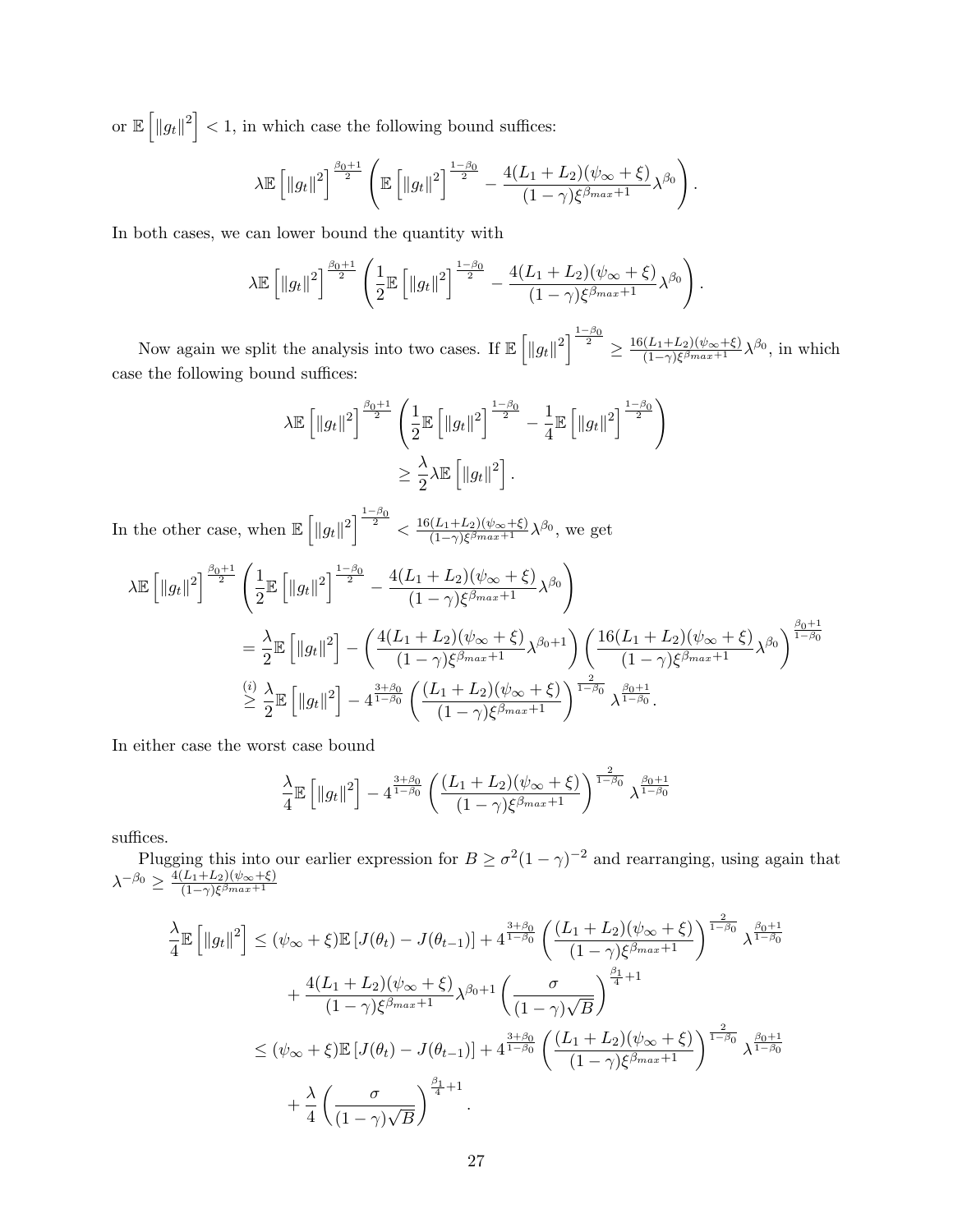It remains to average from  $1 \dots T$  and use the supremum bound on  $J$ , to get

$$
\frac{1}{T} \sum_{t=1}^{T} \mathbb{E} \left[ ||g_t||^2 \right] \leq (\psi_{\infty} + \xi)(J_{*} - J(\theta_0)) + 2^{\frac{8}{1-\beta_0}} \left( \frac{(L_1 + L_2)(\psi_{\infty} + \xi)}{(1-\gamma)\xi^{\beta_{max}+1}} \right)^{\frac{2}{1-\beta_0}} \lambda^{\frac{2\beta_0}{1-\beta_0}} + \left( \frac{\sigma}{(1-\gamma)\sqrt{B}} \right)^{\frac{\beta_1}{4}+1}.
$$

As can be seen from this analysis, the only difference in our analysis from the same learning rate in the policy gradient is that we manipulate the expectations of the quantities, and the slight difference in constants. The convergence rates for the other two learning rates follow from analogy to the policy gradient case.

# C Theorem [2](#page-7-1)

As with Theorem [1,](#page-6-0) we divide our analyze between policy gradient and natural policy gradient. We will use the same notation as in the proof of Theorem [1.](#page-6-0)

#### C.1 Policy Gradient

Note that for standard policy gradient, the stationary points can in general be highly sub-optimal, see [\[Aga+20a\]](#page-11-1). Under a strong first order condition, however, we can obtain some guarantees.

Consequently, we can use Assumption [4](#page-7-3) to show the global optimality of our algorithm for vanilla policy gradient.

*Proof of Theorem [2,](#page-7-1) PG:* This follows directly from Assumption [4,](#page-7-3) as we find that for any  $\theta_*$  that maximizes  $J$ :

$$
\min_{t=1,...T} J(\theta_*) - J(\theta_{t-1}) \le \min_{t=1,...T} \frac{m \|\theta_{t-1} - \theta_*\|}{1 - \gamma} \|g_t\|
$$
  

$$
\le \frac{m \text{Diam}(\Theta)}{(1 - \gamma)} \min_{t=1,...T} \|g_t\|,
$$

since  $g_t = \nabla J(\theta_{t-1}).$ 

To show the corollary, it remains to substitute the bounds for  $\min_{t=1,\dots,T} \|g_t\|$  that we obtain from Corollary [1.](#page-7-0) When converted to a sample complexity bound, this yields the final result.

#### Proof of Corollary [2,](#page-8-0) PG:

It remains now to substitute the learning rate and gradient bounds from each of the cases we analyzed earlier; doing so obtains the rates found in the corollary. In the sequel,  $\lesssim$  and  $\gtrsim$  only concern terms depending on  $\lambda$ ,  $\epsilon$ ,  $\gamma$ .

**Case I,**  $h_t = \lambda$ : Recall that in this case,

$$
\min_{t \leq T} \|g_t\|^2 \leq \frac{4}{\lambda T} \left( J_* - J(\theta_0) \right) + \left( \frac{\sigma}{(1 - \gamma) \sqrt{B}} \right)^{\beta_0 + 1} + 2^{\frac{8}{1 - \beta_0}} \left( \frac{L_1 + L_2}{1 - \gamma} \right)^{\frac{2}{1 - \beta_0}} \lambda^{\frac{2\beta_0}{1 - \beta_0}}.
$$

Subsequently, we can choose  $\lambda \lesssim (1-\gamma)^{\frac{2-\beta_0}{\beta_0}} \epsilon^{\frac{1-\beta_0}{\beta_0}},$  so that the final term is  $\lesssim \epsilon^2 (1-\gamma)^2$ . Note that this choice does not conflict with our earlier constraints on  $\lambda$  from Corollary [1.](#page-7-0)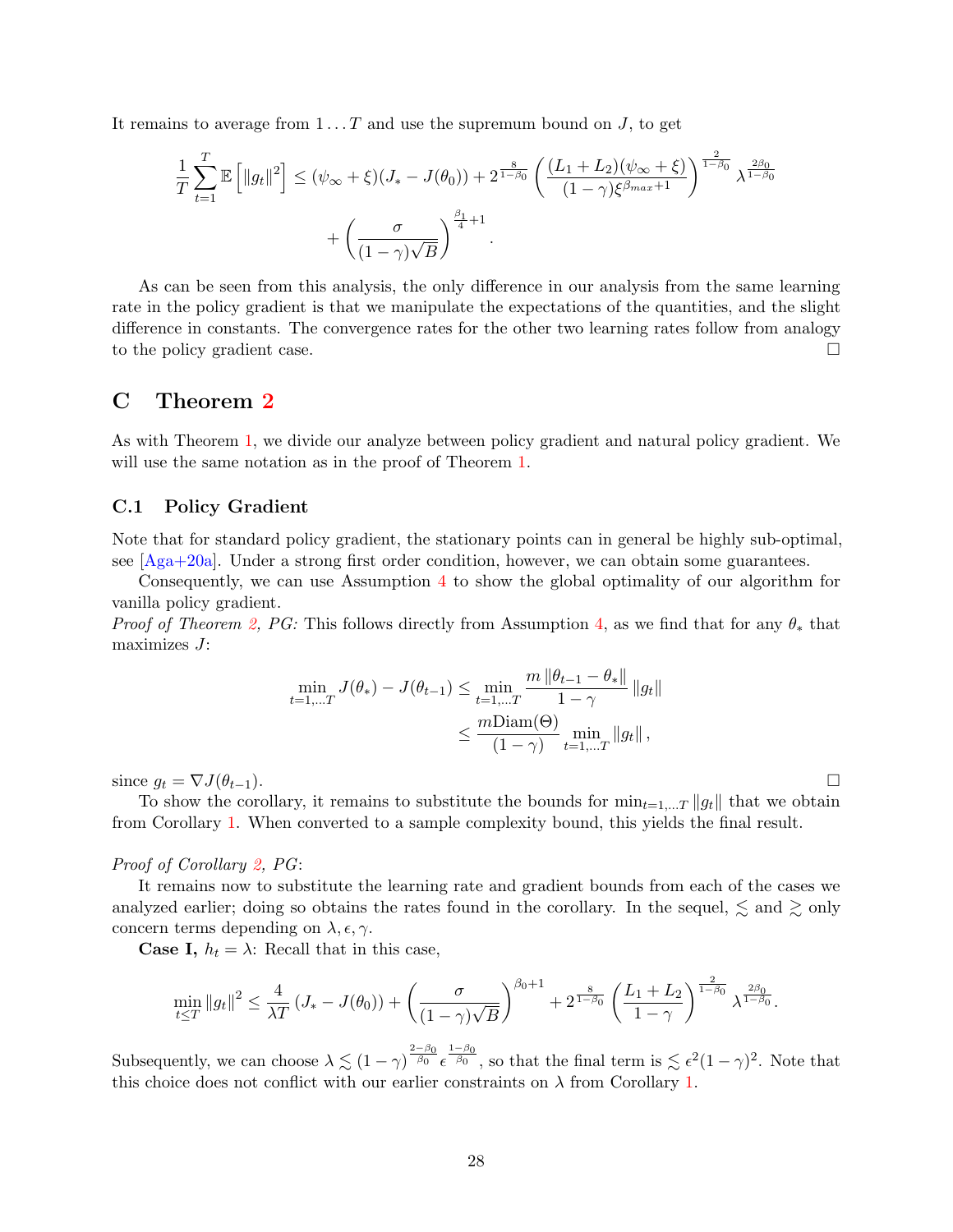Subsequently we require  $T \gtrsim \frac{1}{\lambda \epsilon^2 (1-\gamma)^2}$  to make the first term  $\lesssim (1-\gamma)^2 \epsilon^2$  and  $B \gtrsim \epsilon^{-\frac{4}{\beta_0+1}} (1-\gamma)^2$  $(\gamma)^{-2-\frac{4}{\beta_0+1}}$  to make the second term  $\lesssim (1-\gamma)^2 \epsilon^2$ . Substituting our requirement on  $\lambda$ , we get  $T \gtrsim \epsilon^{-\frac{1+\beta_0}{\beta_0}}(1-\gamma)^{-\frac{2+\beta_0}{\beta_0}}$ . Thus, we get  $\min_{t \leq T} ||g_t||^2 \lesssim (1-\gamma)^2 \epsilon^2$ . This then implies

$$
\min_{t \leq T} J(\theta_*) - \mathbb{E} \left[ J(\theta_{t-1}) \right] \lesssim \epsilon.
$$

**Case II,**  $h_t = \lambda T^{\frac{\beta_0 - 1}{\beta_0 + 1}}$ : Recall that in this case,

$$
\min_{t \leq T} \|g_t\|^2 \leq \frac{4}{\lambda} T^{-\frac{2\beta_0}{\beta_0 + 1}} \left( J_* - J(\theta_0) + \frac{\lambda}{4} \right) + T^{\frac{\beta_0(\beta_0 - 1)}{\beta_0 + 1}} \left( \frac{\sigma}{(1 - \gamma)\sqrt{B}} \right)^{\beta_0 + 1}
$$

Subsequently we require  $T \gtrsim \left(\frac{1}{\lambda \epsilon^2 (1-\gamma)^2}\right)^{\frac{\beta_0+1}{2\beta_0}}$  to bound the first term by  $\lesssim \epsilon^2 (1-\gamma)^2$ . For simplicity, take  $\lambda \approx (1 - \gamma)^{1/\beta_0}$ , in which case we get  $T \gtrsim \left(\frac{1}{e^{2(1 - \alpha)}}\right)$  $\frac{1}{\epsilon^2(1-\gamma)^{2+1/\beta_0}}\right)^{\frac{\beta_0+1}{2\beta_0}}$ . Consequently, the second term is bounded by

$$
T^{\frac{\beta_0(\beta_0-1)}{\beta_0+1}} \left(\frac{\sigma}{(1-\gamma)\sqrt{B}}\right)^{\beta_0+1} \lesssim \left(\frac{1}{\epsilon^2(1-\gamma)^{2+1/\beta_0}}\right)^{\frac{\beta_0-1}{2}} \left(\frac{1}{(1-\gamma)\sqrt{B}}\right)^{\beta_0+1} \lesssim \epsilon^{1-\beta_0}(1-\gamma)^{-\frac{4\beta_0^2+\beta_0-1}{2\beta_0}} B^{-\frac{\beta_0+1}{2}}.
$$

So we can take  $B \gtrsim \epsilon^{-2} (1-\gamma)^{\frac{4\beta_0^2 + 5\beta_0 - 1}{\beta_0(\beta_0 + 1)}}$ , to make this term  $\lesssim (1 - \gamma)^2 \epsilon^2$ . This then implies

$$
\min_{t\leq T} J(\theta_*) - \mathbb{E}\left[J(\theta_{t-1})\right] \lesssim \epsilon.
$$

.

#### C.2 Natural Policy Gradient

First we show the following lemma:

<span id="page-28-0"></span>**Lemma 8.** For any  $\theta \in \Theta$  and vector x, the following holds:

$$
\left\| (K(\theta_{t-1}) + \xi I)^{-1} x - K(\theta_{t-1})^{\dagger} x \right\| \le C_{\xi} \|x\|,
$$

where  $C_{\xi} = \max(\zeta^{-1}, \xi^{-1}) > 0$  and  $\zeta = \inf_{\theta} \min_{k:\lambda_k>0} \lambda_k(K(\theta)) \geq 0$  is a policy-dependent regularity constant, which measures the smallest non-zero eigenvalue of  $K(\theta)$  across all policies  $\theta$ .

Remarks: We adapt this from a similar result presented in [\[XWL20\]](#page-13-3). This lemma is used to bound the stable inverse Fisher matrix  $(K(\theta_t) + \xi I)^{-1}$  from the unstable pseudo-inverse  $K(\theta_t)^{\dagger}$ . Not only is the computation of the inverse far simpler than computation of the pseudo-inverse, but it will also be used to upper bound the rate of convergence. We can rewrite the condition number  $\zeta$ in terms of the condition number used in  $[A<sub>ga</sub>+20a]$ , but this introduces unnecessary complexity for our purposes.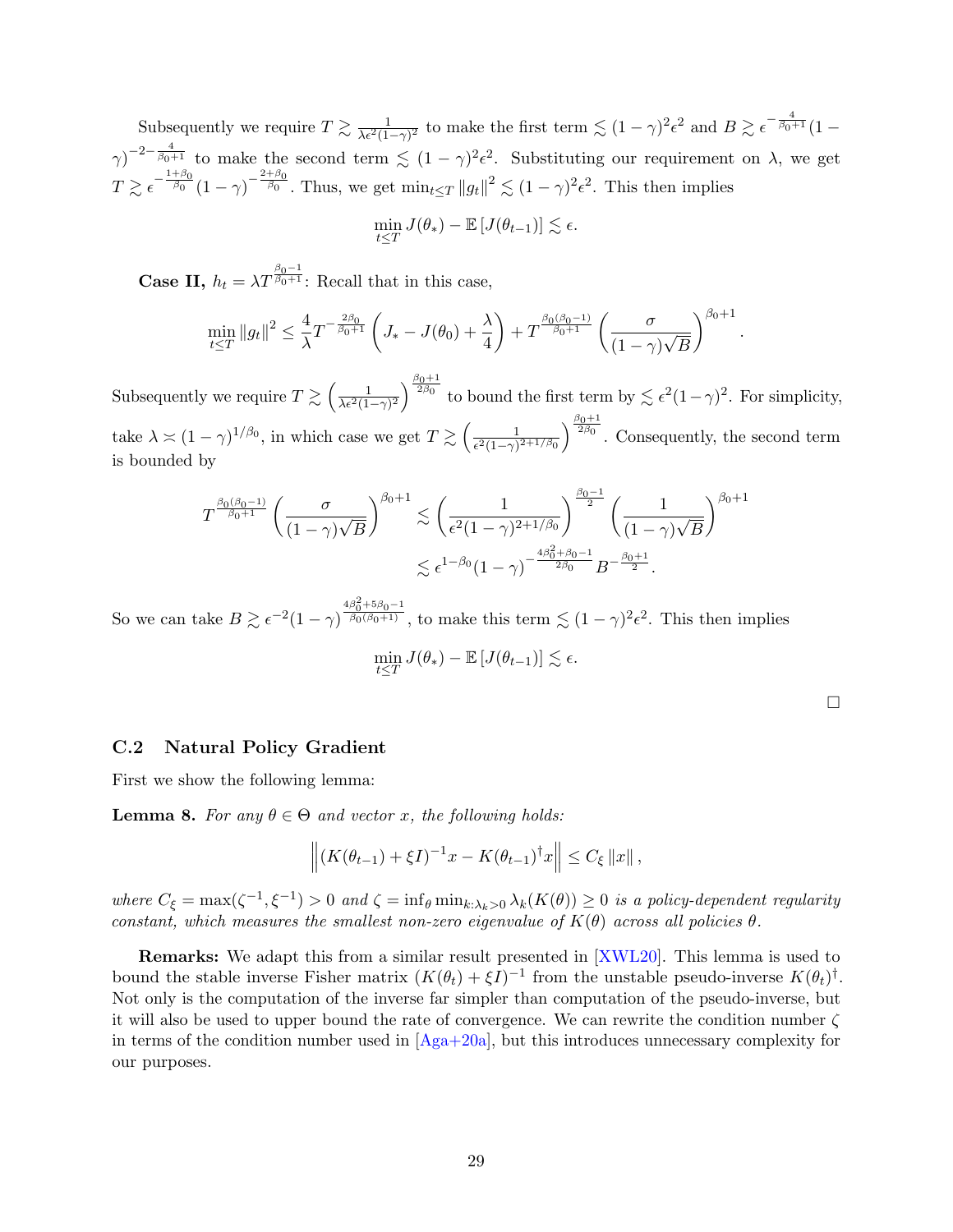*Proof.* Since  $K(\theta)$  is real and symmetric, it is diagonalizable into  $U(\theta)^{\top} \Xi(\theta) U(\theta)$ , where  $U(\theta) =$  $[u_1, u_2, \ldots, u_d]$  is the orthonormal space of eigenvectors (and appropriate basis for the null-space) and  $\Xi(\theta) = \text{diag}(\xi_1, \dots, \xi_d)$  where  $\xi_i$  is the *i*-th eigenvalue (including zeroes). Thus we can write the following:

$$
[K(\theta) + \xi I]^{-1} x = U(\theta)^{\top} (\Xi(\theta)^{-1} + \frac{1}{\xi} I) U(\theta) x,
$$
  

$$
= U(\theta)^{\top} \left[ \frac{1}{\xi_1 + \xi} \langle u_1, x \rangle, \frac{1}{\xi_2 + \xi} \langle u_2, x \rangle \dots \frac{1}{\xi_d + \xi} \langle u_d, x \rangle \right]^{\top}.
$$

Analogously, the exact pseudo-inverse yields:

$$
K(\theta)^{\dagger} x = U(\theta)^{\top} \Xi(\theta)^{\dagger} U(\theta) x
$$
  
=  $U(\theta)^{\top} \left[ \frac{1}{\xi_1} \langle u_1, x \rangle, \frac{1}{\xi_2} \langle u_2, x \rangle \dots \frac{1}{\xi_k} \langle u_k, x \rangle, 0 \dots 0 \right]^{\top},$ 

where k is the rank of  $K(\theta)$ . Subsequently their difference is:

$$
K(\theta + \xi I)^{-1}x - K(\theta)^{\dagger}x
$$
  
\n
$$
\leq U(\theta)^{\top} \left[ \left( \frac{1}{\xi_1 + \xi} - \frac{1}{\xi_1} \right) \langle u_1, x \rangle, \dots \left( \frac{1}{\xi_k + \xi} - \frac{1}{\xi_k} \right) \langle u_k, x \rangle, \frac{1}{\xi} \langle u_{k+1}, x \rangle \dots \frac{1}{\xi} \langle u_d, x \rangle \right]^{\top}
$$
  
\n
$$
= -\xi U(\theta)^{\top} \left[ \left( \frac{1}{\xi_1(\xi_1 + \xi)} \right) \langle u_1, x \rangle, \dots \left( \frac{1}{\xi_k(\xi_k + \xi)} \right) \langle u_k, x \rangle, -\frac{1}{\xi^2} \langle u_{k+1}, x \rangle \dots -\frac{1}{\xi^2} \langle u_d, x \rangle \right]^{\top}.
$$

Since the information matrix is always positive semidefinite, we bound  $\xi_1 + \xi \geq \xi_k + \xi \geq \xi$ . Thus the norm is bounded:

$$
\|K(\theta + \xi I)^{-1}x - K(\theta)^{\dagger}x\| \le \xi \left\|U(\theta)^{\top}\right\| \max(\xi^{-2}, \xi^{-1}\zeta^{-1}) \|x\|
$$
  

$$
\le \max(\zeta^{-1}, \xi^{-1}) \|x\| \triangleq C_{\xi} \|x\|,
$$

where  $\zeta$  is described in the lemma statement, and we use the fact that U is unitary.

We adapt another Lemma without proof, to quantify the gap between any two policies in a policy class.

 $\Box$ 

<span id="page-29-0"></span>**Lemma 9.** (Performance Difference Lemma, Adapted from  $[Aga+20a, Lemma 3.2]$  $[Aga+20a, Lemma 3.2]$ ) For all policies  $\pi_{\theta_1}, \pi_{\theta_2}$  and all initial distributions  $\rho$ :

$$
J(\theta_1) - J(\theta_2) \triangleq \mathbb{E}_{s \sim \rho} \left[ V_{\theta_1}(s) - V_{\theta_2}(s) \right] = \frac{1}{1 - \gamma} \mathbb{E}_{s, a \sim d_{\theta_1}^{\rho}} \left[ A_{\theta_2}(s, a) \right].
$$

Proof of Theorem [2](#page-7-1) for NPG: Consider a KL function on the policies at each state:  $F(\theta, s) =$  $KL(\pi_*(\cdot|s), \pi_\theta(\cdot|s)) \triangleq \int_{\mathcal{A}} \pi_*(a|s) \log \frac{\pi_*(a|s)}{\pi_\theta(a|s)} da$ , where  $\pi_* \triangleq \pi_{\theta_*}$  is any policy that maximizes J. Let  $d_*^{\rho}$  be the visitation distribution measure induced by  $\pi_*$  on  $\mathcal{S} \times \mathcal{A}$ , and let  $H_*^{\rho}$  be the state component of this distribution measure as in Appendix A. If we define  $F(\theta) = \mathbb{E}_{s \sim H_*^{\rho}} [F(\theta, s)]$ , then

$$
F(\theta_t) - F(\theta_{t-1}) \triangleq \mathbb{E}_{s \sim H^{\rho}_*} [F(\theta_t, s) - F(\theta_{t-1}, s)]
$$
  
= 
$$
\mathbb{E}_{s \sim H^{\rho}_*} \left[ \int_{\mathcal{A}} \left( \log \frac{\pi_*(a|s)}{\pi_{\theta_t}(a|s)} - \log \frac{\pi_*(a|s)}{\pi_{\theta_{t-1}}(a|s)} \right) \pi_*(a|s) da \right]
$$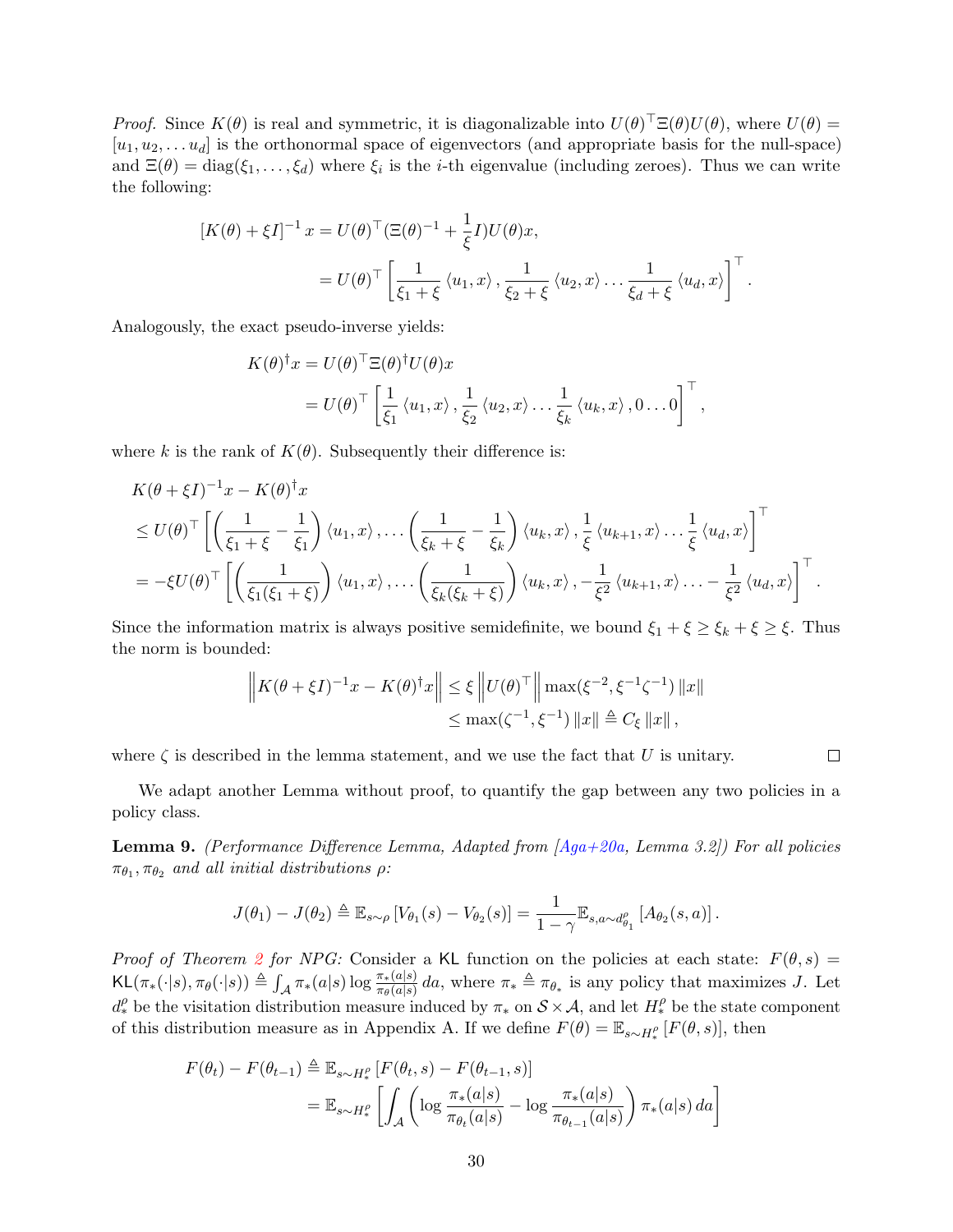$$
= \mathbb{E}_{s,a\sim d_*^{\rho}} \left[ \log \pi_{\theta_{t-1}}(a|s) - \log \pi_{\theta_t}(a|s) \right]
$$
  
\n
$$
\stackrel{(i)}{\geq} \mathbb{E}_{s,a\sim d_*^{\rho}} \left[ \nabla \log \pi_{\theta_{t-1}}(a|s) \right]^\top (\theta_t - \theta_{t-1}) - C_{\nu,2} ||\theta_t - \theta_{t-1}||^{\beta_2+1}
$$
  
\n
$$
\triangleq \mathbb{E}_{s,a\sim d_*^{\rho}} \left[ \psi_{\theta_{t-1}}(s,a) \right]^\top (\theta_t - \theta_{t-1}) - C_{\nu,2} ||\theta_t - \theta_{t-1}||^{\beta_2+1},
$$

where in (i) we use the Hölder-smoothness condition on  $\psi_{\theta} \triangleq \nabla \log \pi_{\theta}$  from Assumption [1.](#page-2-1) Let  $g_t + e_t$  be the exact and error components of the approximate gradient as before. Concentrating on the first term, we can make use of the triangle inequality to obtain the following:

$$
\mathbb{E}_{s,a\sim d_{*}^{\rho}}\left[\psi_{\theta_{t-1}}(s,a)\right]^{\top}(\theta_{t}-\theta_{t-1})
$$
\n
$$
=\mathbb{E}_{s,a\sim d_{*}^{\rho}}\left[\psi_{\theta_{t-1}}(s,a)\right]^{\top}(h_{t}(K_{t}+\xi I)^{-1}(g_{t}+e_{t}))
$$
\n
$$
=\underbrace{\mathbb{E}_{s,a\sim d_{*}^{\rho}}\left[\psi_{\theta_{t-1}}(s,a)\right]^{\top}(h_{t}(K_{t}+\xi I)^{-1}g_{t}-h_{t}(K(\theta_{t-1})+\xi I)^{-1}g_{t})}_{(a)}
$$
\n
$$
+\underbrace{\mathbb{E}_{s,a\sim d_{*}^{\rho}}\left[\psi_{\theta_{t-1}}(s,a)\right]^{\top}(h_{t}(K(\theta_{t-1})+\xi I)^{-1}g_{t}-h_{t}K(\theta_{t-1})^{\dagger}g_{t})}_{(b)}
$$
\n
$$
+\underbrace{\mathbb{E}_{s,a\sim d_{*}^{\rho}}\left[\psi_{\theta_{t-1}}(s,a)^{\top}h_{t}K(\theta_{t-1})^{\dagger}g_{t}-h_{t}A_{\theta_{t-1}}(s,a)\right]}_{(c)}+\underbrace{\mathbb{E}_{s,a\sim d_{*}^{\rho}}\left[h_{t}A_{\theta_{t-1}}(s,a)\right]}_{(d)}
$$
\n
$$
+\underbrace{\mathbb{E}_{s,a\sim d_{*}^{\rho}}\left[\psi_{\theta_{t-1}}(s,a)\right]^{\top}(h_{t}(K_{t}+\xi I)^{-1}e_{t})}_{(e)}.
$$

Briefly explaining the meaning of each of these: (a) represents the difference between using the sampled Fisher matrix  $K_t$  and the true matrix  $K(\theta_{t-1})$ , while (b) represents the difference between the stabilized matrix  $(K + \xi I)^{-1}$  and the unstabilized matrix  $K^{\dagger}$ , (c) is used to represent the difference between the natural gradient objective and the true function, (d) represents the true objective, and (e) represents the error due to the approximate gradient.

Consequently we bound each of these terms individually. We begin with  $(b)$ :

(b): 
$$
\mathbb{E}_{s,a\sim d_*^{\rho}} \left[ \psi_{\theta_{t-1}}(s,a) \right]^\top (h_t(K(\theta_{t-1}) + \xi I)^{-1} g_t - h_t(K(\theta_{t-1})^\dagger g_t)
$$
  
\n
$$
\geq -h_t \left\| \mathbb{E}_{s,a\sim d_*^{\rho}} \left[ \psi_{\theta_{t-1}}(s,a) \right] \right\| \left\| K(\theta_{t-1})^\dagger g_t - (K(\theta_{t-1}) + \xi I)^{-1} g_t \right\|
$$
  
\n
$$
\stackrel{(i)}{\geq} -h_t C_{\xi} \sqrt{\mathbb{E}_{s,a\sim d_*^{\rho}} \left[ \left\| \psi_{\theta_{t-1}}(s,a) \right\|^2 \right]} \|g_t\|
$$
  
\n
$$
\stackrel{(ii)}{\geq} -h_t C_{\xi} \sqrt{\left\| \frac{d_*^{\rho}}{d_{\theta_{t-1}}^{\rho}} \right\|_{\infty}} \sqrt{\mathbb{E}_{s,a\sim d_{\theta_{t-1}}^{\rho}} \left[ \left\| \psi_{\theta_{t-1}}(s,a) \right\|^2 \right]} \|g_t\|
$$
  
\n
$$
\stackrel{(iii)}{\geq} -h_t C_{\xi} \sqrt{D_{\infty} \psi_{\infty}} \|g_t\|,
$$

where in (i) we apply Lemma [8,](#page-28-0) and in (ii) we change the measure from  $d_{*}^{\rho}$  to  $d_{\theta}^{\rho}$  $\begin{bmatrix} \rho \\ \theta_{t-1} \end{bmatrix}$  and use the Triangle inequality, and in (iii) we substitute the definition for  $D_{\infty}$ , and  $\psi_{\infty}$  as defined in Assumption [2.](#page-3-0) For  $(a)$ , we get:

$$
(a): \mathbb{E}_{s,a\sim d_*^{\rho}} \left[ \psi_{\theta_{t-1}}(s,a) \right]^{\top} (h_t(K_t + \xi I)^{-1} g_t - h_t(K(\theta_{t-1}) + \xi I)^{-1} g_t)
$$
  
\n
$$
\geq -h_t \left\| \mathbb{E}_{s,a\sim d_*^{\rho}} \left[ \psi_{\theta_{t-1}}(s,a) \right] \right\| \left\| (K_t + \xi I)^{-1} g_t - (K(\theta_{t-1}) + \xi I)^{-1} g_t \right\|
$$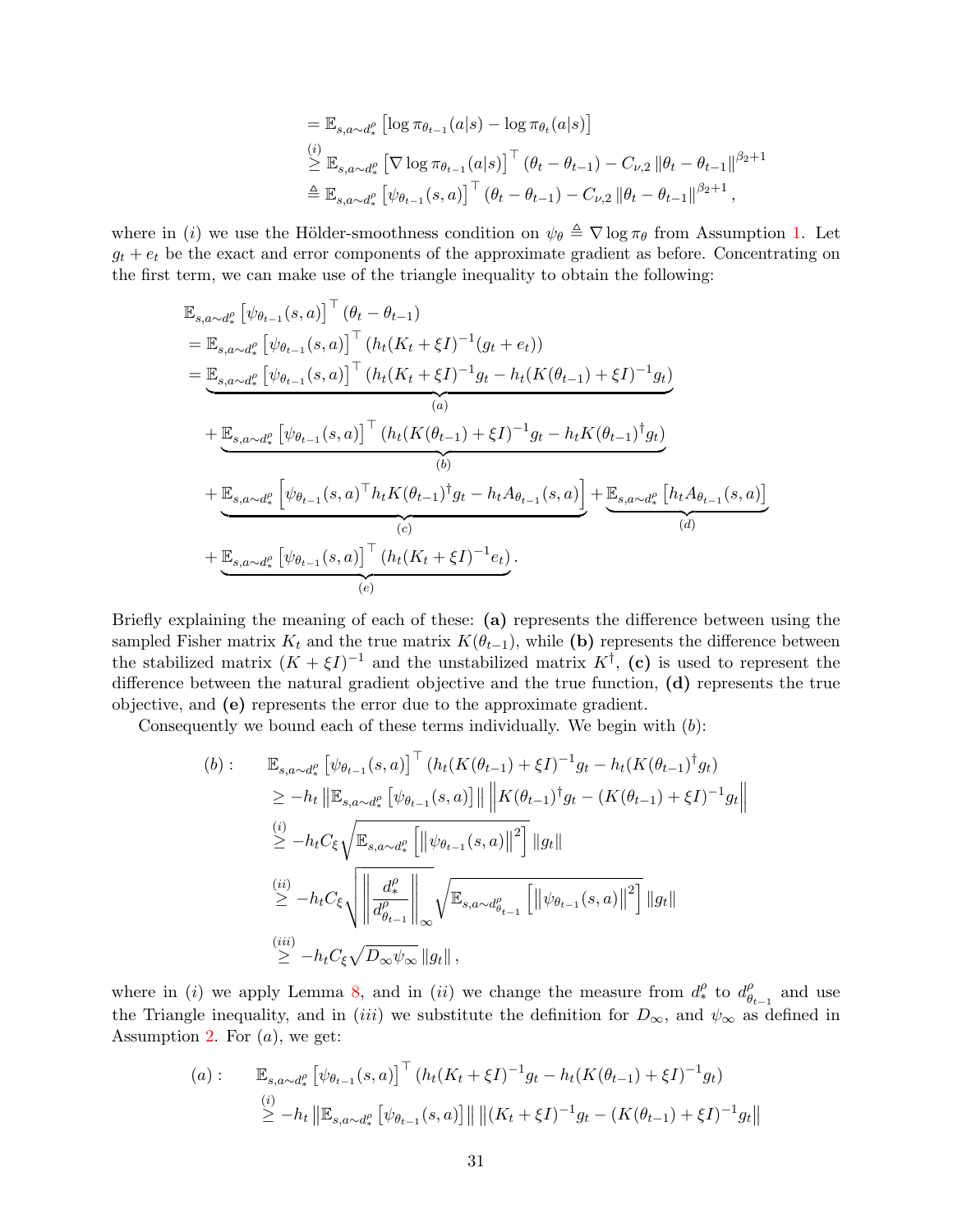$$
\leq \frac{(ii)}{\geq} -h_t \sqrt{D_{\infty} \psi_{\infty}} \left\| (K_t + \xi I)^{-1} g_t - (K(\theta_{t-1}) + \xi I)^{-1} g_t \right\|
$$
  
\n
$$
\leq \frac{(iii)}{\geq} -h_t \frac{2\sqrt{D_{\infty} \psi_{\infty}}}{\xi} \|g_t\|,
$$

where in  $(i)$  we use the Cauchy-Schwarz inequality, in  $(ii)$  we again change the measure and use Assumption [2,](#page-3-0) and in (iii) we use the boundedness  $||K_t + \xi I|| \geq \xi$ ,  $||K(\theta_{t-1}) + \xi I|| \geq \xi$ . This term can be tightened but it will not change the order of the resultant bound.

$$
(c): \mathbb{E}_{s,a\sim d_*^{\rho}} \left[ \psi_{\theta_{t-1}}(s,a)^{\top} h_t K(\theta_{t-1})^{\dagger} g_t - h_t A_{\theta_{t-1}}(s,a) \right]
$$
  
\n
$$
\geq -h_t \sqrt{\mathbb{E}_{s,a\sim d_*^{\rho}} \left[ (\psi_{\theta_{t-1}}(s,a)^{\top} K(\theta_{t-1})^{\dagger} g_t - A_{\theta_{t-1}}(s,a))^2 \right]}
$$
  
\n
$$
\stackrel{(i)}{\geq} -h_t \sqrt{\left\| \frac{d_*^{\rho}}{d_{\theta_{t-1}}^{\rho}} \right\|_{\infty}} \sqrt{\mathbb{E}_{s,a\sim d_{\theta_{t-1}}} \left[ (\psi_{\theta_{t-1}}(s,a)^{\top} K(\theta_{t-1})^{\dagger} g_t - A_{\theta_{t-1}}(s,a))^2 \right]}
$$
  
\n
$$
\stackrel{(ii)}{\geq} -h_t \sqrt{D_{\infty} E_{\Pi}},
$$

where in  $(i)$  we substitute again the distribution mismatch coefficient, and in  $(ii)$  we substitute the condition number of the policy class:  $E_{\Pi} = \max_{\theta} \mathbb{E}_{s,a \sim d_{\theta}^{\rho}} \left[ \psi_{\theta}(s,a)^{\top} K(\theta)^{\dagger} \nabla J(\theta) - A_{\theta}(s,a) \right]^{2}$ .

(d): 
$$
\mathbb{E}_{s,a \sim d_*^{\rho}} [h_t A_{\theta_{t-1}}(s,a)] = h_t (1 - \gamma) (J(\theta_*) - J(\theta_{t-1})),
$$

by the performance difference lemma, Lemma [9.](#page-29-0) Lastly we recall that the noise term is bounded by:

$$
(e) : \mathbb{E}_{s,a\sim d_*} \left[ \psi_{\theta_{t-1}}(s,a) \right]^\top \mathbb{E} \left[ \left( h_t(K_t + \xi I)^{-1} e_t \right) \right] \geq -\frac{h_t \sqrt{D_\infty \psi_\infty}}{\xi} \left( \frac{\sigma}{(1-\gamma)\sqrt{B}} \right).
$$

Finally, combining all of these inequalities together and taking expectation over the randomness of  $\theta_t$ , we get:

$$
\mathbb{E}\left[F(\theta_{t}) - F(\theta_{t-1})\right] \n\geq h_{t}(1-\gamma)\mathbb{E}\left[J(\theta_{*}) - J(\theta_{t-1})\right] - C_{\nu,2}\mathbb{E}\left[\left\|h_{t}(K_{t} + \xi I)^{-1}(g_{t} + e_{t})\right\|^{2_{2}+1}\right] \n- h_{t}\sqrt{D_{\infty}\psi_{\infty}}\left(\frac{\sigma}{\xi(1-\gamma)\sqrt{B}} + \frac{\sqrt{E_{\Pi}}}{\sqrt{\psi_{\infty}}} + \frac{C_{\xi}\xi + 2}{\xi}\mathbb{E}\left[\|g_{t}\|\right]\right) \n\stackrel{(i)}{\geq} h_{t}(1-\gamma)\mathbb{E}\left[J(\theta_{*}) - J(\theta_{t-1})\right] - \frac{C_{\nu,2}h_{t}^{\beta_{2}+1}}{\xi^{\beta_{2}+1}}\left(\mathbb{E}\left[\|g_{t} + e_{t}\|^{2_{2}+1}\right]\right) \n- h_{t}\sqrt{D_{\infty}\psi_{\infty}}\left(\frac{\sigma}{\xi(1-\gamma)\sqrt{B}} + \frac{\sqrt{E_{\Pi}}}{\sqrt{\psi_{\infty}}} + \frac{C_{\xi}\xi + 2}{\xi}\mathbb{E}\left[\|g_{t}\|\right]\right) \n\geq h_{t}(1-\gamma)\mathbb{E}\left[J(\theta_{*}) - J(\theta_{t-1})\right] - \frac{2C_{\nu,2}h_{t}^{\beta_{2}+1}}{\xi^{\beta_{2}+1}}\left(\mathbb{E}\left[\|e_{t}\|^{2_{2}+1}\right] + \mathbb{E}\left[\|g_{t}\|^{2_{2}+1}\right]\right) \n- h_{t}\sqrt{D_{\infty}\psi_{\infty}}\left(\frac{\sigma}{\xi(1-\gamma)\sqrt{B}} + \frac{\sqrt{E_{\Pi}}}{\sqrt{\psi_{\infty}}} + \frac{C_{\xi}\xi + 2}{\xi}\mathbb{E}\left[\|g_{t}\|\right]\right) \n\stackrel{(ii)}{\geq} h_{t}(1-\gamma)\mathbb{E}\left[J(\theta_{*}) - J(\theta_{t-1})\right] - \frac{2C_{\nu,2}h_{t}^{\beta_{2}+1}}{\xi^{\beta_{2}+1}}\left(\left(\frac{\sigma}{(1-\gamma)\sqrt{B}}\right)^{\beta_{2}+
$$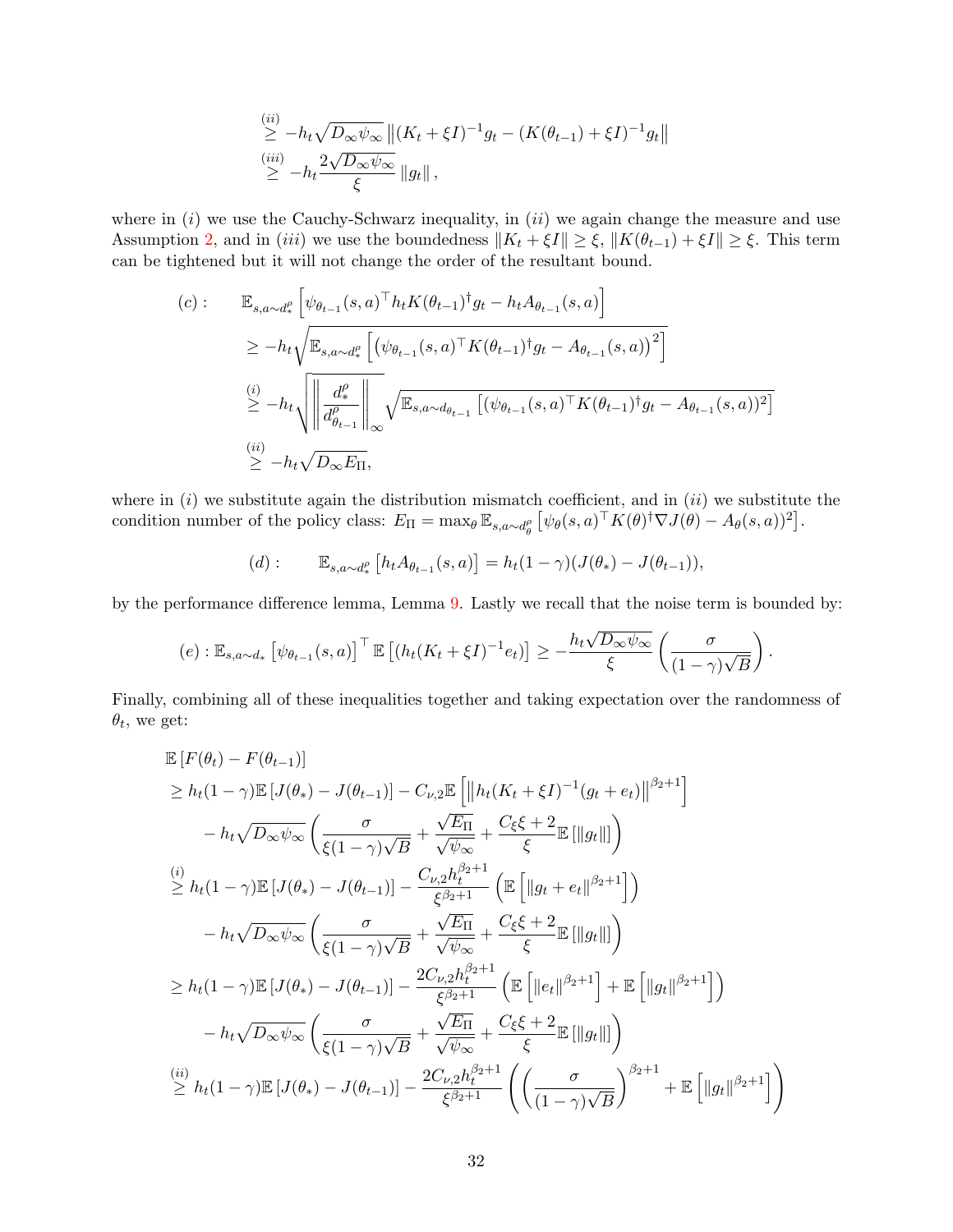$$
- h_t \sqrt{D_{\infty} \psi_{\infty}} \left( \frac{\sigma}{\xi(1-\gamma)\sqrt{B}} + \frac{\sqrt{E_{\Pi}}}{\sqrt{\psi_{\infty}}} + \frac{C_{\xi} \xi + 2}{\xi} \mathbb{E} [\Vert g_t \Vert] \right),
$$

where in (i) we use that  $K_t + \xi I$  has minimum eigenvalue  $\xi$ , in (ii) we again use our bound in Lemma [7.](#page-19-1)

Finally, we note that

$$
F(\theta_t) - F(\theta_{t-1}) = \mathbb{E}_{s,a \sim d_*^{\rho}} \left[ \log \frac{\pi_{\theta_{t-1}}}{\pi_{\theta_t}}(a|s) \right]
$$
  
\n
$$
\leq D_{\infty} \mathbb{E}_{s,a \sim d_{\theta_{t-1}}^{\rho}} \left[ \log \frac{\pi_{\theta_{t-1}}}{\pi_{\theta_t}}(a|s) \right]
$$
  
\n
$$
= D_{\infty} \mathbb{E}_{s \sim H_{\theta_{t-1}}^{\rho}} \left[ \mathbb{E}_{a \sim \pi_{\theta_{t-1}}(\cdot|s)} \left[ \log \frac{\pi_{\theta_{t-1}}}{\pi_{\theta_t}}(a|s) \right] \right]
$$
  
\n
$$
\leq C_{\nu,1} D_{\infty} \|\theta_{t-1} - \theta_t\|^{\beta_1}
$$
  
\n
$$
\leq \frac{C_{\nu,1} D_{\infty}}{\xi^{\beta_1}} h_t^{\beta_1} \left( \|g_t + e_t\|^{\beta_1} \right)
$$
  
\n
$$
\leq \frac{2C_{\nu,1} D_{\infty}}{\xi^{\beta_1}} h_t^{\beta_1} \left( \|g_t\|^{\beta_1} + \|e_t\|^{\beta_1} \right),
$$

where in  $(i)$ , we use the KL smoothness bound in Assumption [1.](#page-2-1) Thus, we find after taking expectation the following inequality:

$$
J(\theta_*) - \mathbb{E}\left[J(\theta_{t-1})\right] \leq \frac{2C_{\nu,1}D_{\infty}}{\xi^{\beta_1}(1-\gamma)}h_t^{\beta_1-1}\left(\left(\frac{\sigma}{\xi(1-\gamma)\sqrt{B}}\right)^{\beta_1} + \mathbb{E}\left[\left\|g_t\right\|^{\beta_1}\right]\right) + \frac{2C_{\nu,2}h_t^{\beta_2}}{\xi^{\beta_2+1}(1-\gamma)}\left(\left(\frac{\sigma}{\xi(1-\gamma)\sqrt{B}}\right)^{\beta_2+1} + \mathbb{E}\left[\left\|g_t\right\|^{\beta_2+1}\right]\right) + \frac{\sqrt{D_{\infty}\psi_{\infty}}}{1-\gamma}\left(\frac{\sigma}{\xi(1-\gamma)\sqrt{B}} + \frac{\sqrt{E_{\Pi}}}{\sqrt{\psi_{\infty}}} + \frac{C_{\xi}\xi+2}{\xi}\mathbb{E}\left[\left\|g_t\right\|\right]\right).
$$

This concludes the proof if we write  $C_{NPG,3} = \frac{2C_{\nu,1}D_{\infty}}{\epsilon \beta_1}$  $\frac{\epsilon^{l}_{k+1}D_{\infty}}{\xi^{\beta_{1}}}, \ C_{NPG,4} \ = \ \frac{2C_{\nu,2}h_{t}^{\beta_{2}+1}}{\xi^{\beta_{2}+1}} \ \ {\rm and} \ \ C_{NPG,5} \ =$  $(C_{\xi}\xi+2)$ ξ  $\sqrt{D_{\infty}\psi_{\infty}}$ .

In the following, we take the minimum of the right hand side over  $t = 1 \dots T$ . Proof of Corollary [2,](#page-8-0) NPG:

It remains now to substitute the learning rate and gradient bounds from each of the cases we analyzed earlier. Since  $\beta_1 \geq 1$ ,  $\beta_2 > 0$ , the final term always dominates the order when we consider the dependencies in  $\epsilon,(1-\gamma)$ . In the sequel, we will ignore the leading terms, noting that they may contribute to other dependencies in  $\xi$ ,  $D_{\infty}$ , etc.

**Case I,**  $h_t = \lambda$ : Recall that in this case,

$$
\min_{t \leq T} \|g_t\|^2 \leq \frac{4(\psi_{\infty} + \xi)}{\lambda T} (J_* - J(\theta_0)) + \left(\frac{\sigma}{(1 - \gamma)\sqrt{B}}\right)^{\beta_0 + 1} + 2^{\frac{8}{1 - \beta_0}} \left(\frac{(L_1 + L_2)(\psi_{\infty} + \xi)}{(1 - \gamma)\xi^{\beta_{max} + 1}}\right)^{\frac{2}{1 - \beta_0}} \lambda^{\frac{2\beta_0}{1 - \beta_0}}.
$$

Subsequently, we can choose  $\lambda \lesssim (1-\gamma)^{\frac{2-\beta_0}{\beta_0}} \epsilon^{\frac{1-\beta_0}{\beta_0}},$  so that the final term is  $\lesssim \epsilon^2 (1-\gamma)^2$ .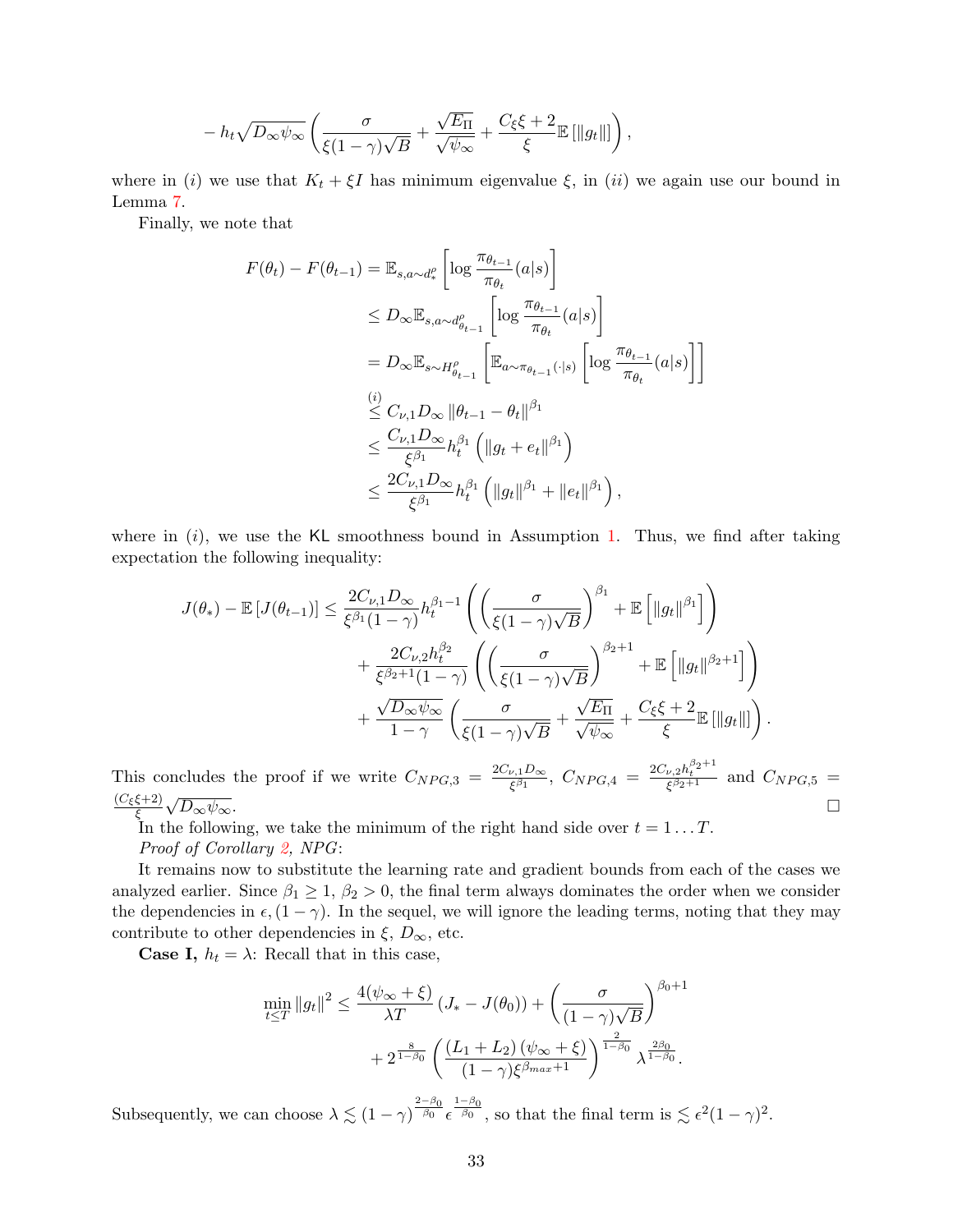Subsequently we require  $T \gtrsim \frac{1}{\lambda \epsilon^2 (1-\gamma)^2}$  to make the first term  $\lesssim (1-\gamma)^2 \epsilon^2$  and  $B \gtrsim \epsilon^{-\frac{4}{\beta_0+1}} (1-\gamma)^2$  $(\gamma)^{-2-\frac{4}{\beta_0+1}}$  to make the second term  $\lesssim (1-\gamma)^2 \epsilon^2$ . Substituting our requirement on  $\lambda$ , we get  $T \gtrsim \epsilon^{-\frac{1+\beta_0}{\beta_0}}(1-\gamma)^{-\frac{2+\beta_0}{\beta_0}}$ . Thus, we get  $\min_{t \leq T} ||g_t||^2 \lesssim (1-\gamma)^2 \epsilon^2$ . This then implies

$$
\min_{t \leq T} J_{*} - \mathbb{E} \left[ J(\theta_{t}) \right] \lesssim \epsilon + \frac{\sqrt{D_{\infty} E_{\Pi}}}{1 - \gamma}.
$$

**Case II,**  $h_t = \lambda T^{\frac{\beta_0 - 1}{\beta_0 + 1}}$ : Recall that in this case,

$$
\min_{t \leq T} \|g_t\|^2 \leq \frac{4(\psi_{\infty} + \xi)}{\lambda} T^{-\frac{2\beta_0}{\beta_0 + 1}} \left( J_* - J(\theta_0) + \frac{\lambda}{4} \right) + T^{\frac{\beta_0(\beta_0 - 1)}{\beta_0 + 1}} \left( \frac{\sigma}{(1 - \gamma)\sqrt{B}} \right)^{\beta_0 + 1}
$$

Subsequently we require  $T \gtrsim \left(\frac{1}{\lambda \epsilon^2 (1-\gamma)^2}\right)^{\frac{\beta_0+1}{2\beta_0}}$  to bound the first term by  $\lesssim \epsilon^2 (1-\gamma)^2$ . For simplicity, take  $\lambda \approx (1 - \gamma)^{1/\beta_0}$ , in which case we get  $T \gtrsim \left(\frac{1}{e^{2(1 - \alpha)}}\right)$  $\frac{1}{\epsilon^2(1-\gamma)^{2+1/\beta_0}}\right)^{\frac{\beta_0+1}{2\beta_0}}$ . Consequently, the second term is bounded by

$$
T^{\frac{\beta_0(\beta_0-1)}{\beta_0+1}} \left(\frac{\sigma}{(1-\gamma)\sqrt{B}}\right)^{\beta_0+1} \lesssim \left(\frac{1}{\epsilon^2(1-\gamma)^{2+1/\beta_0}}\right)^{\frac{\beta_0-1}{2}} \left(\frac{1}{(1-\gamma)\sqrt{B}}\right)^{\beta_0+1} \lesssim \epsilon^{1-\beta_0}(1-\gamma)^{-\frac{4\beta_0^2+\beta_0-1}{2\beta_0}} B^{-\frac{\beta_0+1}{2}}.
$$

So we can take  $B \gtrsim \epsilon^{-2} (1-\gamma)^{\frac{4\beta_0^2 + 5\beta_0 - 1}{\beta_0(\beta_0 + 1)}}$ , to make this term  $\lesssim (1 - \gamma)^2 \epsilon^2$ . This then implies

$$
\min_{t \leq T} J_{*} - \mathbb{E} \left[ J(\theta_{t-1}) \right] \leq \epsilon + \frac{\sqrt{D_{\infty} E_{\Pi}}}{1 - \gamma}.
$$

 $\Box$ 

.

Remark: It is possible to do similar analysis for policy gradient using this technique, but the quantity  $E_{\Pi}$  lacks a meaningful interpretation in that case.

# D Experiments

All results of these experiments can be found in the two Figures in the main text, and they are primarily intended to demonstrate practical examples of policies that satisfy our assumptions. All experiments were run locally on a single CPU, with 1Gb of dedicated RAM. The experiments are not computationally intensive and are primarily illustrative.

#### D.1 Generalized Gaussian Policies

For Figure [1\(](#page-5-2)a), we sampled 4000 actions from a generalized Gaussian with mean  $\langle s, \theta \rangle$  with  $\theta \in \mathbb{R}^2$ and parameter  $\kappa = 1.2$ , for a state [1.0,0] in  $\mathbb{R}^2$ . We let the first coordinate  $\theta^{(1)}$  range from [-2,2] and compute the score function is then computed for these actions. The magnitude of the difference (compared to the reference point,  $\theta^{(1)} = 0$ ) is then generated, and plotted against the standard Gaussian  $(\kappa = 2)$ . The tail growth properties as well as local smoothness can be seen clearly from the Figure.